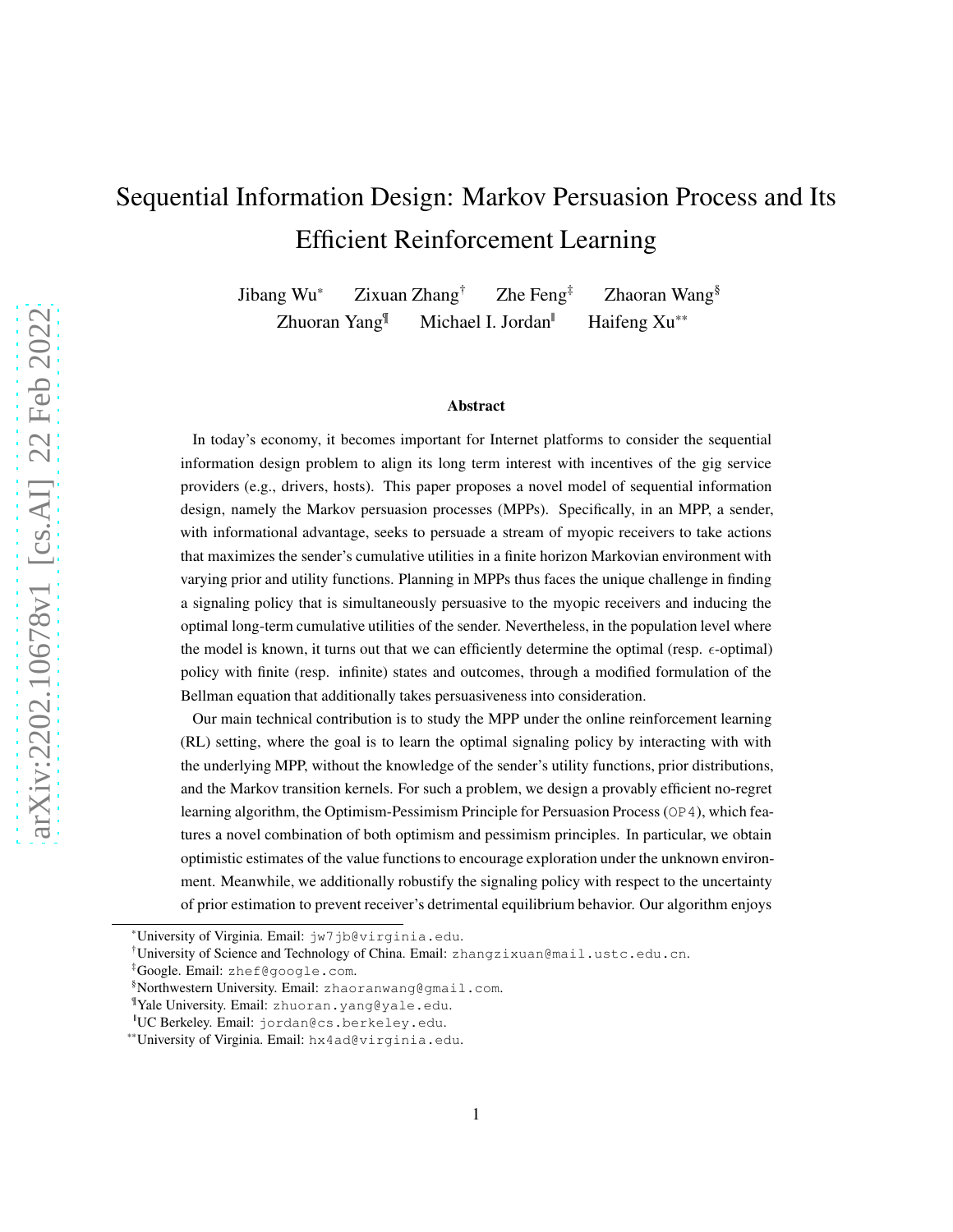sample efficiency by achieving a sublinear  $\sqrt{T}$ -regret upper bound. Furthermore, both our algorithm and theory can be applied to MPPs with large space of outcomes and states via function approximation, and we showcase such a success under the linear setting.

# <span id="page-1-0"></span>1 Introduction

Most sequential decision models assume that there is a sole agent who possesses and processes all relevant (online or offline) information and takes an action accordingly. However, the economic literature on information design [\[26](#page-25-0), [8](#page-24-0)] highlights the importance of considering information asymmetry in decision making, where the decision maker and information possessor may be two parties having different interests and goals. For example, a ride-sharing platform holds historical and real-time data on active riders and driver types in different locations, based on which they have developed centralized combinatorial optimization algorithms and reinforcement learning algorithms for vehicle repositioning, routing and order matching to optimize their operational efficiency and profit [\[33](#page-26-0), [42](#page-26-1), [34](#page-26-2), [43](#page-26-3)]. But the de facto decision makers are the drivers. Moreover, as increasingly many drivers are freelancers instead of employees, the platform cannot expect to give mandatory orders to them. On the other hand, if the platform shares no information on rider demand, most drivers will not be able to efficiently find profitable trips. Therefore, it is not only realistic but also necessary to consider an information design problem that aligns the interests of the two parties in sequential decision making processes of this kind.

Given the large data sets being collected by corporations and governments, with avowed goals that relate data analysis to social welfare, it is timely to pursue formal treatments of sequential information design, to understand how to strategically inform the (sequential) decision makers (e.g., users, clients or citizens) impacted by centralized data analysis. In particular, we wish to understand the resulting equilibrium outcomes of both parties. As a concrete example, consider an online shopping platform which may make use of learning tools such as reinforcement learning or online convex optimization to manage inventory and ensure profitability [\[20](#page-25-1), [36](#page-26-4)]. The platform cannot single-handedly manage its inventory, instead it requires information design (a.k.a., Bayesian persuasion) in its interactions with its suppliers and consumers. On the supply side, it could strategically reveal aspects of consumer sentiment (e.g., rough number of visits, search) to the suppliers in order to guide their sales expectation and negotiate for lower unit prices. On the demand side, it could tactically control displayed product information (e.g., last five remaining, editor's choice) so as to influence consumers' perception of products and consequently their purchase decisions. Similar situations can be anticipated for a recommendation platform. On the one hand, it should recommend most relevant items to its users for click-through and engagement. On the other hand, its recommendations are subject to misalignments with long-term objectives such as profits (e.g., from paid promotion), social impact (e.g., to prevent misinformation and filter bubbles) or development of a creator ecosystem [\[49](#page-27-0), [53,](#page-27-1) [37](#page-26-5)].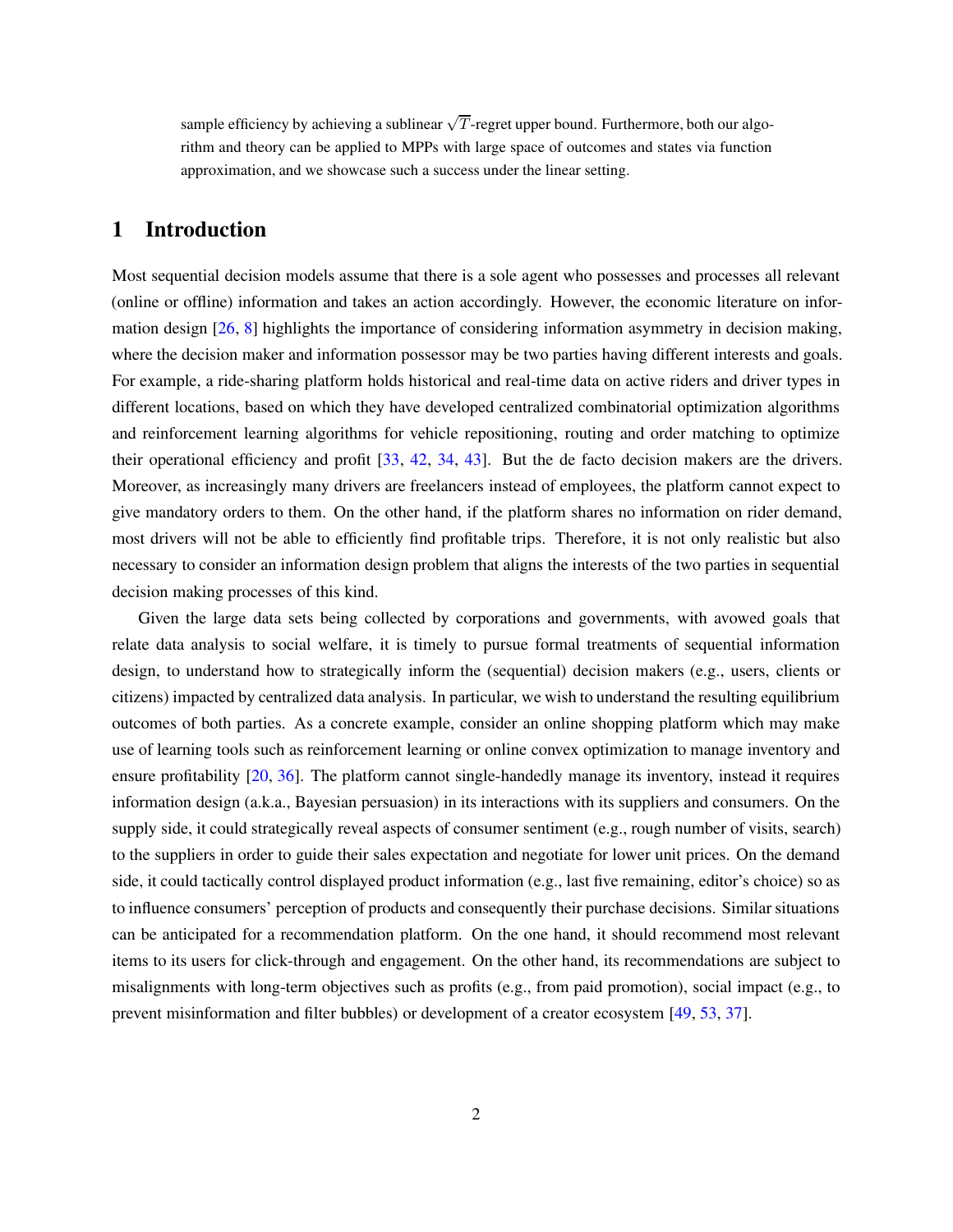#### 1.1 Our Results and Contributions

To provide a formal foundation for the study of sequential information design, we introduce the *Markov persuasion process* (MPP), where a sender, with informational advantage, seeks to persuade a stream of myopic receivers to take actions that maximize the sender's cumulative utility in a finite-horizon Markovian environment with varying prior and utility functions. We need to address a key challenge regarding the planning problem in MPPs; specifically, how to find persuasive signaling policies that are also optimized for the sender's long-term objective. Moreover, in face of the uncertainty for both the environment and receivers, there is a dilemma that the optimal policy based on estimated prior is not necessarily persuasive and thus cannot induce the desired trajectory, whereas a full information revelation policy is always persuasive but usually leads to suboptimal cumulative utility. So the reinforcement learning algorithm in MPPs has to ensure optimality under the premise of robust persuasiveness. This makes our algorithm design non-trivial and regret analysis highly challenging.

We show how to surmount these analysis and design challenges, and present a no-regret learning algorithm, which we refer to as Optimism-Pessimism Principle for Persuasion Process (OP4), that provably achieves a  $\widetilde{O}(\sqrt{d_\phi^2 d_\psi^3 H^4T})$  regret with high probability, where  $d_\phi, d_\psi$  are dimensions of the feature spaces, H is the horizon length in each episode, T is the number of episodes, and  $\widetilde{O}(\cdot)$  hides logarithmic factors as well as problem-dependent parameters. To establish this result, in Section [3.3](#page-10-0) we start by constructing a modified formulation of the Bellman equation that can efficiently determine the optimal (resp.  $\epsilon$ -optimal) policy with finite (resp. infinite) states and outcomes. Section [4.2](#page-13-0) then considers the learning problem, in particular the design of the OP4 that adopts both the optimistic principle in utility estimation to incentivize exploration and the pessimism principle in prior estimation to prevent a detrimental equilibrium for the receiver. In Sections [4.3](#page-15-0) and [4.4,](#page-16-0) we showcase OP4 in the tabular MPPs and contextual Bayesian persuasion problem, respectively, both of which are practical special cases of MPPs. In Section [5,](#page-17-0) we then generalize these positive results to MPPs with large outcome and state spaces via linear function approximation and generalized linear models.

In summary, our contributions are threefold. At the conceptual level, we identify the need for sequential information design in real-world problems and accordingly formulate a novel model, the MPP, to capture the misaligned incentives between the (sequential) decision makers and information possessors. At the methodological level, our key insight is a new algorithmic principle—optimism to encourage exploration and pessimism to induce robust equilibrium behavior. Finally, at the technical level, we develop a novel regret decomposition tailored to this combination of optimism and pessimism in the design of online learning algorithms. The fact that the combined optimism-pessimism concept can still lead to  $O(\sqrt{T})$  regret for strategic setups was not clear before our new regret decomposition lemma. We expect this design principle and our proof techniques can be useful for other strategic learning problems.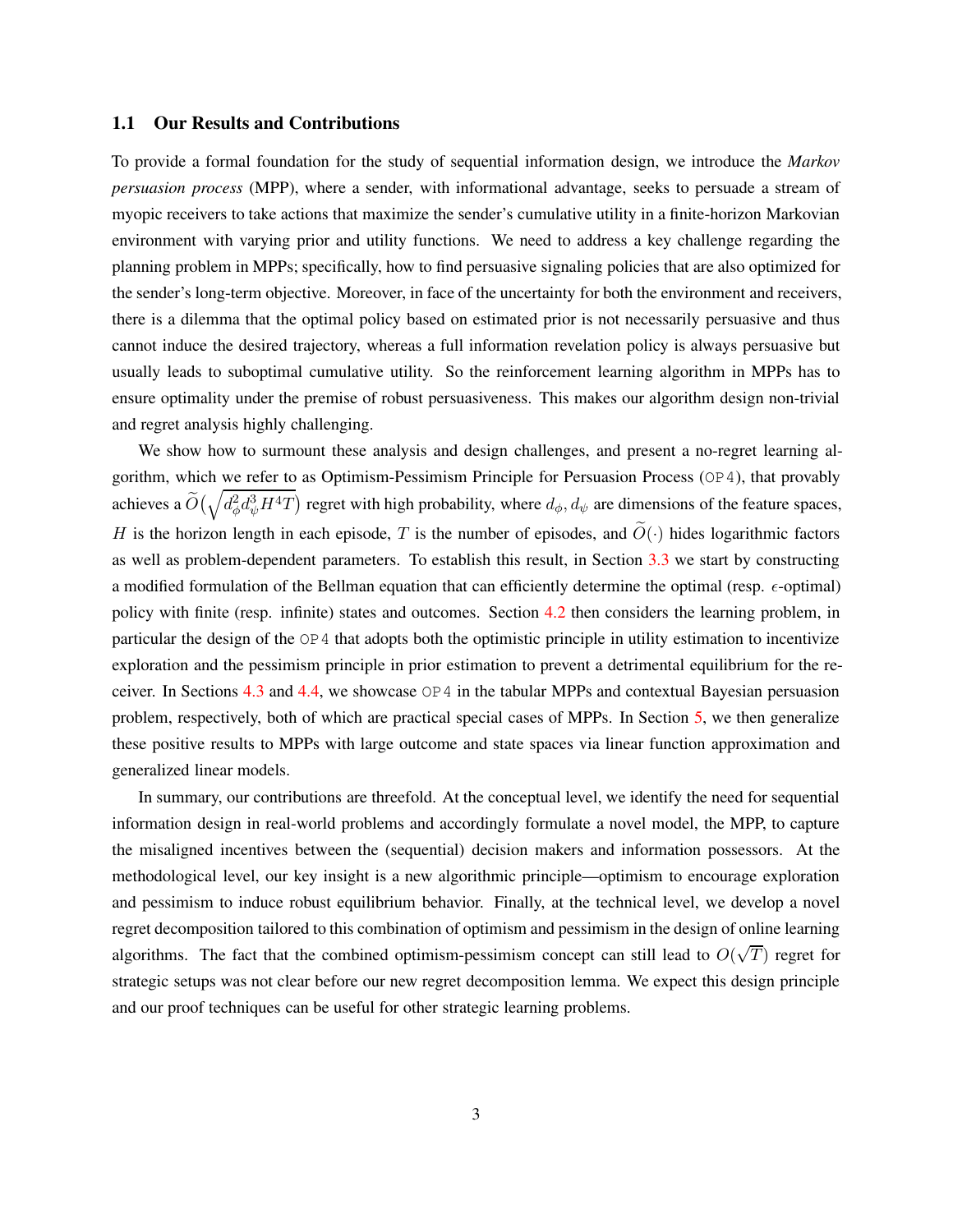#### 1.2 Related Work

Our work is built on the foundation of information design and reinforcement learning. We refer the readers to Section [2.1](#page-4-0) and [2.2](#page-5-0) for background and formal introductions. Here we focus on the technical and modeling comparisons with related work from dynamic Bayesian persuasion and efficient reinforcement learning.

Dynamic Bayesian persuasion. Starting from seminal work by Kamenica and Gentzkow [\[26\]](#page-25-0), the study of Bayesian persuasion looks at the design problem to influence an uninformed decision maker through strategic information revelation. Many variants of this model have been studied, with applications in security, advertising, finance, etc. [\[44](#page-26-6), [54,](#page-27-2) [21,](#page-25-2) [6](#page-24-1)]. More recently, several dynamic Bayesian persuasion frameworks have been proposed to model the long-term interest of the sender. Many papers [\[16](#page-24-2), [45](#page-26-7), [17,](#page-24-3) [29\]](#page-25-3) consider the setting where the sender observes the evolving states of a Markov chain, seeks to influence the receiver's belief of the state through signaling and thereby persuade him to take certain actions. In contrast to our setting, at each round, the receiver's action has no influence on the evolution of the Markov process and thus can only maximizes his utility on his belief of current state, given all the historical signals received from the sender. In Ely [\[16\]](#page-24-2), Farhadi and Teneketzis [\[17\]](#page-24-3), the Markov chain has two states (one is absorbing): the receiver is interested in detecting the jump to the absorbing state, whereas the sender seeks to prolong the time to detection of such a jump. Renault et al. [\[45\]](#page-26-7) shows a greedy disclosure policy that ignores its influence to the future utility can be optimal in Markov chain with special utility functions. Lehrer and Shaiderman [\[29](#page-25-3)] characterize optimal strategies under different discount factors as well as the optimal values the sender could achieve. Closer to our model is that of Gan et al. [\[19](#page-25-4)]—we both assume the Markov environment with state transition influenced by receiver's action, as well as a separate persuasion state drawn from a prior independent of receiver's action. However, Gan et al. [\[19](#page-25-4)] focus on the planning problem for the infinite-horizon MDP, solving sender's optimal signaling policy when the environment is known in cases when the receiver is myoptic or far-sighted. In particular, it is shown as NP-hard to approximate an optimal policy against a far-sighted receiver, which also justifies our interest on the myoptic receiver. Another closely related work [61] studies the learning problem in repeated persuasion setting (without Markov state transition) between a stream of myopic receivers and a sender without initial knowledge of the prior. It introduces the notion of regret as well as the robustness principle to this learning problem that we adopt and generalize to our model.

Bayesian Incentive-Compatible Bandit Exploration. Our work is also loosely related to a seminal result by Mansour et al. [\[35](#page-26-8)], who model the misaligned incentives between a system (i.e., sender) and a stream of myopic agents (i.e., receivers). Mansour et al. [\[35\]](#page-26-8) shows that using information asymmetry, the system can create intrinsic incentives for agents to follow its recommendations. In this problem, the sender's objective is limited to the social welfare, i.e, the cumulative utility of all agents, whereas we make no assumption on the sender's utility function and thus her long-term objective. Besides our model is designed to capture more general situations where each receiver could have different priors and utility functions, and the environment might be Markovian with dynamics under the influence of the receivers' actions.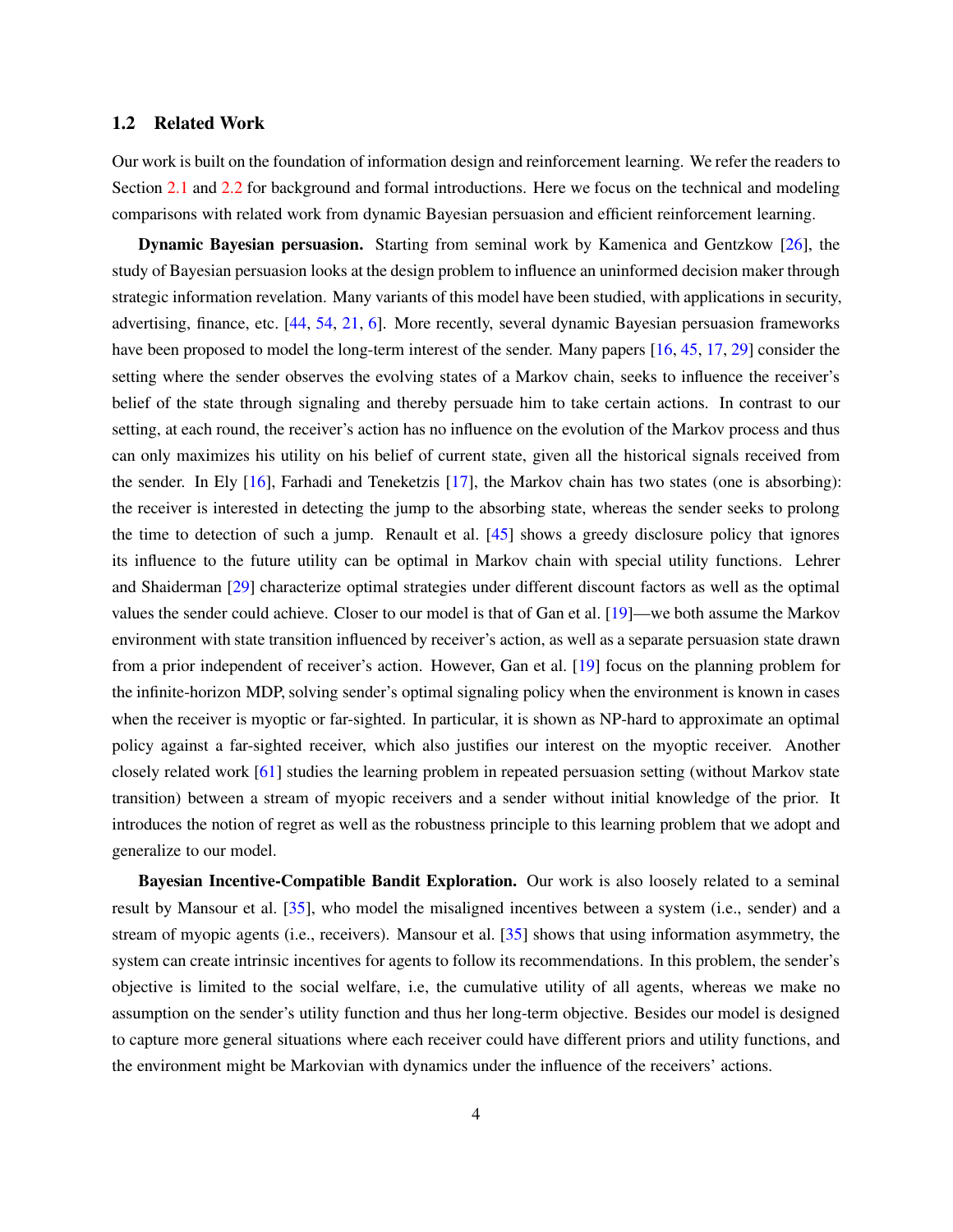Efficient Reinforcement Learning. Reinforcement learning has seen its successful applications in various domains, such as robotics, finance and dialogue systems [\[27,](#page-25-5) [58](#page-27-3), [30](#page-25-6)]. Along with the empirical success, we have seen a growing quest to establish provably efficient RL methods. Classical sample efficiency re-sults focus on tabular environments with small, finite state spaces [\[2,](#page-23-0) [39,](#page-26-9) [4](#page-24-4), [12](#page-24-5), [47](#page-27-4), [24,](#page-25-7) [46\]](#page-27-5). Notably, through the design principle, known as optimism in the face of uncertainty [\[28\]](#page-25-8), an RL algorithm would provably incur a  $\Omega(\sqrt{|\mathcal{S}||\mathcal{A}|T})$  regret under the tabular setting, where S and A are the state and action spaces respectively [\[24](#page-25-7), [4\]](#page-24-4). More recently, there have been advances in RL with function approximation, especially the linear case. Jin et al. [\[25\]](#page-25-9) proposed an efficient algorithm for a setting where the transition kernel and the utility function are both linear functions with respect to a feature mapping:  $\phi$  :  $S \times A \to \mathbb{R}^d$ . A similar assumption has been studied for different settings and has led to sample efficiency results [\[55,](#page-27-6) [14,](#page-24-6) [38,](#page-26-10) [57,](#page-27-7) [22](#page-25-10)]. Moreover, other general function approximations have been studied in parallel, including generalized linear function approximation [\[52\]](#page-27-8), linear mixture MDPs based on a ternary feature mapping [\[3](#page-23-1), [60,](#page-28-0) [9](#page-24-7), [59\]](#page-28-1), kernel approximation  $[56]$  $[56]$  as well as models based on the low Bellman rank assumption  $[23, 11]$  $[23, 11]$  $[23, 11]$ . We make use of these function approximation techniques to model our conditional prior, and we show how to integrate the persuasion structure into these efficient reinforcement learning frameworks, thereby obtaining sample efficient result for large-scale MPPs.

# 2 Preliminaries

This section provides some necessary background in information design and Markov decision processes, as preparation for our model of Markov persuasion processes presented in the next section.

### <span id="page-4-0"></span>2.1 Basics of Information Design

Classic information design [\[26](#page-25-0)] considers the persuasion problem between a single sender (she) and receiver (he). The receiver is the only actor, and looks to take an action  $a \in A$  which results in receiver utility  $u(\omega, a)$ and sender utility  $v(\omega, a)$ . Here  $\omega \in \Omega$  is the realized *outcome* of certain environment uncertainty, which is drawn from a prior distribution  $\mu \in \Delta(\Omega)$ , and A is a finite set of available actions for the receiver. While  $u, v : \Omega \times A \rightarrow [0, 1]$  and the prior distribution  $\mu$  are all common knowledge, the sender possesses an informational advantage and can privately observe the realized outcome  $\omega$ . The persuasion problem studies how the sender can selectively reveal her private information about  $\omega$  to influence the receiver's decisions and ultimately maximize her own expected utility  $v$ .

To model the sender's strategic revelation of information, it is standard to use a *signaling scheme*, which essentially specifies the conditional distribution of a random variable (namely the *signal*), given the outcome  $\omega$ . Before the realization of the outcome, the sender commits to such a signaling scheme. Given the realized outcome, the sender samples a *signal* from the conditional distribution according to the *signaling scheme* and reveals it to the receiver. Upon receiving this *signal*, the receiver infers a posterior belief about the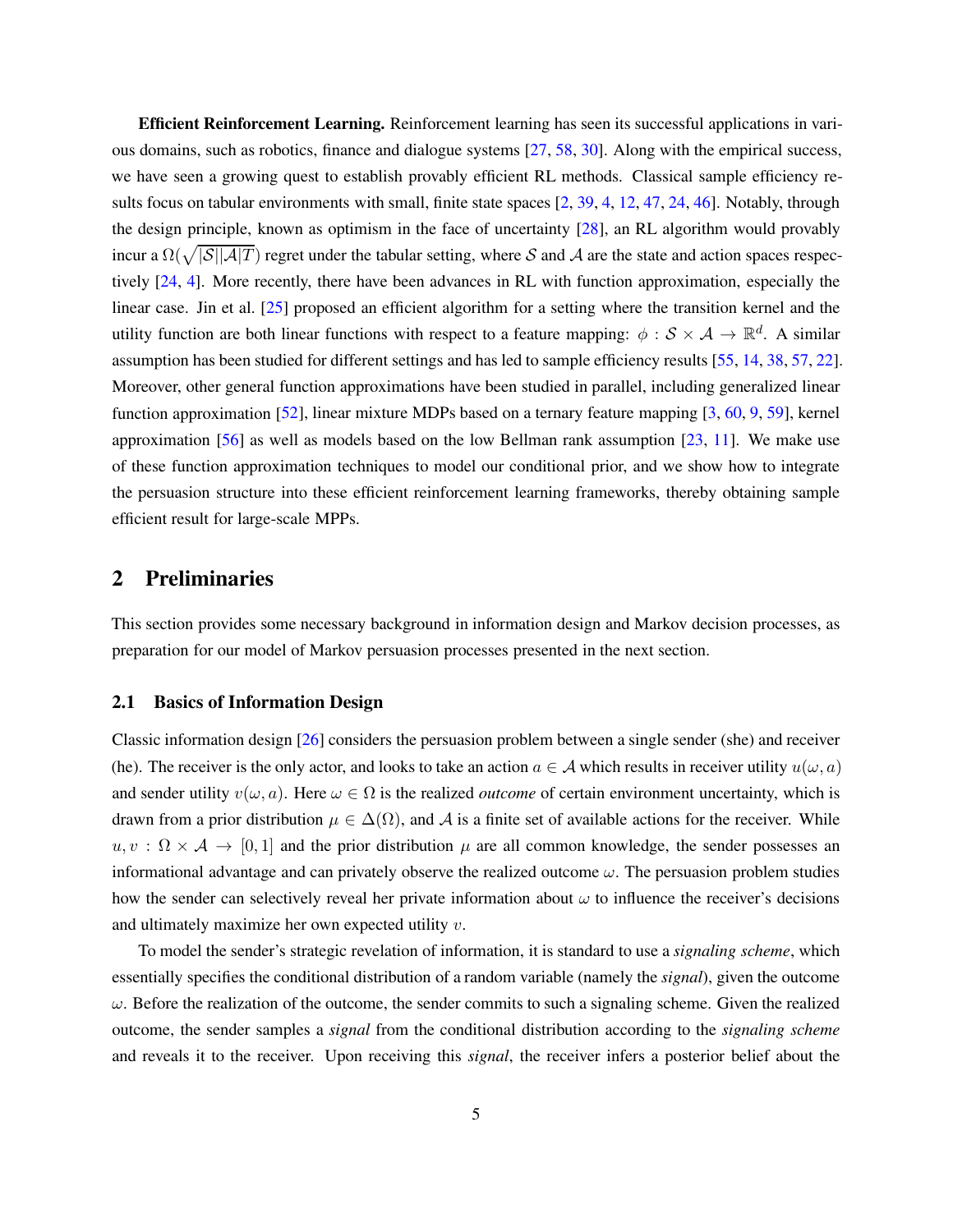outcome via Bayes' theorem (based on the correlation between the signal and outcome  $\omega$  as promised by the signaling scheme) and then chooses an action  $\alpha$  that maximizes the expected utility.

A standard revelation-principle-style argument shows that it is without loss of generality to focus on *direct* and *persuasive* signaling schemes [\[26\]](#page-25-0). A scheme is direct if each signal corresponds to an action recommendation to the receiver, and is persuasive if the recommended action indeed maximizes the receiver's a posteriori expected utility. More formally, in a direct signaling scheme ,  $\pi = (\pi(a|\omega) : \omega \in \Omega, a \in \mathcal{A})$ ,  $\pi(a|\omega)$  denotes the probability of recommending action a given realized outcome  $\omega$ . Upon receiving an action recommendation a, the receiver computes a posterior belief for  $\omega$ :  $Pr(\omega|a) = \frac{\mu(\omega)\pi(a|\omega)}{\sum_{\omega'}\mu(\omega')\pi(a|\omega')}$ . Thus, the action recommendation  $a$  is persuasive if and only if  $a$  maximizes the expected utility w.r.t. the posterior belief about  $\omega$ ; i.e.,  $\sum_{\omega} \Pr(\omega|a) \cdot u(\omega, a) \ge \sum_{\omega} \Pr(\omega|a) \cdot u(\omega, a')$  for any  $a' \in \mathcal{A}$ . Equivalently, we define *persuasiveness* as

$$
\text{Persuasiveness:} \quad \sum_{\omega \in \Omega} \mu(\omega)\pi(a|\omega) \cdot [u(\omega, a) - u(\omega, a')] \ge 0, \forall a, a' \in \mathcal{A}.
$$

Let  $\mathcal{P} = {\pi : \pi(\cdot | \omega) \in \Delta(\mathcal{A})}$  for each  $\omega \in \Omega$  denote the set of all signaling schemes. To emphasize that the definition of persuasiveness depends on the prior  $\mu$ , we denote the set of persuasive schemes on prior  $\mu$  by

$$
\operatorname{Pers}(\mu) \coloneqq \left\{ \pi \in \mathcal{P} : \sum_{\omega \in \Omega} \mu(\omega) \pi(a|\omega) \left[ u(\omega, a) - u(\omega, a') \right] \geq 0, \quad \forall a, a' \in \mathcal{A} \right\}.
$$

Given a persuasive signaling scheme  $\pi \in \text{Pers}(\mu)$ , it is in the receiver's best interest to take the recommended action and thus the sender's expected utility becomes  $V(\mu, \pi) \coloneqq \sum_{\omega \in \Omega} \sum_{a \in \mathcal{A}} \mu(\omega) \pi(a|\omega) v(\omega, a)$ .

Therefore, given full knowledge of the persuasion instance, the sender can solve for an optimal persuasive signaling scheme that maximizes her expected utility through the following linear program (LP) which searches for a persuasive signaling scheme that maximizes  $V(\mu, \pi)$  (see, e.g., [\[15](#page-24-9)] for details):

$$
Personasion as an LP: \qquad \text{OPT}(\mu) := \max_{\pi \in \text{Pers}(\mu)} \quad V(\mu, \pi).
$$

### <span id="page-5-0"></span>2.2 Basics of Reinforcement Learning and Markov Decision Processes

The Markov decision process (MDP) [\[41,](#page-26-11) [48](#page-27-10)] is a classic mathematical framework for the sequential decision making problem. In this work, we focus on the model of episodic MDP. Specifically, at the beginning of the episode, the environment has an initial state  $s_1$  (possibly picked by an adversary). Then, at each step  $h \geq 1$ , the agent takes some action  $a_h \in \mathcal{A}$  to interact with environment at state  $s_h \in \mathcal{S}$ . The state  $s_h$ obeys a Markov property and thus captures all relevant information in the history  $\{s_i\}_{i\lt k}$ . Accordingly, the agent receives the utility  $v_h(s_h, a_h) \in [0, 1]$  and the system evolves to the state of the next step  $s_{h+1} \sim$  $P_h(\cdot|s_h, a_h)$ . Such a process terminates after  $h = H$ , where H is also known as the horizon length. Here, A is a finite set of available actions for the agent, S is the (possibly infinite) set of MDP states. The utility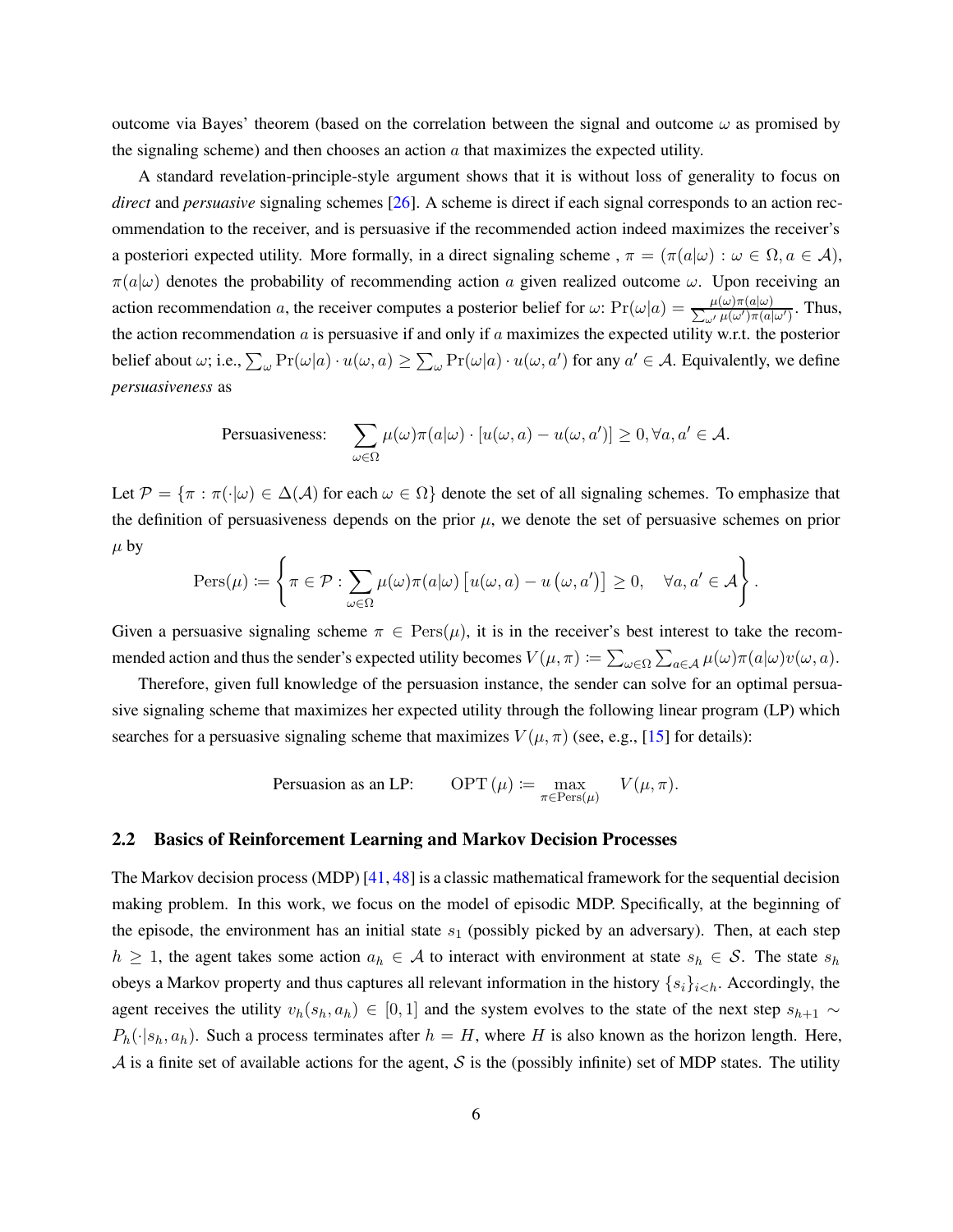function  $v_h : S \times A \to [0,1]$  and transition kernel  $P_h : S \times A \to \Delta(S)$  may vary at each step. A policy of the agent  $\pi_h : S \to \Delta(\mathcal{A})$  characterizes her decision making process at step h—after observing the state s, the agent takes action a with probability  $\pi_h(a|s)$ .

In an episodic MDP with H steps, under policy  $\pi = {\{\pi_h\}}_{h \in [H]}$ , we define the value function as the expected value of cumulative utilities starting from an arbitrary state,

$$
V_h^{\pi}(s) := \mathbb{E}_{P,\pi}\bigg[\sum_{h'=h}^H v_h(s_{h'}, a_{h'})\bigg| s_{h'} = s\bigg], \quad \forall s \in \mathcal{S}, h \in [H].
$$

Here  $\mathbb{E}_{P,\pi}$  means that the expectation is taken with respect to the trajectory  $\{s_h, a_h\}_{h\in[H]}$ , which is generated by policy  $\pi$  on the transition model  $P = \{P_h\}_{h \in [H]}$ . Similarly, we define the action-value function as the expected value of cumulative utilities starting from an arbitrary state-action pair,

$$
Q_h^{\pi}(s, a) := v_h(s_h, a_h) + \mathbb{E}_{P, \pi} \bigg[ \sum_{h'=h+1}^H v_h(s_{h'}, a_{h'}) \bigg| s_{h'} = s, a_{h'} = a \bigg], \quad \forall s \in \mathcal{S}, a \in \mathcal{A}, h \in [H].
$$

The optimal policy is defined as  $\pi^* := \arg \max_{\pi} V_h^{\pi}$  $\mathcal{K}_h^{\pi}(s_1)$ , which maximizes the (expected) cumulative utility. Since the agent's action affects both immediate utility and next states that influences its future utility, it thus demands careful planning to maximize total utility. Notably,  $\pi^*$  can solved by dynamic programming based on the Bellman equation [\[7](#page-24-10)]. Specifically, with  $V_{H+1}^*(s) = 0$  and for each h from H to 1, iteratively update  $Q_h^*(s, a) = v_h(s, a) + \mathbb{E}_{s' \sim P(\cdot | s, a)} V_{h+1}^*(s', a)$ ,  $V_h^*(s) = \max_{a \in A} Q_h^*(s, a)$ , and determine the optimal policy  $\pi^*$  as the greedy policy with respect to  $\{Q_h^*\}_{h \in [H]}$ .

In online reinforcement learning, the agent has no prior knowledge of the environment, namely,  $\{v_h, P_h\}_{h\in[H]},$ but aims to learn the optimal policy by interacting with the environment for T episodes. For each  $t \in [T]$ , at the beginning of the t-th episode, after observing the initial state  $s_1^t$ , the agent chooses a policy  $\pi^t$  based on the observations before t-th episode. The discrepancy between  $V_1^{\pi^t}$  $\int_1^{\pi t} (s_1^t)$  and  $V_1^*(s_1^t)$  serves as the suboptimality of the agent at the  $t$ -th episode. The performance of the online learning algorithm is measured by the expected regret,  $\text{Reg}(T) \coloneqq \sum_{t=1}^{T} [V_1^*(s_1^t) - V_1^{\pi^t}]$  $\binom{\boldsymbol{\pi}^t(s_1^t)}{1}$ .

# 3 Markov Persuasion Processes

This section introduces the Markov Persuasion Process (MPP), a novel model for sequential information design in *Markovian environments*. It notably captures the motivating yet intricate real-world problems in Section [1.](#page-1-0) Furthermore, our MPP model is readily applicable to generalized settings with large state spaces by incorporating function approximation techniques.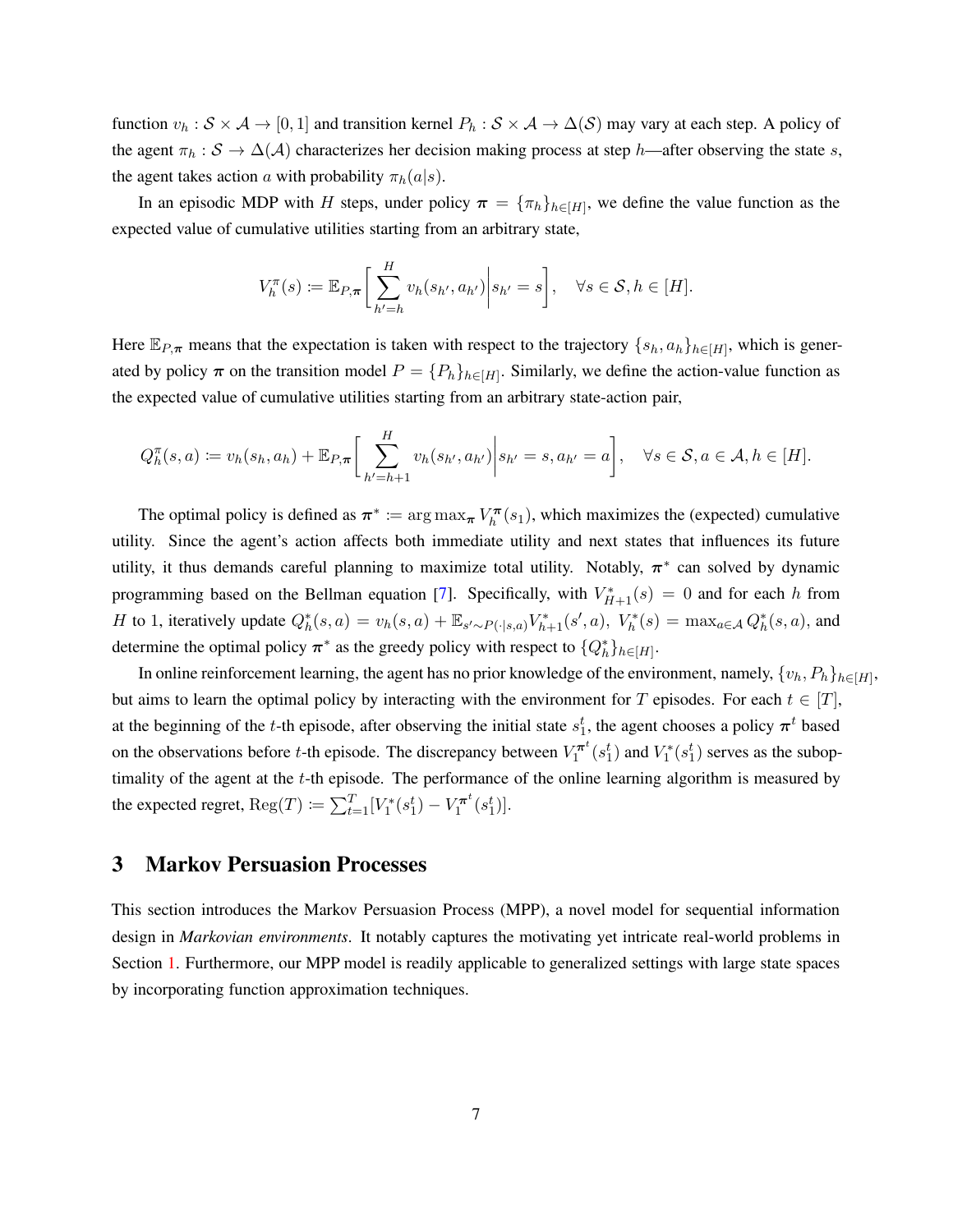#### <span id="page-7-1"></span>3.1 A Model of Markov Persuasion Processes (MPPs)

We start by abstracting the sequential information design problem instances in Section [1](#page-1-0) into MPPs. Taking as an example recommendation platform for ad keywords, we view the platform as the *sender*, the advertisers as the *receivers*. The advertisers decide the *actions*  $a \in A$  such as whether to accept the recommended keyword. To better reflect the nature of reality, we model two types of information for MPPs, *outcome* and *state*. We use the notion of *outcome*  $\omega \in \Omega$  to characterize the sender's private information in face of each receiver, such as the features of searchers for some keyword. The *outcome* follows a prior distribution such as the general demographics of Internet users on the platform. The platform can thus leverage such fine-grained knowledge on keyword features, matching with the specific ad features of each advertiser, to persuade the advertisers to take a recommendation of keywords. Meanwhile, we use the notion of *state*  $s \in S$  to characterize the Markovian state of the environment, e.g., the availability of ad keyword slots. The state is affected by the receiver's action, as the availability changes after some keywords get brought.<sup>[1](#page-7-0)</sup> Naturally, both sender's and receiver's utility are determined by the receiver's action  $\alpha$  jointly with the state of environment s and realized outcome  $\omega$ , i.e.,  $u, v : \mathcal{S} \times \Omega \times \mathcal{A} \to [0, 1]$ . Meanwhile, as these applications could serve thousands or millions of receivers every day, to reduce the complexity of our model we assume each receiver appears only once and thus will *myopically* maximizes his utility at that particular step, whereas the sender is a system planner who aim to maximizes her long-term accumulated expected utility.

More specifically, an MPP is built on top of a standard episodic MDP with *state* space S, action space A, and transition kernel P. In this paper, we restrict our attention to *finite-horizon* (i.e., episodic) MPPs with H steps denoted by  $[H] = \{1, \dots, H\}$ , and leave the study of infinite-horizon MPPs as an interesting future direction. At a high level, there are two major differences between MPPs and MDPs. First, in a MPP, the planner *cannot* directly take an action but instead can leverage its information advantage and "persuade" a receiver to take a desired action  $a_h$  at each step  $h \in [H]$ . Second, in an MPP, the state transition is affected not only by the current action  $a_h$  and state  $s_h$ , but also by the realized outcome  $\omega_h$  of Nature's probability distribution. Specifically, the state transition kernel at step h is denoted as  $P_h(s_{h+1}|s_h, \omega_h, a_h)$ . To capture the sender's persuasion of a receiver to take actions at step  $h$ , we assume that a fresh receiver arrives at time h with a prior  $\mu_h$  over the outcome  $\omega_h$ . The planner, who is the *sender* here, can observe the realized outcome  $\omega_h$  and would like to strategically reveal information about  $\omega_h$  in order to persuade the receiver to take a certain action  $a_h$ .

Differing from classical single-shot information design, the immediate utility functions  $u_h, v_h$  for the

<span id="page-7-0"></span><sup>&</sup>lt;sup>1</sup>Similarly, we can view the online shopping platform as the sender who persuades a stream of receivers (supplier, consumer) to take certain action, whether to take an offer or make a purchase. In this case, sender can privately observe the outcomes such as the consumer sentiments on some random products based on the search and click logs, whereas the states are product reviews, sales or shipping time commonly known to the public and affected by the actions of both supply and demand sides. In case of ridersharing, outcome represents the fine-grained knowledge of currently active rider types that are privately known to the platform and generally stochastic in accordance to some user demographics, whereas the state captures the general driver supply or rider demand at locations that is affected by the drivers' decisions.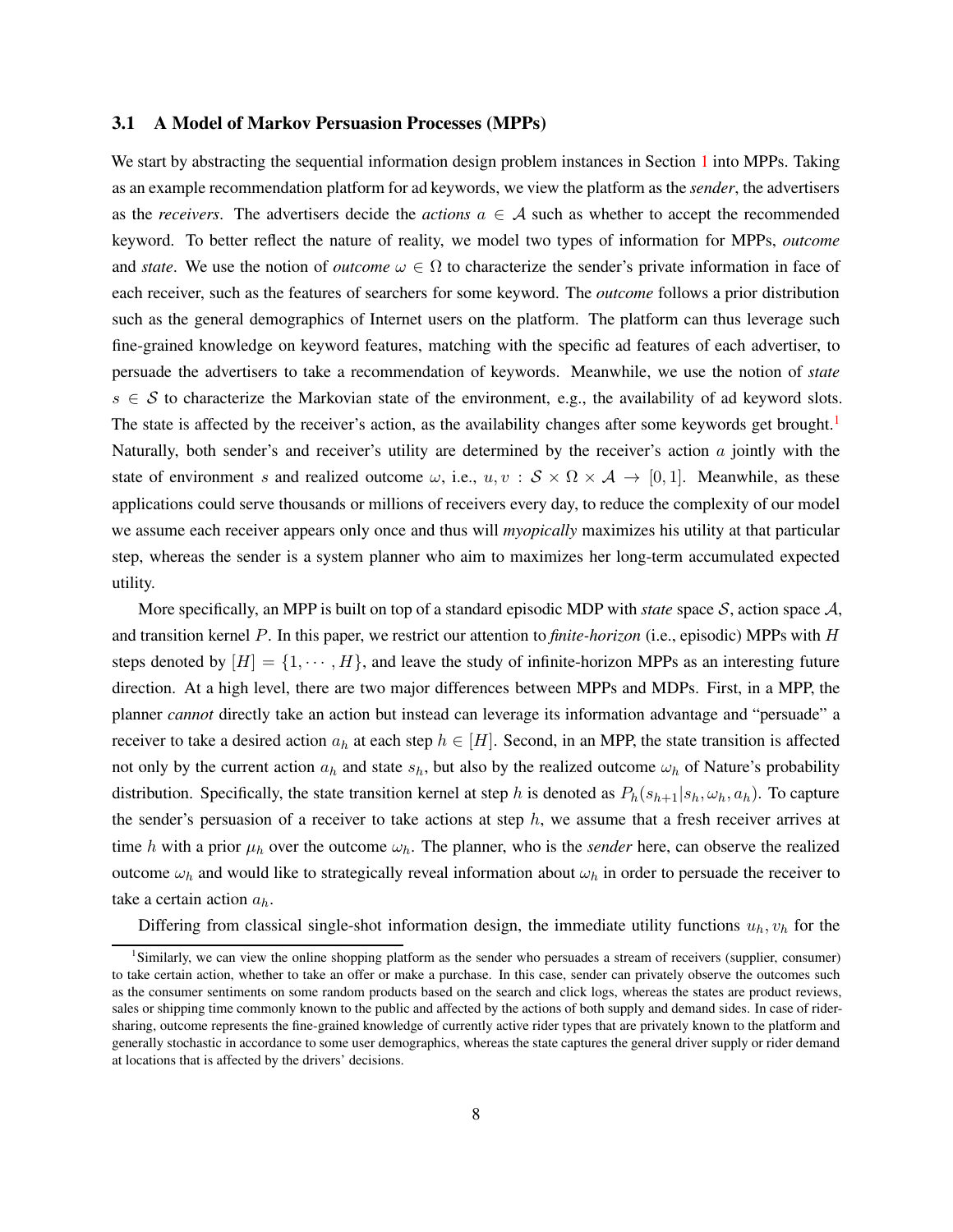receiver and sender vary not only at each step  $h$  but also additionally depend on the commonly observed state  $s_h$  of the environment. We assume the receiver to have full knowledge of his utility  $u_h$  and prior  $\mu_h$ at each step h, and would take the recommended action  $a_h$  if and only if  $a_h$  maximizes his expected utility under the posterior for  $\omega_h$ .<sup>[2](#page-8-0)</sup>

Formally, an MPP with a horizon length H proceeds as follows at each step  $h \in [H]$ :

- 1. A fresh receiver with prior distribution  $\mu_h \in \Delta(\Omega)$  and utility  $u_h : S \times \Omega \times A \rightarrow [0, 1]$  arrives.
- 2. The sender commits to a *persuasive* signaling policy  $\pi_h : S \to P$ , which is public knowledge.
- 3. After observing the realized state  $s_h$  and outcome  $\omega_h$ , the sender accordingly recommends the receiver to take an action  $a_h \sim \pi_h(\cdot|s_h, \omega_h)$ .
- 4. Given the recommended action  $a_h$ , the receiver takes an action  $a'_h$ , receives utility  $u_h(s_h, \omega_h, a'_h)$  and then leaves the system. Meanwhile, the sender receives utility  $v_h(s_h, \omega_h, a'_h)$ .
- 5. The next state  $s_{h+1} \sim P_h(\cdot | s_h, \omega_h, a'_h)$  is generated according to  $P_h : S \times \Omega \times A \to \Delta(S)$ , the state transition kernel at the h-th step.

Here we coin the notion of a *signaling policy*  $\pi_h$  as a mapping from state to a signaling scheme at the hth step. It captures a possibly multi-step procedure in which the sender commits to a signaling scheme after observing the realized state and then samples a signal after observing the realized outcome. For notational convenience, we denote  $\pi(a|s,\omega)$  as the probability of recommending action a given state s and realized outcome  $\omega$ . We can also generalize the notion of persuasiveness from classic information design to MPPs. Specifically, we define  $Pers(\mu, u)$  as the persuasive set that contains all signaling policies that are persuasive to the receiver with utility u and prior  $\mu$  for all possible state  $s \in \mathcal{S}$ :

$$
\begin{aligned} \text{Pers}(\mu, u) &:= \bigg\{\pi : \mathcal{S} \to \mathcal{P} : \\ & \int_{\omega \in \Omega} \mu(\omega) \pi(a|s, \omega) \big[ u(s, \omega, a) - u(s, \omega, a') \big] \mathrm{d}\omega \ge 0, \quad \forall a, a' \in \mathcal{A}, s \in \mathcal{S} \bigg\}. \end{aligned}
$$

Recall that P consists of all mappings from  $\Omega$  to  $\Delta(\mathcal{A})$ . As such, the sender's persuasive signaling scheme  $\pi_h \in \text{Pers}(\mu_h, u_h)$  is essentially a stochastic policy as defined in standard MDPs— $\pi_h$  maps a state  $s_h$ to a stochastic action  $a_h$ —except that here the probability of suggesting action  $a_h$  by policy  $\pi_h$  depends additionally on the realized outcome  $\omega_h$  that is only known to the sender.

<span id="page-8-0"></span> ${}^{2}$ This assumption is not essential but just for technical rigor. Because even if receivers have limited knowledge or computational power to accurately determine the utility-maximizing actions, the sender should have sufficient ethical or legal reasons to comply with the persuasive constraints in practice. And the receivers would only take the recommendation if the platform has good reputation (i.e., persuasive with high probability).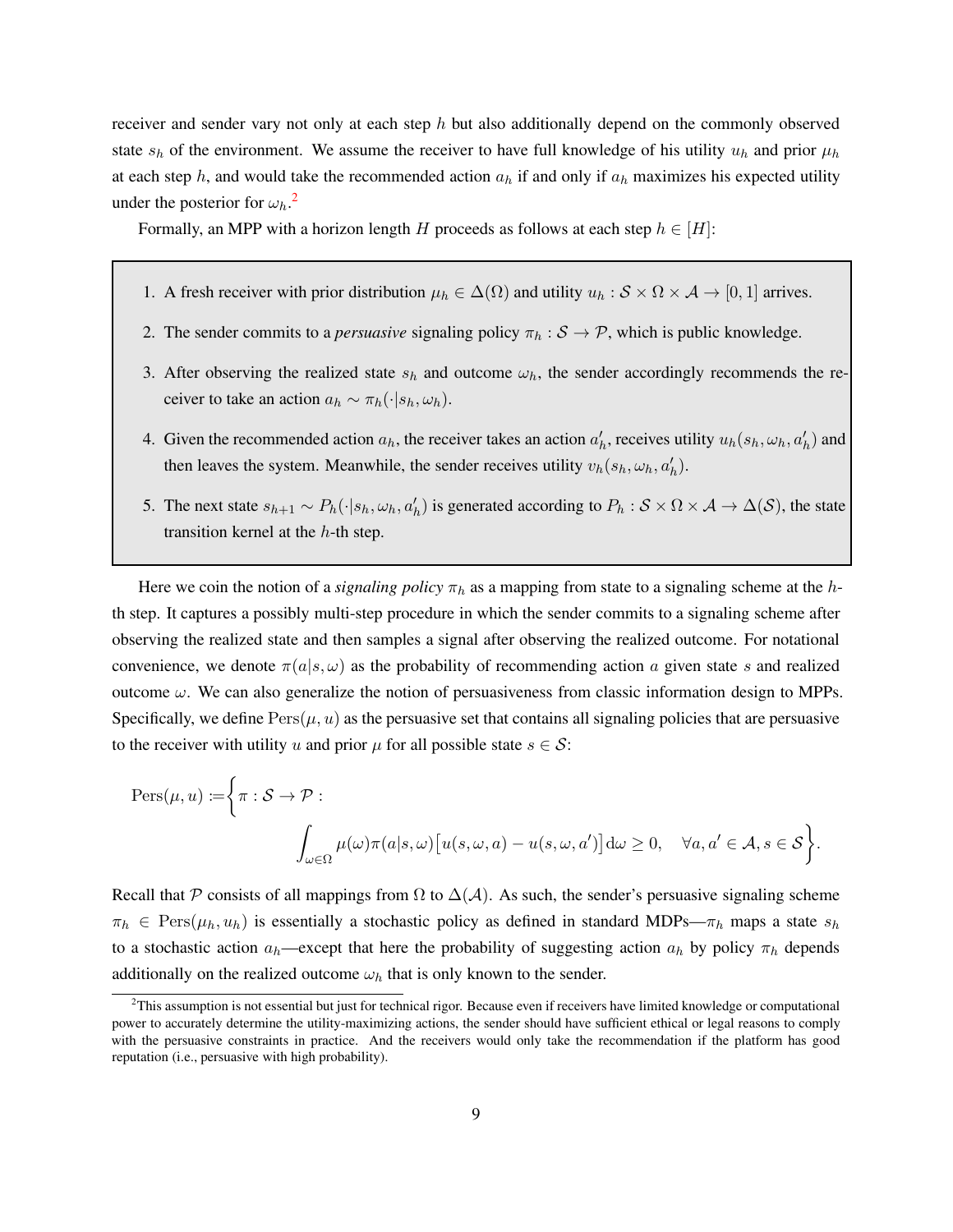We say  $\pi := \{\pi_h\}_{h \in [H]}$  is a *feasible* policy of the MPP if  $\pi_h \in \text{Pers}(\mu_h, u_h), \forall h \in [H]$ , because the state transition trajectory would otherwise be infeasible if the receiver is not guaranteed to take the recommended action, i.e.,  $a'_h \neq a_h$ . We denote the set of all *feasible* policies as  $\mathcal{P}^H \coloneqq \prod_{h \in [H]} \text{Pers}(\mu_h, u_h)$ .

### <span id="page-9-3"></span>3.2 MPPs: the Generalized Version with Contexts and Linear Parameterization

To provide a broadly useful modeling concept, we also study a generalized setting of the Markov Persuasion Process with contextual prior and a possibly large space of states, outcomes and contexts.

**Contextual Prior.** At the beginning of each episode, a sequence of contexts  $C = \{c_h \in C\}_{h \in [H]}$  is realized by Nature and becomes public knowledge. And we allow the prior  $\mu_h$  to be influenced by the context  $c_h$  at each step h, and thus denote it by  $\mu_h(\cdot|c_h)$ . Specifically, the contextual information is able to model the uncertainty such as the varying demographics of active user group affected by events (e.g., scheduled concerts or sport games in ride-sharing) at different time of the day.<sup>[3](#page-9-0)</sup> Here we allow the sequence of contexts to be adversarially generated.

**Linear Parameterization.** We also relax the state, context and outcome space  $S, C, \Omega$  to be continuous and additionally assume that the transition kernels and utility functions are linear, and the conditional priors of outcomes are generalized linear models (GLM) of the context at each steps. More formally, for each step  $h \in [H]$ , our linearity condition assumes:

- The sender's utility is  $v_h := v_h^*(s_h, \omega_h, a_h) = \psi(s_h, \omega_h, a_h)^\top \gamma_h^*$ , where (1)  $\psi(\cdot, \cdot, \cdot) \in \mathbb{R}^{d_{\psi}}$  is a known feature vector; (2)  $\gamma_h^* \in \mathbb{R}^{d_{\psi}}$  is the unknown linear parameter at step h.
- The next state  $s_{h+1}$  is drawn from the distribution  $P_{M,h}(\cdot|s_h, \omega_h, a_h) = \psi(s_h, \omega_h, a_h)^\top M_h(\cdot)$ , where  $M_h = (M_h^{(1)}$  $h_h^{(1)}, M_h^{(2)}, \ldots, M_h^{(d_{\psi})})$  is a vector of  $d_{\psi}$  unknown measures over S at step h.
- The outcome  $\omega_h \in \mathbb{R}$  subjects to a generalized linear model (GLM), which models a wider range of hypothesis function classes.<sup>[4](#page-9-1)</sup> Given the context  $c_h$ , there exists a link function  $f : \mathbb{R} \to \mathbb{R}$  such that  $\omega_h = f(\phi(c_h)^\top \theta_h^*) + z_h$ , where  $\phi(\cdot) \in \mathbb{R}^{d_{\phi}}$  is a feature vector and  $\theta_h^* \in \mathbb{R}^{d_{\phi}}$  is an unknown parameter. The noises  $\{z_h\}_{h\in[H]}$  are independent  $\sigma$ -sub-Gaussian variables with zero mean. We denote the prior of  $\omega_h$  with parameter  $\theta$  at context c as  $\mu_\theta(\cdot|c)$ .

Without loss of generality, we assume that there exist  $\Phi$ ,  $\Psi$  such that  $\|\phi(s)\| \leq \Phi$ ,  $\|\psi(s,\omega,a)\| \leq \Psi$ for all  $s \in S$ ,  $\omega \in \Omega$  and  $a \in A$ . We also assume that  $\|\theta_h^*\| \le L_\theta$ ,  $\|\gamma_h^*\| \le L_\gamma$ ,  $\|M_h^*\| \le L_M$ ,  $|\mathcal{A}| \ge 2$ ,  $|\Omega| \geq 2$ . Such a regularity condition is common in the RL literature.

<span id="page-9-0"></span><sup>&</sup>lt;sup>3</sup>In the case of the online shopping platform, the prior of consumer interests may be affected by the different holidays or seasons at different time of year.

<span id="page-9-1"></span><sup>&</sup>lt;sup>4</sup>We note that GLM is a strictly generalization of the linear model assumption that we have for the distribution of transition kernel  $P$ . While we could use similar technique to extend the distribution of  $P$  to GLM using techniques similar to that in Wang et al. [\[52\]](#page-27-8), but we save such an extension for simplicity, since it is not the primary focus of our work.

<span id="page-9-2"></span><sup>&</sup>lt;sup>5</sup>For the simplicity of notation, we will omit the subscript of the norm whenever it is an  $L_2$  norm in this paper.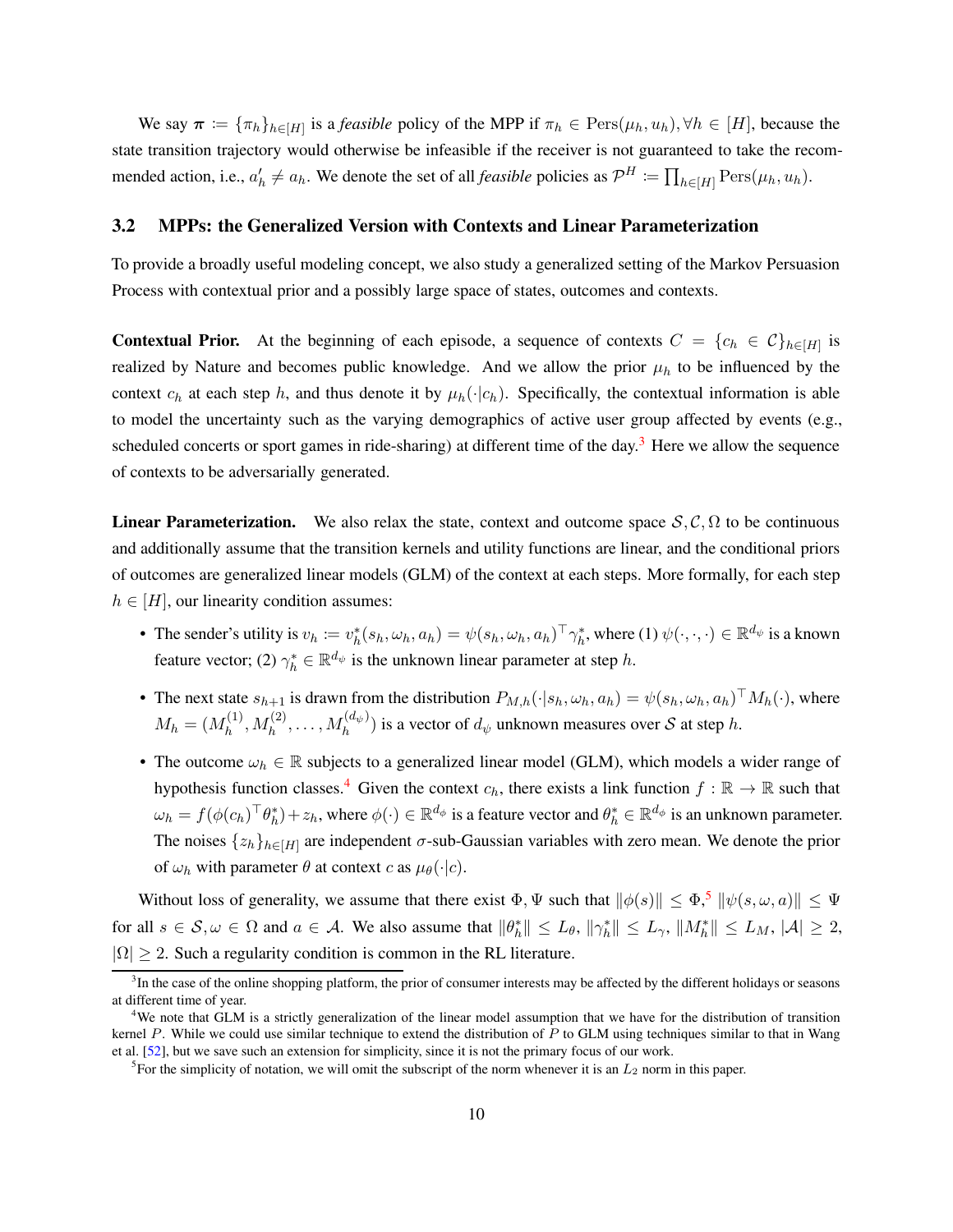#### <span id="page-10-0"></span>3.3 Optimal Signaling Policy in MPPs

In order to maximize the sender's utility, we study the optimal policy in MPPs, in analogy to that of standard MDPs. We start by considering the value of any feasible policy  $\pi$ . For each step  $h \in [H]$ , we define the value function for the sender  $V_h^{\pi}$ :  $S \to \mathbb{R}$  as the expected value of cumulative utilities under  $\pi$  when starting from an arbitrary state at the h-th step. That is, for any  $s \in S$ ,  $h \in [H]$ , we define

$$
V_h^{\pi}(s) := \mathbb{E}_{P,\mu,\pi} \bigg[ \sum_{h'=h}^H v_{h'}(s_{h'}, \omega_{h'}, a_{h'}) \bigg| s_h = s \bigg],
$$

where the expectation  $\mathbb{E}_{P,\mu,\pi}$  is taken with respect to the randomness of the trajectory (i.e., randomness of state transition), realized outcome and the stochasticity of  $\pi$ . Accordingly, we define the Q-function (actionvalue function)  $Q_h^{\pi}: S \times \Omega \times A \to \mathbb{R}$  which gives the expected value of cumulative utilities when starting from an arbitrary state-action pair at the h-step following the signaling policy  $\pi$ , that is,

$$
Q_h^{\pi}(s,\omega,a) := v_h(s,\omega,a) + \mathbb{E}_{P,\mu,\pi}\bigg[\sum_{h'=h+1}^H v_{h'}(s_{h'},\omega_{h'},a_{h'})\bigg|s_h = s,\omega_h = \omega, a_h = a\bigg].
$$

By definition,  $Q_h(\cdot, \cdot, \cdot), V_h(\cdot) \in [0, h]$ , since  $v_h(\cdot, \cdot, \cdot) \in [0, 1]$ . To simplify notation, for any Q-function  $Q_h$  and any distributions  $\mu_h$  and  $\pi_h$  over  $\Omega$  and  $\mathcal A$ , we additionally denote

$$
\left\langle Q_h, \mu_h \otimes \pi_h \right\rangle_{\Omega \times \mathcal{A}} (s) \coloneqq \mathbb{E}_{\omega \sim \mu_h, a \sim \pi_h(\cdot \mid s, \omega)} \left[ Q_h(s, \omega, a) \right].
$$

Using this notation, the Bellman equation associated with signaling policy  $\pi$  becomes

<span id="page-10-2"></span>
$$
Q_h^{\pi}(s,\omega,a) = (v_h + P_h V_{h+1}^{\pi})(s,\omega,a), \quad V_h^{\pi}(s) = \langle Q_h^{\pi}, \mu_h \otimes \pi_h \rangle_{\Omega \times \mathcal{A}}(s), \quad V_{H+1}^{\pi}(s) = 0,\tag{3.1}
$$

which holds for all  $s \in \mathcal{S}, \omega \in \Omega, a \in \mathcal{A}$ . Similarly, the Bellman optimality equation is

<span id="page-10-1"></span>
$$
Q_h^*(s, \omega, a) = (v_h + P_h V_{h+1}^*)(s, \omega, a), V_h^*(s) = \max_{\pi'_h \in \text{Pers}(\mu_h, u_h)} \langle Q_h^*, \mu_h \otimes \pi'_h \rangle_{\Omega \times \mathcal{A}}(s), V_{H+1}^*(s) = 0.
$$
\n(3.2)

We remark that the above equations implicitly assume the context  $C = \{c_h\}_{h \in [H]}$  (and thus the priors) are determined in advance. To emphasize the values' dependence on context which will be useful for the analysis of later learning algorithms, we extend the notation to  $V_h^{\pi}(s;C)$ ,  $Q_h^{\pi}(s,\omega,a;C)$  to specify that the value (resp. Q) function is estimated based on which prior  $\mu$  conditioned on which sequence of context C.

A Note on Computational Efficiency. We note that the above Bellman Optimality Equation in [\(3.2\)](#page-10-1) also implies an efficient dynamic program to compute the optimal policy  $\pi^*$  in the basic tabular model of MPP in Subsection [3.1,](#page-7-1) i.e., when  $s \in \mathcal{S}, \omega \in \Omega, a \in \mathcal{A}$  are all discrete. This is because the maximization problem in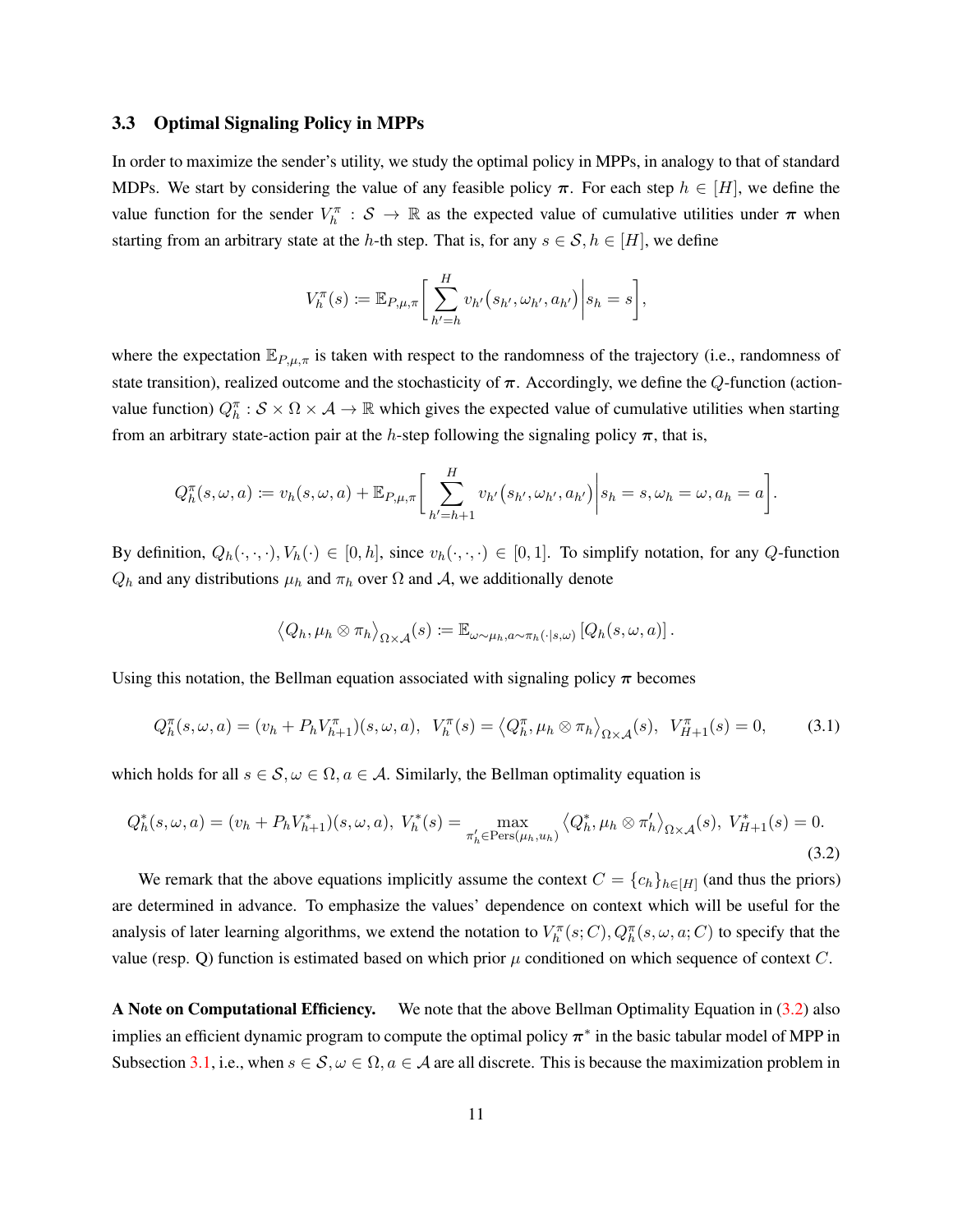equation [\(3.2\)](#page-10-1) can be solved efficiently be a linear program. The generalized MPP of subsection [3.2](#page-9-3) imposes some computational challenge due to infinitely many outcomes and states. Fortunately, it is already known that planning in the infinite state MDP with linear function approximation can also be solved efficiently [\[25](#page-25-9)]. Following a similar analysis, we can determine  $Q_h^*(\cdot,\cdot,\cdot)$  through a linear function of  $q_h^* \in \mathbb{R}^{d_\psi}$  with the observed feature  $\psi(\cdot,\cdot,\cdot)$ . Hence, the dominating operation is to compute  $\max_{\pi \in \text{Pers}(\mu_h, u_h)} \langle Q_h^*, \mu_h \otimes$  $\pi_h$ ) $_{\Omega \times A}(s)$  at each step. Let the sender utility function be  $Q_h^*$ ; such an optimization is exactly the problem of optimal information design with infinitely many outcomes but finitely many actions, which has been studied in previous work [\[15\]](#page-24-9). It turns out that there is an efficient algorithm that can signal on the fly for any given outcome  $\omega$  and obtains an  $\epsilon$ -optimal persuasive signaling scheme in poly $(1/\epsilon)$  time. Therefore, in our later studies of learning, we will take these algorithms as given and simply assume that we can compute the optimal signaling scheme efficiently at any given state  $s$ . One caveat is that our regret guarantee will additionally lose an additive  $\epsilon$  factor at each step due to the availability of only an  $\epsilon$ -optimal algorithm, but this loss can be negligible when we set  $\epsilon = O(1/(TH))$  by using a poly(TH) time algorithm.

# 4 Reinforcement Learning in MPPs and the Optimism-Pessimism Principle

In this section, we study online reinforcement learning (RL) for learning the optimal signaling policy on an MPP. Here the learner only knows the utility functions of the receivers<sup>[6](#page-11-0)</sup> and has no prior knowledge about the prior distribution, the sender's utility function, and the transition kernel. While the computation of optimal policy in MPPs in Section [3.3](#page-10-0) may appear analogous to that of a standard MDP, as we will see that the corresponding RL problem turns out to be significantly different, partially due to the presence of the stream of receivers, whose decisions are *self-interested* and not under the learner's control. This makes the learning challenging because if the receivers' incentives are not carefully addressed, they may take actions that are extremely undesirable to the learner. Such concern leads to the integration of the *pessimism* principle into our learning algorithm design. Specifically, our learner will be optimistic to the estimation of the Q-function, similar to many other RL algorithms, in order to encourage exploration. But more interestingly, it will be pessimistic to the uncertainty in the estimation of the prior distributions in order to prepare for detrimental equilibrium behavior. Such dual considerations lead to an interesting *optimism-pessimism principle* (OPP) for learning MPPs under the online setting. From a technical point of view, our main contribution is to prove how the mixture of optimism and pessimism principle can still lead to no regret algorithms, and this proof crucially hinges on a robust property of the MPP model which we develop and carefully apply to the regret analysis. To the best of our knowledge, this is the first time that OPP is employed to learn the optimal information design in an online fashion. We prove that it can not only satisfy incentive constraints but also guarantees efficiency in terms of both sample complexity and computational complexity.

In order to convey our key design ideas before diving into the intricate technicalities, this section singles

<span id="page-11-0"></span> $6$  The receiver's utility is known to the sender because the pricing rules are usually transparent, some are even set by the platform. For example, a rider-sharing platform usually sets per hour or mile payment rules for the drivers.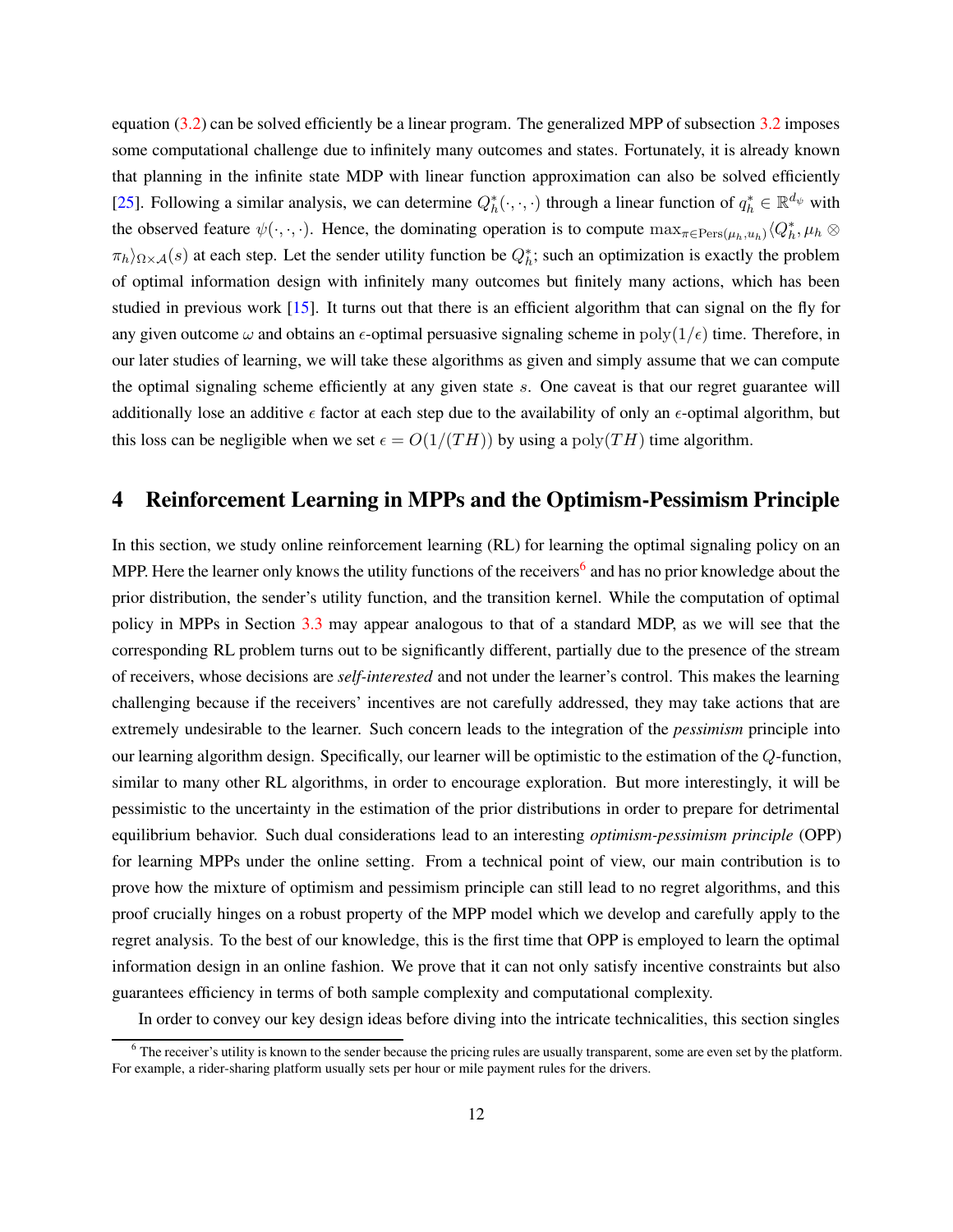out two representative special cases of the online sequential information design problem. In a nutshell, we present a learning algorithm OP4 that combines the principle of optimism and pessimism such that the sender can learn to persuade without initially knowing her own utility or the prior distribution of outcomes. In the *tabular MPP*, we illustrate the unique challenges of learning to persuade arising from the dynamically evolving environment state according to a Markov process. Through the *contextual Bayesian persuasion*, we showcase the techniques necessary for learning to persuade with infinitely many states (i.e., contexts) and outcomes. We shall omit most proofs in this section to focus on the high-level ideas, because the proof for the general setting presented in Section [5](#page-17-0) suffices to imply all results for the two special cases here.

### 4.1 Learning Optimal Policies in MPPs: Setups and Benchmarks

We consider the episodic reinforcement learning problem in finite-horizon MPPs. Different from the full knowledge setting in Section [3.3,](#page-10-0) the transition kernel, the sender's utility function and the outcome prior at each step of the episode,  $\{P_h, v_h, \mu_h\}_{h \in [H]}$ , are all unknown. The sender has to learn the optimal signaling policy by interacting with the environment as well as a stream of receivers in  $T$  number of episodes. For each  $t \in [T] = \{1, \dots, T\}$ , at the beginning of t-th episode, given the data  $\{(c_h^{\tau}, s_h^{\tau}, \omega_h^{\tau}, a_h^{\tau}, v_h^{\tau})\}_{h \in [H], \tau \in [t-1]},$ the adversary picks the context sequence  $\{c_h^t\}_{h \in [H]}$  as well as the initial state  $s_1^t$ , and the agent accordingly chooses a signaling policy  $\pi^t = \{\pi_h^t\}_{h\in[H]}$ . Here  $v_h^{\tau}$  is the utility collected by the sender at step h of episode  $\tau.$ 

**Regret** To evaluate the online learning performance, given the ground-truth outcome prior  $\mu^* = {\mu_h^*}_{h \in H}$ , we define the sender's total (expected) regret over the all  $T$  episodes as

$$
\operatorname{Reg}(T, \mu^*) \coloneqq \sum_{t=1}^T \left[ V_1^*(s_1^t; C^t) - V_1^{\pi^t}(s_1^t; C^t) \right]. \tag{4.1}
$$

Note that if  $\pi^t$  is not always feasible under  $\mu^*$ , but is only persuasive with high probability, so the corresponding regret under  $\pi^t$  should be also in high probability sense.

It turns out that in certain degenerate cases it is impossible to achieve a sublinear regret. For example, if the set of possible posterior outcome distributions that induce some  $a \in A$  as the optimal receiver action has zero measure, then such posterior within a zero-measure set can never be exactly induced by a signaling scheme without a precise knowledge of the prior. Thus, the regret could be  $\Omega(T)$  if receiver cannot be persuaded to play such action a. Therefore, to guarantee no regret, it is necessary to introduce certain regularity assumption on the MPP instance. Towards that end, we shall assume that the receivers' utility u and prior  $\mu$  at any step of the MPP instance always satisfies a minor assumption of  $(p_0, D)$ -regularity as defined below.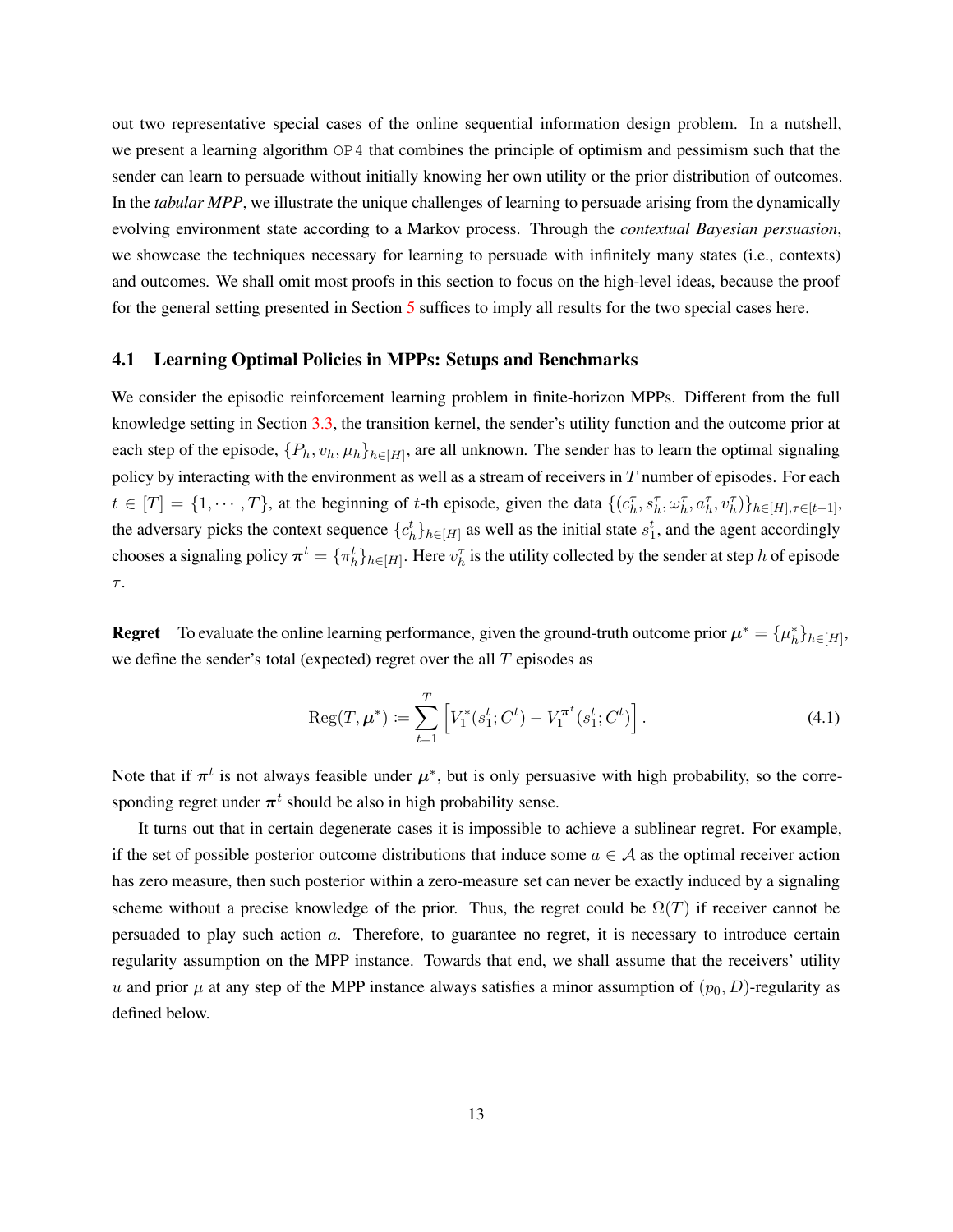**Regularity Conditions** An instance satisfies  $(p_0, D)$ *-regularity*, if for any feasible state  $s \in S$  and context  $c \in \mathcal{C}$ , we have

$$
\mathbb{P}_{\omega \sim \mu(\cdot | c)} \left[ \omega \in \mathcal{W}_{s,a}(D) \right] \ge p_0, \quad \forall a \in \mathcal{A},
$$

where  $\mu$  is the ground-truth prior of outcomes and  $\mathcal{W}_{s,a}(D) \triangleq {\omega : u(s, \omega, a) - u(s, \omega, a')} \geq D, \forall a' \in$  $\mathcal{A}/\{a\}\}$  is the set of outcomes  $\omega$  for which the action a is optimal for the receiver by at least D at state s. In other words, an instance is  $(p_0, D)$ -regular if every action a has at least probability  $p_0$ , under randomness of the outcome, to be strictly better than other actions by at least D. This regularity condition is analogous to a regularity condition of Zu et al. [61] but is generalizable to infinite outcomes as we consider here.

### <span id="page-13-0"></span>4.2 Algorithm: Optimism-Pessimism Principle for Persuasion Process (OP4)

The learning task in MPPs involves two intertwined challenges: (1) How to persuade the receiver to take desired actions under unknown  $\mu_h$ ? (2) Which action to persuade the receiver to take in order to explore the underlying environment? For the first challenge, due to having finite data, it is impossible to perfectly recover  $\mu_h$ . We can only hope to construct an approximately accurate estimator of  $\mu_h$ . To guard against potentially detrimental equilibrium behavior of the receivers due to the prior estimation error, we propose to adopt the pessimism principle. Specifically, before each episode, we conduct uncertainty quantification for the estimator of the prior distributions, which enables us to construct a confidence region containing the true prior with high probability. Then we propose to find the signaling policy within a pessimistic candidate set—signaling policies that are simultaneously persuasive with respect to all prior distributions in the confidence region. When the confidence region is valid, such a pessimism principle ensures that the executed signaling policy is always persuasive with respect to the true prior. Furthermore, to address the second challenge, we adopt the celebrated principle of optimism in the face of uncertainty [\[28\]](#page-25-8), which has played a key role in the online RL literature. The main idea of this principle is that, the uncertainty of the Q-function estimates essentially reflects our uncertainty about the underlying model. By adding the uncertainty as a bonus function, we encourage actions with high uncertainty to be recommended and thus taken by the receiver when persuasiveness is satisfied. We then fuse the two principles into the  $OP4$ algorithm in Algorithm [1.](#page-14-0)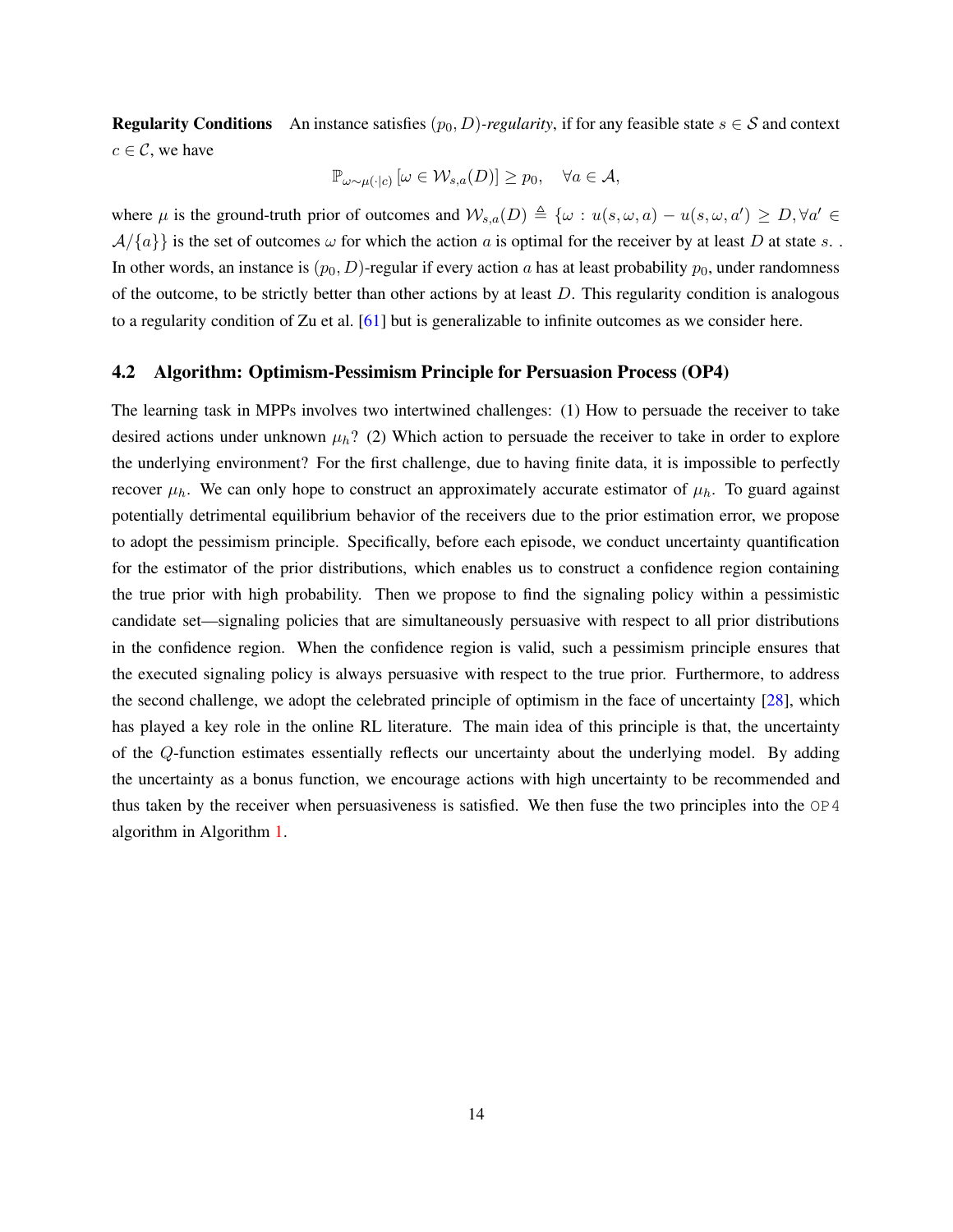### <span id="page-14-0"></span>Algorithm 1 OP4 Overview

- 1: for episode  $t = 1 \dots T$  do
- 2: Receive the initial state  $\{s_1^t\}$  and context  $C^t = \{c_h^t\}_{h=1}^H$ .
- 3: For each step  $h \in [H]$ , estimate prior  $\mu_h^t$  along with the confidence region  $\mu_{\mathcal{B}_h^t}$ , and construct an optimistic Q-function  $Q_h^t$  iteratively with the value function  $V_h^t$ .
- 4: for step  $h = 1, \ldots, H$  do
- 5: Choose robust signaling scheme  $\pi_h^t \in \arg \max_{\pi_h \in \text{Pers}(\mu_{\mathcal{B}_h^t}, u_h)} \langle Q_h^t, \mu_h^t \otimes \pi_h \rangle_{\Omega \times \mathcal{A}} (s_h^t; C^t)$ .
- 6: Observe state  $s_h$ , outcome  $\omega_h$  and accordingly recommend action  $a \sim \pi_h^t(\omega_h, \cdot)$  to the receiver.
- 7: end for
- 8: end for

**Pessimism to Induce Robust Equilibrium Behavior** From the data in the past episode, the sender can estimate the mean of the prior as well as obtain a confidence region through concentration inequalities. Given this partial knowledge of the prior distribution, the sender needs to design a signaling scheme that works in the face of any possible priors in the confidence region in order to ensure the receiver will take its recommended action with high probability. Specifically, we let  $B_{\Sigma}(\theta, \beta) := \{ \theta' : ||\theta' - \theta||_{\Sigma} \leq \beta \}$ denote the closed ball in  $\|\cdot\|_{\Sigma}$  norm of radius  $\beta > 0$  centered at  $\theta \in \mathbb{R}^{d_{\theta}}$ . For any set  $\mathcal{B} \subseteq \mathbb{R}^{d_{\theta}}$ , we let  $Pers(\mu_B, u)$  denote the set of signaling policies that are simultaneously persuasive under all weigh vectors  $\theta \in \mathcal{B}$ : Pers $(\mu_{\mathcal{B}}, u) := \bigcap_{\theta \in \mathcal{B}} \text{Pers}(\mu_{\theta}, u)$ . For any non-empty set  $\mathcal{B}$ , the set  $\text{Pers}(\mu_{\mathcal{B}}, u)$  is convex since it is an intersection of convex sets  $Pers(\mu_{\theta}, u)$ , and is non-empty since it must contain the full-information signaling scheme. We note that since  $Pers(\mu_B, u)$  is a convex set, we can solve the linear optimization among the policies in  $Pers(\mu_B, u)$  in polynomial time (see e.g., [61]).

Optimism to Encourage Exploration In order to balance exploration and exploitation, we adopt the principle of optimism in face of uncertainty to the value iteration algorithm based on Bellman equation, following in a line of work in online RL such as Q-learning with UCB exploration [\[24\]](#page-25-7), UCBVI [\[4\]](#page-24-4), LSVI-UCB [\[25\]](#page-25-9) (also see [\[50](#page-27-11), [56,](#page-27-9) [51](#page-27-12)] and the references therein). The additional UCB bonus on the Q-value encourages exploration and has been shown to be a provably efficient online method to improve policies in MDPs. Moreover, this method not only works for the simple tabular setting, but also generalizes to settings with infinite state spaces by exploiting linearity of the Q-function and a regularized least-squares program to determine the optimal estimation of Q-value. In fact, within our framework, we could obtain efficient learning result in the infinite state space setting through other optimism-based online RL methods and general function approximators, such as linear mixture MDPs [\[3](#page-23-1), [60](#page-28-0), [9](#page-24-7), [59](#page-28-1)], or kernel approximation [\[56](#page-27-9)] or bilinear classes [\[13\]](#page-24-11).

To provide a concrete picture of the learning process, we instantiate the OP4 algorithm in two special cases and showcase our key ideas and techniques before delving into the more involved analysis of the generalized MPP setting. Nevertheless, we remark that whether the problem instance is tabular or in the form of linear or generalized linear approximations is not essential and not the focus of our study. OP4 itself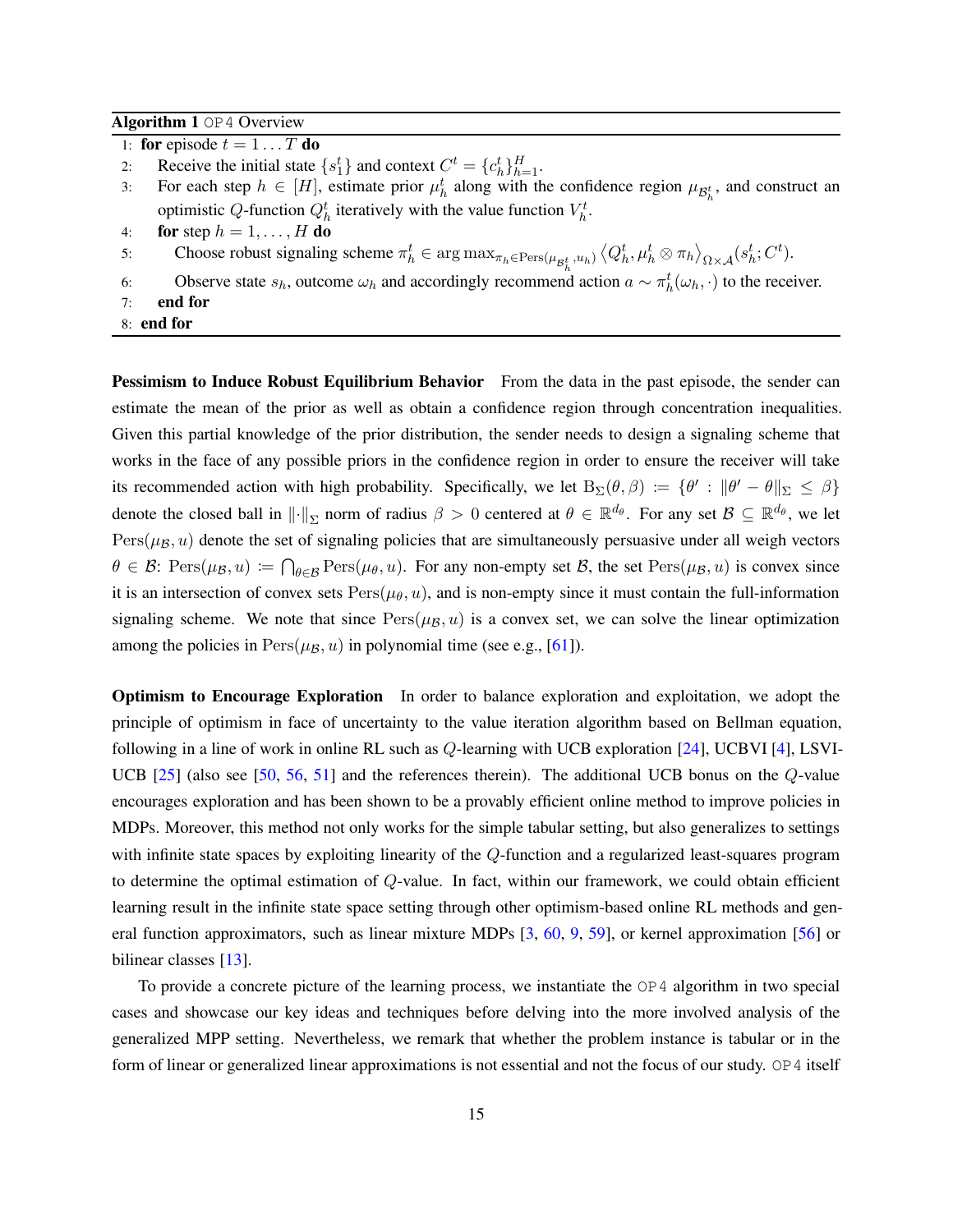only relies on two things, i.e., the uncertainty quantification for Q-function and prior estimation. So even the model-free RL framework can be replaced by model-based RL, as we can just construct confidence region for the transition models.

#### <span id="page-15-0"></span>4.3 Warm-up I: Reinforcement Learning in the Tabular MPP

We first consider MPPs in tabular setting with finite states and outcomes, as described in Section [3.1.](#page-7-1) In this case, the prior on outcomes at each step degenerates to an unknown but fixed discrete distribution independent of context. As linear parameterization is not required for discrete probability distribution, the algorithm can simply update the empirical estimation of  $\mu_h^t$  through counting. Similarly, the transition kernel  $P_h^*$  is estimated through the occurrence of observed samples, and we uses this estimated transition to compute the  $Q$ -function  $\widehat{Q}_h^t$  from the observed utility and estimated value function in the next step, according to the Bellman equation. To be specific, for each  $s \in S$ ,  $\omega \in \Omega$ ,  $a \in A$ ,  $\mu_h^t$  and  $\widehat{Q}_h^t$  are estimated through the following equations:

$$
\mu_h^t(\omega) \leftarrow \frac{\lambda/|\Omega| + N_{t,h}(\omega)}{\lambda + t - 1},
$$
  

$$
\widehat{Q}_h^t(s, \omega, a) \leftarrow \frac{1}{\lambda + N_{t,h}(s, \omega, a)} \sum_{\tau \in [t-1]} \left\{ \mathbb{I}(s_h^{\tau} = s, \omega_h^{\tau} = \omega, a_h^{\tau} = a) \left[ v_h^{\tau} + V_{h+1}^t(s_{h+1}^{\tau}) \right] \right\},
$$

where  $N_{t,h}(\omega) = \sum_{\tau \in [t-1]} \mathbb{I}(\omega_h^{\tau} = \omega)$  and  $N_{t,h}(s, \omega, a) = \sum_{\tau \in [t-1]} \mathbb{I}(s_h^{\tau} = s, \omega_h^t = \omega, a_h^t = a)$  respectively count the effective number of samples that the sender has observed arriving at  $\omega$ , or the combination  $\{s, \omega, a\}$ , and  $\lambda > 0$  is a constant for regularization.

In our learning algorithm, we determine the radius of confidence region  $\mathcal{B}_h^t$  for  $\mu_h^t$  according to confidence bound  $\epsilon_h^t = O(\sqrt{\log(HT)/t})$ . Moreover, we add a UCB bonus term of form  $\rho/\sqrt{N_{t,h}(s,\omega,a)}$ to  $\hat{Q}_h^t$  to obtain the *optimistic Q-function*  $Q_h^t$ . Then, it selects a robustly persuasive signaling scheme that maximizes an optimistic estimation of Q-function with respect to the current prior estimation  $\mu_h^t$ . Finally, it makes an action recommendation  $a_h^t$  using this signaling scheme, given the state and outcome realization  $\{s_h^t, \omega_h^t\}.$ 

**Theorem 4.1.** Let  $\epsilon_h^t = \widetilde{O}(\sqrt{1/t})$ , and  $\rho = \widetilde{O}(|S| \cdot |\Omega| \cdot |A|H)$ . Then under  $(p_0, D)$ -regularity, with  $p$ robability at least  $1-3H^{-1}T^{-1}$ , OP4 has regret of order  $\widetilde{O}(|C|(|S|\cdot |\Omega|\cdot |A|)^{3/2}\cdot H^2\sqrt{T}/(p_0D))$  in *tabular MPPs.*

To obtain the regret of OP4, we have to consider the regret arising from different procedures. Formal decomposition of the regret is described in Lemma [6.1.](#page-19-0) Separately, we upper bound errors incurred from estimating Q-function (Lemma [6.2\)](#page-20-0), the randomness of of choosing the outcome, action and next state (Lemma [A.5\)](#page-38-0) as well as estimating the prior of outcome and choosing a persuasive signaling scheme that is robustly persuasive for a subset of priors (Lemmas [6.3](#page-20-1) and [6.4\)](#page-20-2). As the two warm-up models are special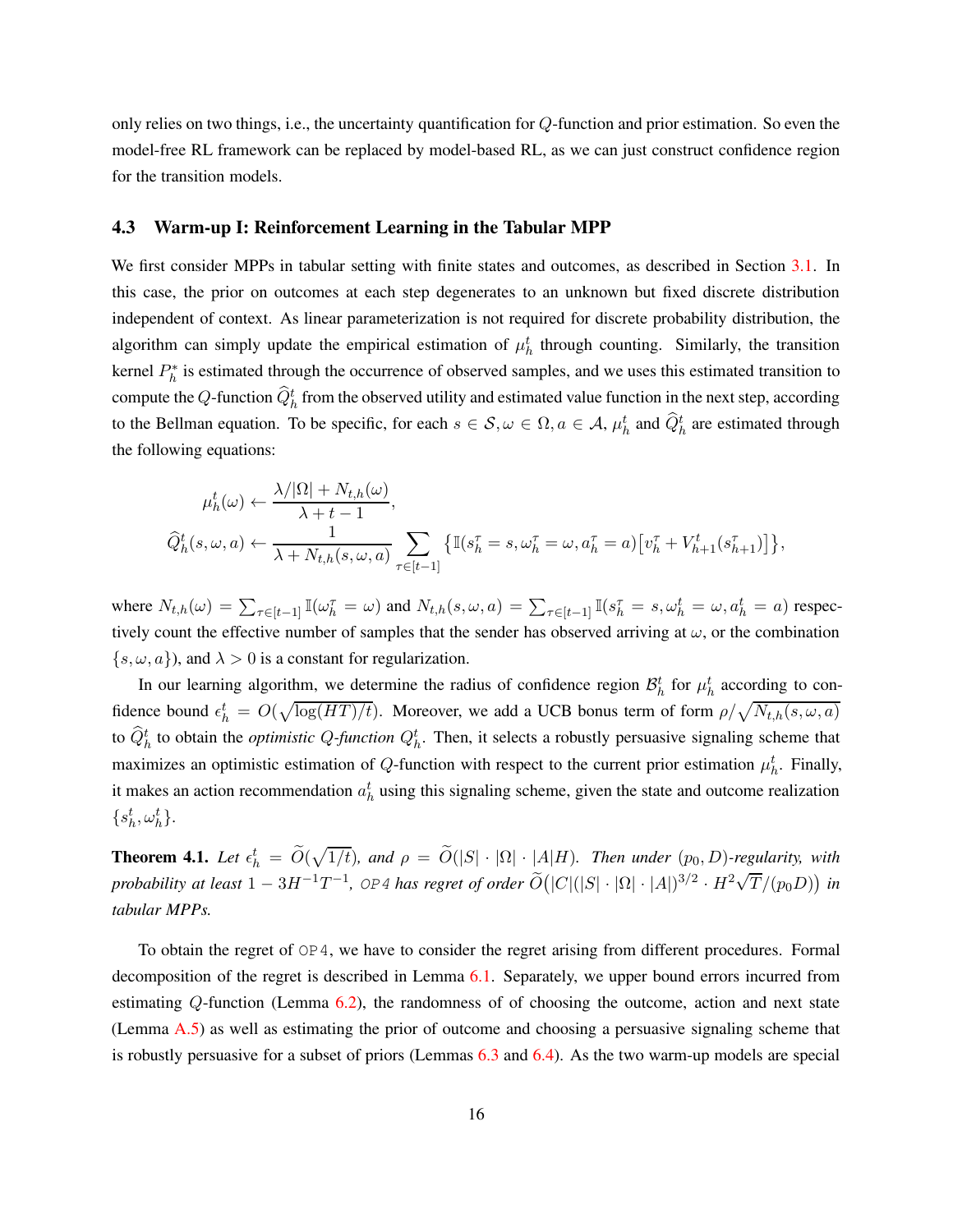cases of the general MPP, the proof of the above properties follows from that of the general MPP setting in Section [6,](#page-18-0) and thus is omitted here.

#### <span id="page-16-0"></span>4.4 Warm-up II: Reinforcement Learning in Contextual Bayesian Persuasion

We now move to another special case with  $H = 1$ , such that the MPP problem reduces to a contextualbandit-like problem, where transitions no longer exist. Given a context  $c$  and a persuasive signaling policy  $\pi$ , the value function is simply the sender's expected utility for any  $s \in \mathcal{S}$ ,

$$
V^{\pi}(s;c) \coloneqq \int_{\omega} \sum_{a \in A} \mu(\omega|c) \pi(a|s,\omega) v(s,\omega,a) d\omega.
$$

The sender's optimal expected utility is defined as  $V^*(s;c) := \max_{\pi \in \text{Pers}(\mu(\cdot|c),u)} V^{\pi}(s;c)$ .

Meanwhile, we consider the general setting where outcome  $\omega$  is a continuous random variable that subjects to a generalized linear model. To be specific, the prior  $\mu$  is conditioned on the context c with the mean value  $f(\phi(c)^\top \theta)$ . For the prior  $\mu$  and link function f, we assume the smoothness of the prior and the bounded derivatives of the link function:

<span id="page-16-1"></span>**Assumption 4.2.** *There exists a constant*  $L_{\mu} > 0$  *such that for any parameter*  $\theta_1, \theta_2$ *, we have*  $\|\mu_{\theta_1}(\cdot|c) \|\mu_{\theta_2}(\cdot|c)\|_1 \leq L_\mu \|f(\phi(c)^\top \theta_1) - f(\phi(c)^\top \theta_2)\|$  for any given context c.

<span id="page-16-2"></span>Assumption 4.3. *The link function* f *is either monotonically increasing or decreasing. Moreover, there exists absolute constants*  $0 < \kappa < K < \infty$  *and*  $0 < M < \infty$  *such that*  $\kappa \leq |f'(z)| \leq K$  *and*  $|f''(z)| \leq M$ *for all*  $|z| \leq \Phi L_{\theta}$ .

It is natural to assume a Lipschitz property of the distribution in Assumption [4.2.](#page-16-1) For instance, Gaussian distributions and uniform distributions satisfy this property. Assumption [4.3](#page-16-2) is standard in the literature [\[18](#page-24-12), [52](#page-27-8), [32\]](#page-25-12). Two example link functions are the identity map  $f(z) = z$  and the logistic map  $f(z) = z$  $1/(1+e^{-z})$  with bounded z. It is easy to verify that both maps satisfy this assumption.

Different from the tabular setting, we are now unable to use the counting-based estimator to keep track of the distribution of the possibly infinite states and outcomes. Instead, we resort to function approximation techniques and estimate the linear parameters  $\theta^*$  and  $\gamma^*$ . In each episode, OP4 respectively updates the estimation and confidence region of  $\theta^t$  and  $\gamma^t$ , with which it can determine the outcome prior under pessimism and sender's utility under optimism. To be specific, the update of  $\theta^t$  solves a constrained least-squares problem and the update of  $q<sup>t</sup>$  solves precisely a regularized one:

$$
\theta^{t} \leftarrow \arg \min_{\|\theta\| \le L_{\theta}} \sum_{\tau \in [t-1]} \left[\omega^{\tau} - f(\phi(c^{\tau})^{\top} \theta_{h})\right]^{2},
$$
  

$$
\gamma^{t} \leftarrow \arg \min_{\gamma \in \mathbb{R}^{\psi}} \sum_{\tau \in [t-1]} \left\|v^{\tau} - \psi(s^{\tau}, \omega^{\tau}, a^{\tau})^{\top} \gamma\right\|^{2} + \lambda \|\gamma\|^{2}.
$$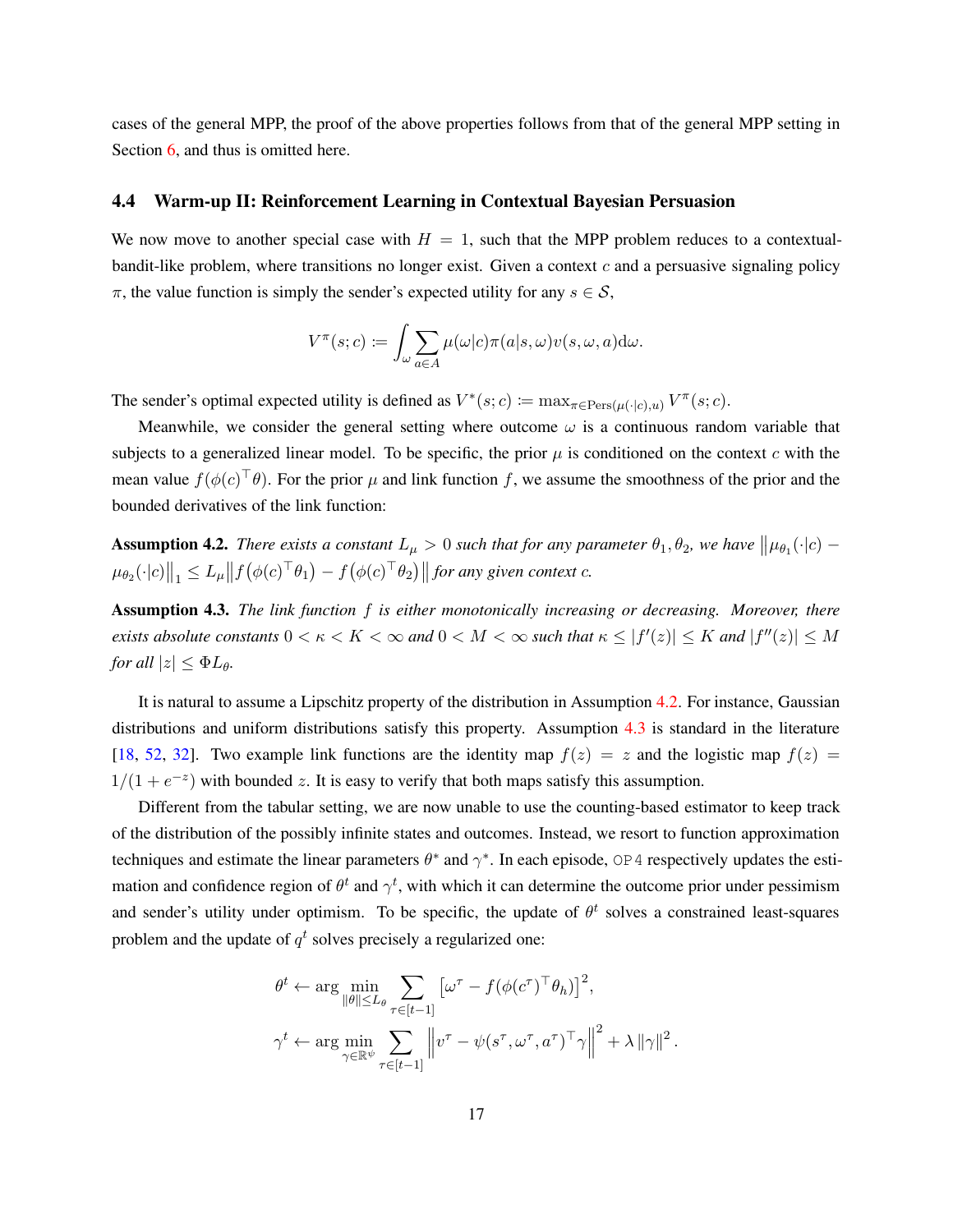We then estimate the prior by setting  $\mu^t(\cdot|c)$  to the distribution of  $f(\phi(c)^\top \theta^t) + z$  and estimate the sender's utility by setting  $v^t(\cdot,\cdot,\cdot) = \psi(\cdot,\cdot,\cdot)^\top \gamma^t$ . On one hand, to encourage exploration, OP4 adds the UCB bonus term of form  $\rho \|\psi(\cdot,\cdot,\cdot)\|_{(\Gamma^t)^{-1}}$  to the  $Q$ -function, where  $\Gamma^t = \lambda I_{d_{\psi}} + \sum_{\tau \in [t]} \psi(s^\tau,\omega^\tau,a^\tau) \psi(s^\tau,\omega^\tau,a^\tau)^\top$ is the Gram matrix of the regularized least-squares problem and  $\rho$  is equivalent to a scalar. This is a common technique for linear bandits. On the other hand, OP4 determines the confidence region of  $\theta^t$  with radius  $\beta$ , and ensures that signaling scheme is robustly persuasive for any possible (worst case) prior induced by linear parameters  $\theta$  in this region. Combining optimism and pessimism, OP4 picks the signaling scheme among the robust persuasive set that maximizes the sender's optimistic utility.

**Theorem 4.4.** *Under*  $(p_0, D)$ -regularity and Assumption [4.2](#page-16-1) and [4.3,](#page-16-2) there exists an absolute constant  $C_1, C_2 > 0$  such that, if we set  $\lambda = \max\{1, \Psi^2\}$ ,  $\beta = C_1(1 + \kappa^{-1}\sqrt{K + M + d_\phi\sigma^2\log(T)})$ , and  $\rho =$  $C_2d_\psi\sqrt{\log(4d_\psi\Psi^2T^3)}$ , then with probability at least  $1-3T^{-1}$ , 0P4 has regret of order  $\widetilde{O}\big(d_\phi\sqrt{d_\psi^3}$  $\sqrt{T}/(p_0D)$ *in contextual Bayesian persuasion problems.*

Since we estimate the prior by computing an estimator  $\theta^t$ , we evaluate the persuasiveness of OP4 through the probability that  $\theta^*$  lies in the confidence region centered at  $\theta^t$  with the radius  $\beta = O(\sqrt{d_\phi \log(T)})$  in weighted norm. Due to the smoothness of the prior and the assumption of link function, the error of the estimated prior is bounded by the product of  $\beta$  and the weighted norm of feature vector  $\|\phi(c^t)\|_{\Sigma^t} =$  $O(1/\sqrt{t})$ , which yields the same conclusion for  $\epsilon^t$  in the tabular MPP case. Also compared to Li et al. [31], we do not require any regularity for  $\Sigma^t$ , since we add a constant matrix  $\Phi^2 I$  to the Gram matrix  $\Sigma^t$ . This ensures that  $\Sigma^t$  is always lower bounded by the constant  $\Phi^2 > 0$ . The proof of the persuasiveness and sublinear regret of contextual bandit can be viewed as a direct reduction of the MPP case when the total step  $H = 1$ . We decompose the regret in the same way as that in Lemma [6.1](#page-19-0) for MPPs and then estimate the upper bound for each item to measure the regret loss.

## <span id="page-17-0"></span>5 No-Regret Learning in the General Markov Persuasion Process

In this section, we present the full version of the OP4 algorithm for MPPs and show that it is persuasive with high probability and meanwhile achieves average regret  $\widetilde{O}\big(d_\phi\cdot d_\psi^{3/2}H^2\sqrt{T}/(p_0D)\big).$ 

In the general MPP setting with the linear utility and transition, a crucial property is that the Q-functions under any signaling policy is always linear in the feature map  $\psi$  (akin to linear MDPs [\[25](#page-25-9)]). Therefore, when designing learning algorithms, it suffices to focus on linear  $Q$ -functions. In our  $OP4$  algorithm, we iteratively fit the optimal Q-function, which is parameterized by  $q_h^*$  as  $\psi(\cdot,\cdot,\cdot)^\top q_h^*$  at each step  $h \in [H]$ . OP4 learns the Q-functions of MPPs and the prior of persuasion states simultaneously. It operates similarly as that in tabular MPPs and contextual Bayesian persuasion. At the t-th episode, given the historical data  $\{(c_h^{\tau}, s_h^{\tau}, \omega_h^{\tau}, a_h^{\tau}, v_h^{\tau})\}_{h \in [H], \tau \in [t-1]}\}$ , we can estimate the unknown vectors  $\theta_h^*, q_h^*, \forall h \in [H]$  by solving the following constrained or regularized least-squares problems: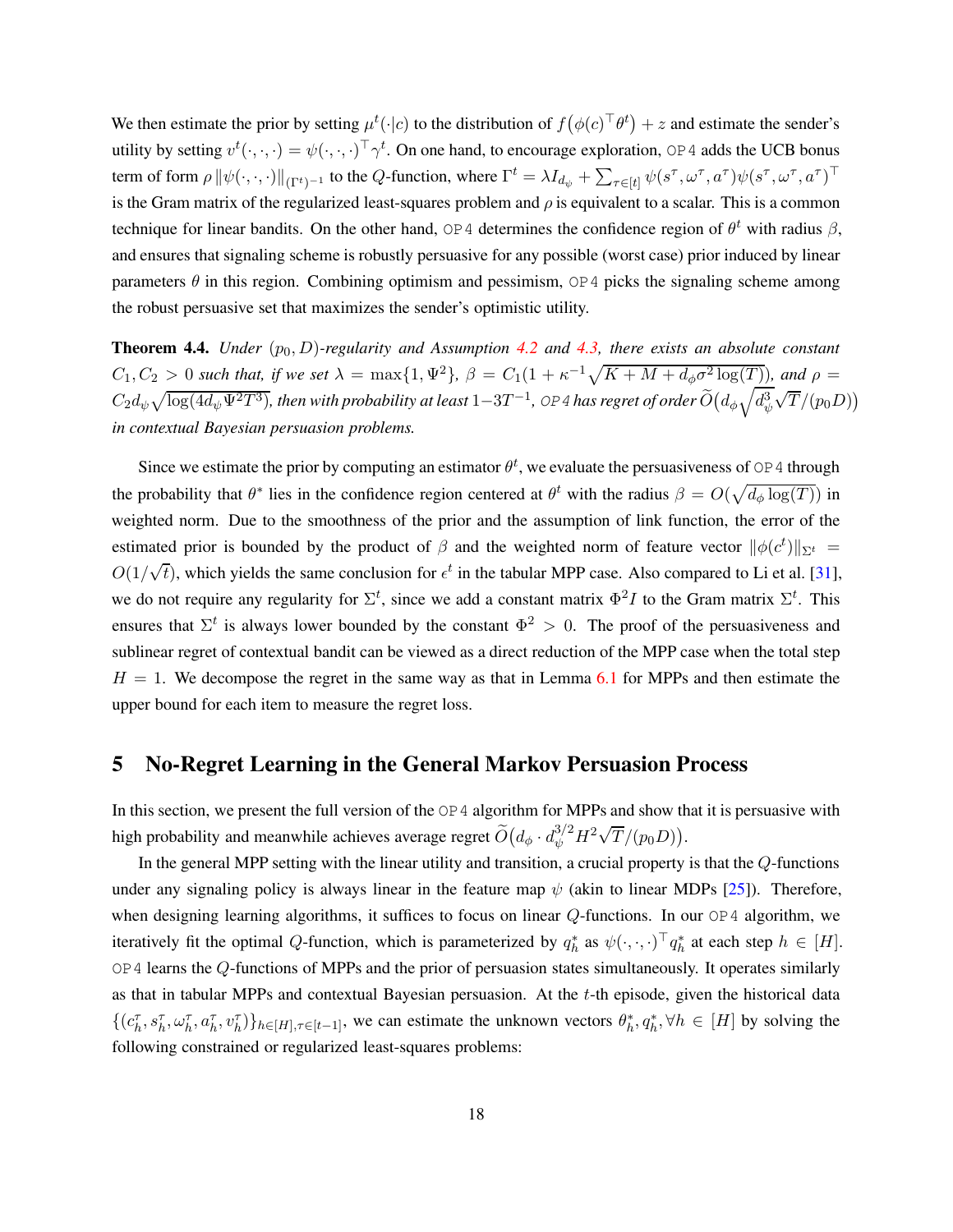$$
\theta_h^t \leftarrow \underset{\|\theta_h\| \le L_\theta}{\operatorname{argmin}} \sum_{\tau \in [t-1]} \left[ \omega_h^{\tau} - f(\phi(c_h^{\tau})^{\top} \theta_h) \right]^2,
$$
\n
$$
q_h^t \leftarrow \underset{q \in \mathbb{R}^{d_{\psi}}}{\operatorname{argmin}} \sum_{\tau \in [t-1]} \left[ v_h^{\tau} + V_{h+1}^t(s_{h+1}^{\tau}; C^t) - \psi(s_h^{\tau}, \omega_h^{\tau}, a_h^{\tau})^{\top} q \right]^2 + \lambda \|q\|^2.
$$

Additionally,  $V_{h+1}^t$  is the estimated value function with the observed context  $C^t$  at the episode t, which we describe formally later. This estimator is used to replace the unknown transition  $P_h$  and distribution  $\nu_h$  in equation [\(3.2\)](#page-10-1). Moreover, we can update the estimate of outcome prior  $\mu_h^t$  and Q-function  $Q_h^t$  respectively. Here OP4 adds UCB bonus to  $Q_h^t$  to encourage exploration. The formal description is given in Algorithm [2.](#page-29-0)

Likewise, the MPP setting inherits the regularity conditions and Assumption [4.2](#page-16-1) and [4.3](#page-16-2) in the last section. Combining the insights from both the tabular MPPs and contextual Bayesian persuasion, we can show that the OP4 is persuasive and guarantees sublinear regret with high probability for general MPPs.

<span id="page-18-1"></span>**Theorem 5.1.** *Under*  $(p_0, D)$ *-regularity and Assumption* [4.2](#page-16-1) *and* [4.3,](#page-16-2) *there exists absolute constants*  $C_1, C_2$  >  $0$  such that, if we set  $\lambda = \max\{1, \Psi^2\}$ ,  $\beta = C_1(1+\kappa^{-1}\sqrt{K + M + d_\phi\sigma^2\log(HT)})$ ,and  $\rho = C_2d_\psi H\sqrt{\log(4d_\psi\Psi^2H^2T^3)}$ , *then with probability at least*  $1-3H^{-1}T^{-1}$ , OP4 *has regret of order*  $\widetilde{O}\big(d_\phi d_\psi^{3/2} H^2\sqrt{T}/(p_0 D)\big)$ .

Recall that the novelty of  $OP4$  is that we adopt pessimism and optimism to induce robust equilibrium behavior and encourage exploration simultaneously. Specifically, pessimism tackles the uncertainty in the prior estimation by selecting a signaling policy that is persuasive w.r.t. all the priors in the confidence region, while optimism in  $Q$ -function estimation encourages exploration. To evaluate the regret of  $\text{OP }4$ , we provide a novel regret decomposition, which is tailored to this pessimism and optimism combination. Each term represents different aspects of regret loss incurred by either estimation or randomness.

# <span id="page-18-0"></span>6 Proof Sketch and Technical Highlights

In this section, we present the proof sketch for Theorem [5.1.](#page-18-1) We first decompose the regret into several terms tailored to MPPs and briefly introduce how to bound each term. Then we highlight our technical contribution about regularity when measuring the loss in the sender's utility for choosing a signaling scheme that is persuasive for a subset of priors close to each other.

### 6.1 Proof of Theorem [5.1](#page-18-1)

In order to prove the sublinear regret for OP4, we construct a novel regret decomposition tailored to MPPs. Our proof starts from decomposing the regret into several terms, each of which indicates the regret loss either from estimation or from the randomness of trajectories. Next, we evaluate each term and then add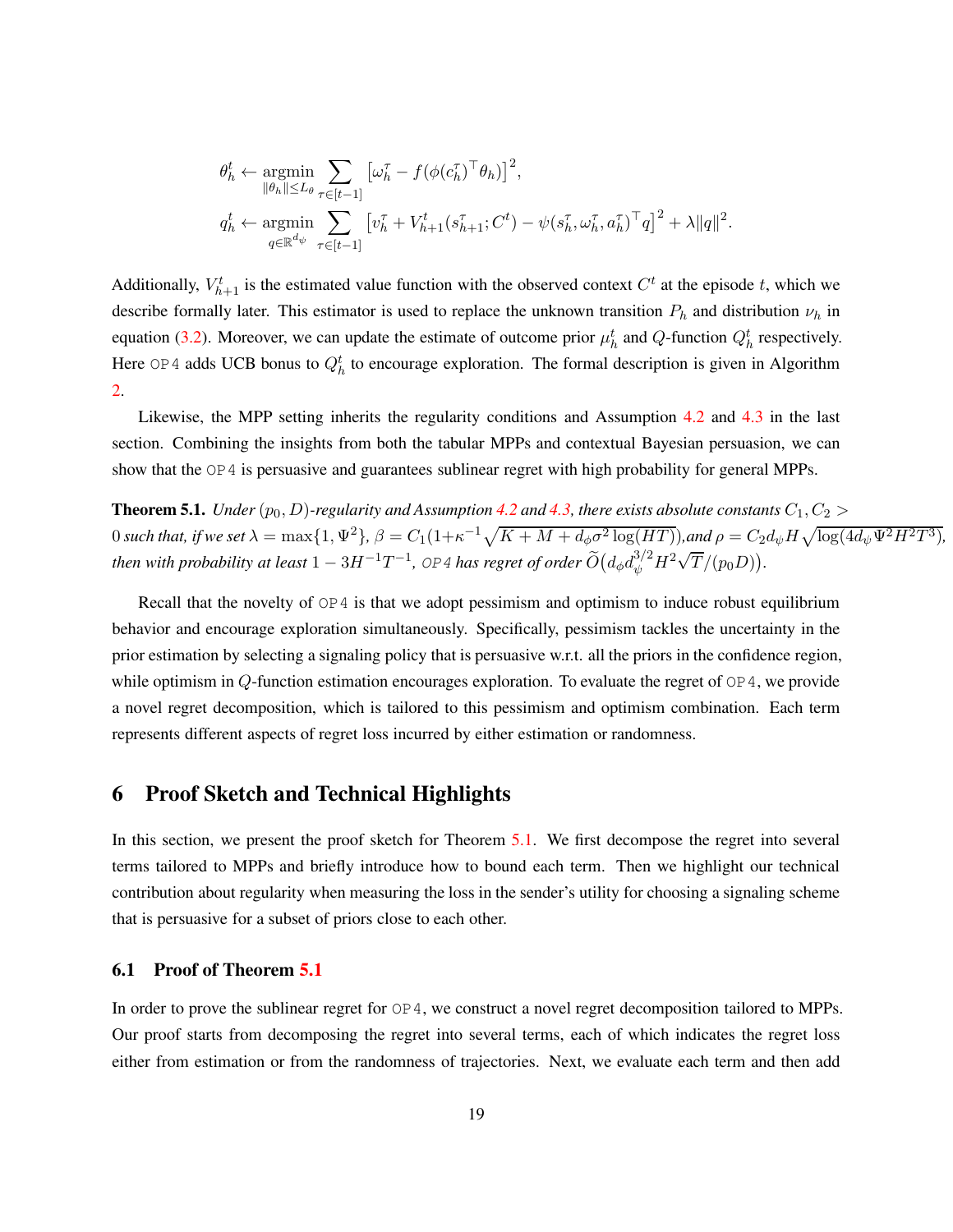them together to conclude the upper bound of the regret of OP4. For simplicity of presentation, denote  $\widetilde{V}_h^t(\cdot;C) = \langle Q_h^t, \mu_h^* \otimes \pi_h^t \rangle_{\Omega \times \mathcal{A}}(\cdot;C)$  as the expectation of  $Q_h^t$  with respect to the ground-truth prior  $\mu_h^*$  and signaling scheme  $\pi_h^t$  at the h-th step. Then we can define the temporal-difference (TD) error as

<span id="page-19-1"></span>
$$
\delta_h^t(s, \omega, a) = (v_h^t + P_h V_{h+1}^t - Q_h^t)(s, \omega, a; C^t).
$$
\n(6.1)

Here  $\delta_h^t$  is a function on  $S \times \Omega \times A$  for all  $h \in [H]$  and  $t \in [T]$ . Intuitively,  $\{\delta_h^t\}_{h \in [H]}$  quantifies how far the Q-functions  $\{Q_h^t\}_{h\in[H]}$  are from satisfying the Bellman optimality equation in equation [\(3.2\)](#page-10-1). Moreover, define  $\zeta_{t,h}^1$  and  $\zeta_{t,h}^2$  $\zeta_{t,h}^2$  for the trajectory  $\{c_h^t, s_h^t, \omega_h^t\}, a_h^t\}_{h \in [H]}$  generated by Algorithm 2 at the t-th episode as follows

$$
\zeta_{t,h}^1 = (\widetilde{V}_h^t - V_h^{\pi^t})(s_h^t; C^t) - (Q_h^t - Q_h^{\pi^t})(s_h^t, \omega_h^t, a_h^t; C^t),
$$
  
\n
$$
\zeta_{t,h}^2 = P_h(V_{h+1}^t - V_{h+1}^*)(s_h^t, \omega_h^t, a_h^t; C^t) - (V_{h+1}^t - V_{h+1}^*)(s_{h+1}^t; C^t).
$$
\n(6.2)

<span id="page-19-2"></span>By definition,  $\zeta_{t,h}^1$  capture the randomness of realizing the outcome  $\omega_h^t \sim \mu_h^*(\cdot | c_h)$  and signaling the action  $a_h^t \sim \pi_h^t(s_h^t, \omega_h^t, \cdot)$ , while  $\zeta_{t,h}^2$  captures the randomness of drawing the next state  $s_{h+1}^t$  from  $P_h(\cdot | s_h^t, \omega_h^t, \cdot)$ . With the notations above, we can decompose the regret into six parts to facilitate the establishment of the upper bound of the regret.

<span id="page-19-0"></span>Lemma 6.1 (Regret Decomposition). *With the notations defines in equation* [\(6.1\)](#page-19-1) *and* [\(6.2\)](#page-19-2)*, we can write the regret as:*

<span id="page-19-3"></span>
$$
\operatorname{Reg}(T, \mu^*) = \underbrace{\sum_{t \in [T]} \sum_{h \in [H]} \left\{ \mathbb{E}_{\mu_h^*, \pi_h^*} [\delta_h^t(s_h, \omega_h, a_h^t) | s_1 = s_1^t] - \delta_h^t(s_h^t, \omega_h^t, a_h^t) \right\} + \underbrace{\sum_{t \in [T]} \sum_{h \in [H]} (\zeta_{t,h}^1 + \zeta_{t,h}^2)}_{(ii)} \right\}}_{(ii)} + \underbrace{\sum_{t \in [T]} \sum_{h \in [H]} \mathbb{E}_{\mu_h^*, \pi_h^*} [\langle Q_h^t, \mu_h^* \otimes \pi_h^* - \mu_h^t \otimes \pi_h^t \rangle_{\Omega \times \mathcal{A}}(s_h; C^t) | s_1 = s_1^t] + \underbrace{\sum_{t \in [T]} \sum_{h \in [H]} \langle Q_h^t, (\mu_h^t - \mu_h^*) \otimes \pi_h^t \rangle_{\Omega \times \mathcal{A}}(s_h^t, C^t) \cdot}_{(iv)}.
$$
\n
$$
(6.3)
$$

In this novel regret decomposition, term (i) indicates the optimism in  $OP4$ . Provably,  $\delta_h^t$  in term (i) is always non-positive due to the optimistic Q-value estimation, which could simplify this term. Term (iii) corresponds to the pessimism in OP4 for inducing a robust equilibria. It evaluates the regret loss incurred by choosing a robustly persuasive signaling policy. Since the signaling policy has to be persuasive to ensure that receivers will always take recommended actions, we cannot simply choose a greedy policy for a fixed prior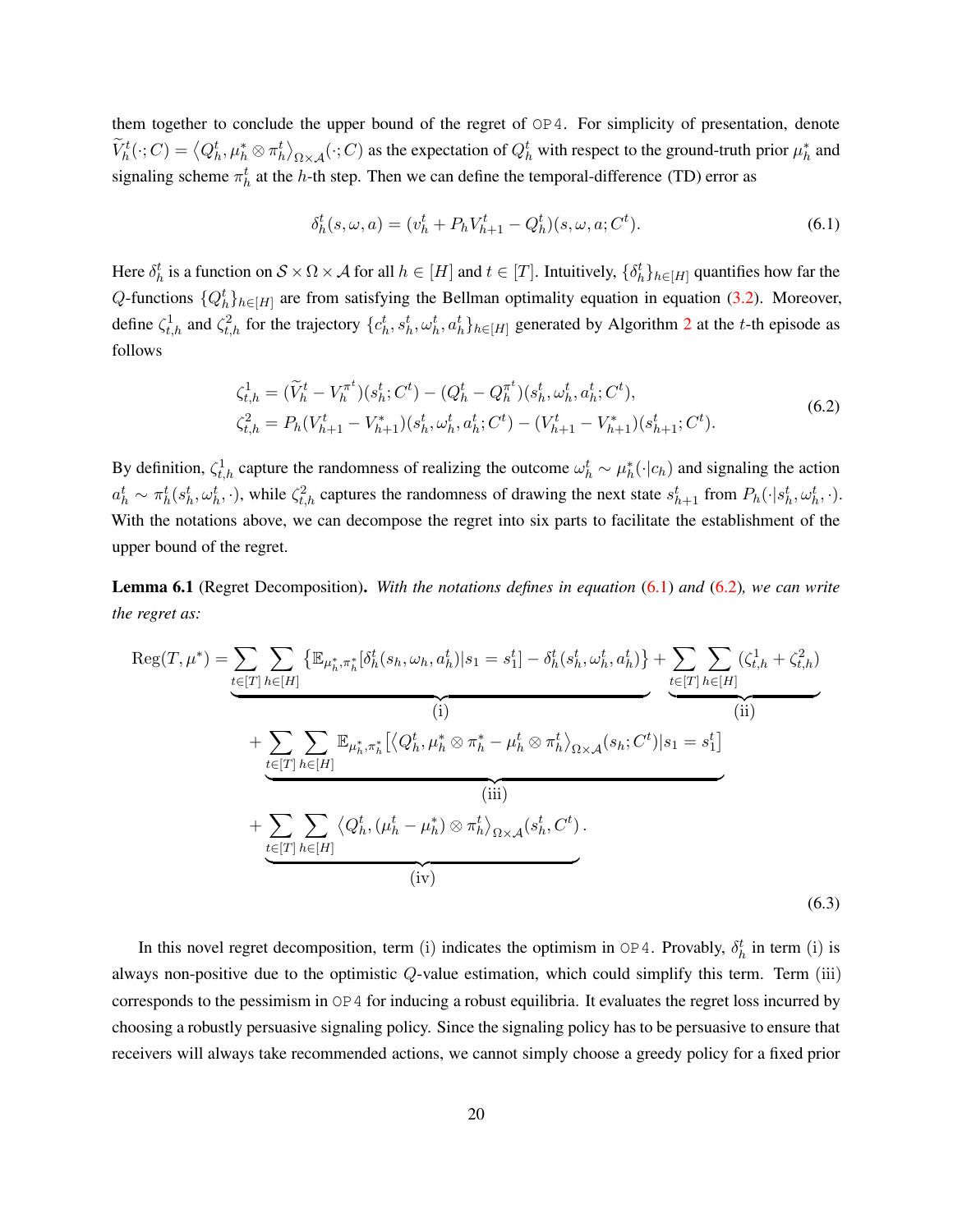estimation. Instead, we first apply optimism to construct the optimistic  $Q$ -value estimation and then apply pessimism to select a signaling policy that is robustly persuasive for all the priors in the confidence region. Therefore, we design the regret decomposition, especially term (iii) in this form to reflect the optimism and pessimism principle in OP4. Notice that this decomposition does not depend on specific function approximation forms in the algorithm, since not only the estimation of prior and Q-function but also the chosen signaling policy has no influence on this formula. Therefore, it generally suits all the algorithms for MPPs.

Unlike the regret decomposition in [\[56\]](#page-27-9), Lemma [6.1](#page-19-0) also captures the randomness of realizing the outcome. Since we have to estimate the prior of the outcome and choose a robustly persuasive policy in MPPs, we add term (iii) and (iv) to evaluate the further regret loss.

The rigorous arguments turn out to be technical, and thus we shall defer the proof of most lemmas to the appendix while aiming to present all the key ideas and conclusions in the following. For term (i) in equation [\(6.3\)](#page-19-3), although we do not observe the trajectories under prior  $\mu^*$  and signaling policy  $\pi^*$ , we can upper bound both  $\delta_h^t$  and  $-\delta_h^t$ . The following lemma states this result.

<span id="page-20-0"></span>**Lemma 6.2** (Optimism). *There exists an absolute constant*  $c > 0$  *such that, for any fixed*  $\delta \in (0,1)$ *, if we set*  $\lambda = \max\{1, \Psi^2\}$  $\lambda = \max\{1, \Psi^2\}$  $\lambda = \max\{1, \Psi^2\}$  *and*  $\rho = cd_{\psi}H\sqrt{\iota}$  *in Algorithm* 2 *with*  $\iota = \log(2d_{\psi}\Psi^2T/\delta)$ *, then with probability at least*  $1 - \delta/2$ *, we have* 

$$
-2\rho \|\psi(s,\omega,a)\|_{(\Gamma_h^t)^{-1}}\leq \delta_h^t(s,\omega,a)\leq 0.
$$

*for all*  $s \in \mathcal{S}, \omega \in \Omega, a \in \mathcal{A}, h \in [H]$  *and*  $t \in [T]$ *.* 

Term (ii) in equation [\(6.3\)](#page-19-3) can be bounded by Lemma 5.3 from [\[56](#page-27-9)] using martingale techniques and the Azuma-Hoeffding inequality [\[5\]](#page-24-13). We state the upper bound for term (ii) in Lemma [A.5.](#page-38-0) Moreover, term (iii) in equation [\(6.3\)](#page-19-3) evaluates the regret loss caused by estimating the prior and choosing a robustly persuasive signaling policy. Here, we apply the robustness gap Gap defined later to bound this term.

<span id="page-20-1"></span>**Lemma 6.3** (Bounding Term (iii)). *On the event of*  $\{\theta_h^* \in \mathcal{B}_h^t\}$ , *under Assumption [4.2](#page-16-1) and [4.3,](#page-16-2) we have* 

$$
\begin{aligned} \sum\limits_{t\in[T]}\sum\limits_{h\in[H]}\mathbb{E}_{\mu_h^*,\pi_h^*}\big[ \big\langle Q_h^t,\mu_h^*\otimes \pi_h^*-\mu_h^t\otimes \pi_h^t\big\rangle_{\Omega\times\mathcal{A}}(s_h;C^t)|s_1=s_1^t\big] \\ \leq \bigg(\frac{3HL_\mu K}{p_0D}+\frac{HL_\mu K}{2}\bigg)\beta \sum\limits_{h\in[H]}\sum\limits_{t\in[T]}\|\phi(c_h^t)\|_{(\Sigma_h^t)^{-1}}. \end{aligned}
$$

It remains to bound term  $(iv)$  in equation  $(6.3)$ . This bound can be derived from Holder inequality and the property of the prior.

<span id="page-20-2"></span>**Lemma 6.4** (Bounding Term (iv)). *On the event of*  $\{\theta_h^* \in \mathcal{B}_h^t\}$ , *under Assumption* [4.2](#page-16-1) *and* [4.3,](#page-16-2) *we have* 

$$
\sum_{t\in[T]}\sum_{h\in[H]}\left\langle Q_h^t, (\mu_h^t - \mu_h^*)\otimes \pi_h^t\right\rangle_{\Omega\times\mathcal{A}}(s_h^t; C^t) \leq HL_\mu K\beta \sum_{h\in[H]}\sum_{t\in[T]}\|\phi(c_h^t)\|_{(\Sigma_h^t)^{-1}}.
$$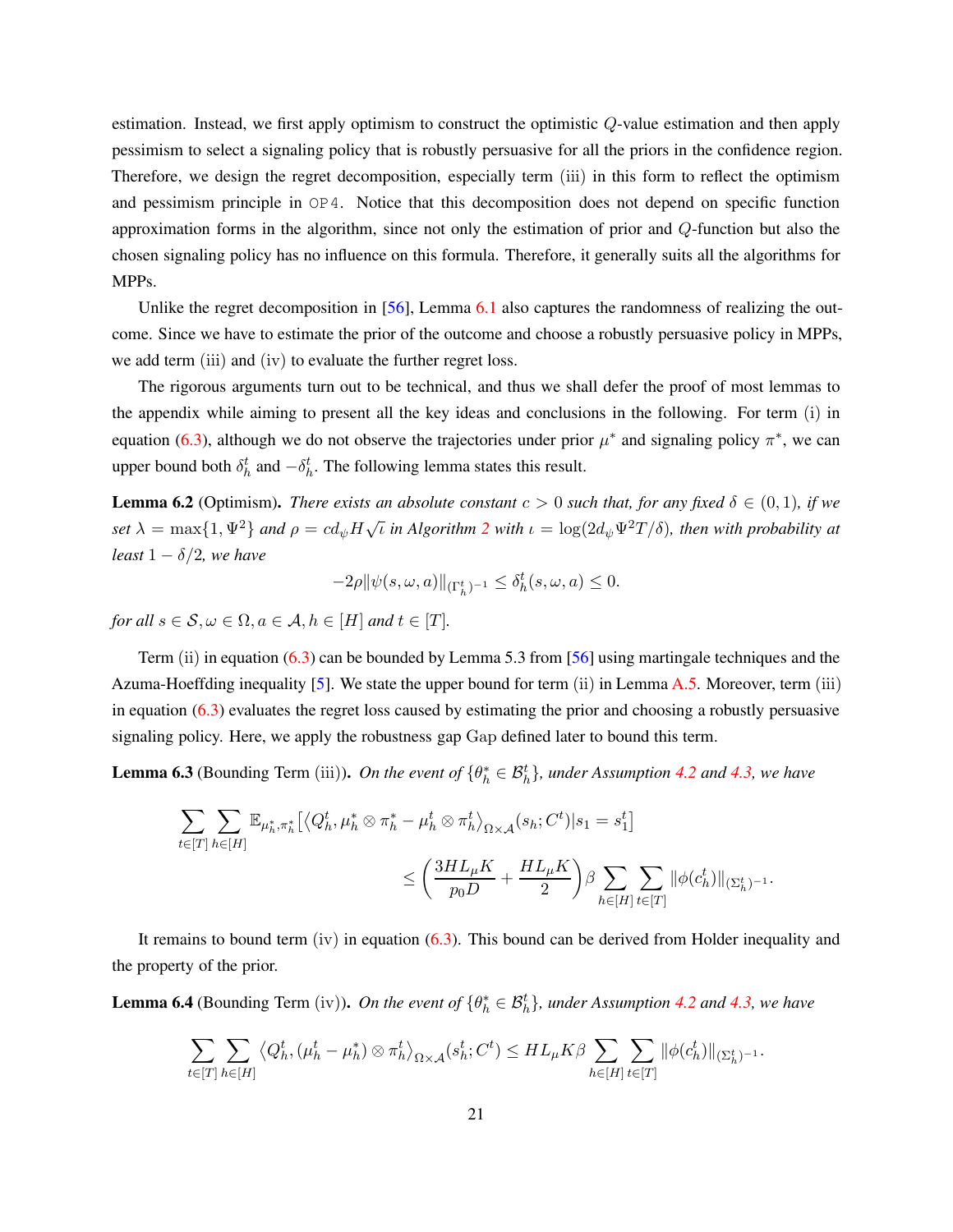Now we are ready to prove our main result, Theorem [5.1.](#page-18-1) By the decomposition in Lemma [6.1](#page-19-0) and all previous lemmas, let  $\beta = C(1 + \kappa^{-1}\sqrt{K + M + d_{\phi}\sigma^2 \log(HT)})$ , and then we obtain the following upper bound for regret:

$$
\begin{aligned} \mathrm{Reg}(T,\mu^*) \leq & 4\sqrt{2TH^3\log(2HT)} \\ & + \sum_{t\in[T]}\sum_{h\in[H]}\bigg[2\rho\big\|\psi(s_h^t,\omega_h^t,a_h^t)\|_{(\Gamma_h^t)^{-1}} + \bigg(\frac{3HL_\mu K}{p_0D} + \frac{3HL_\mu K}{2}\bigg)\beta\|\phi(c_h^t)\|_{(\Sigma_h^t)^{-1}}\bigg], \end{aligned}
$$

With the probability of the given event by Lemma [6.8](#page-23-2) and appropriately chosen  $\delta$  in previous lemmas, the above inequality holds for the probability at least  $1 - 3H^{-1}T^{-1}$ .

By Lemma [A.6,](#page-38-1) we have

$$
\operatorname{Reg}(T, \mu^*) \le 2\sqrt{2TH^3 \log(2HT)} + 2\rho H \sqrt{2d_{\psi}T \log\left(1 + T\Psi^2/(\lambda d_{\psi})\right)}
$$

$$
+ \beta H^2 L_{\mu} K \left(\frac{3}{p_0 D} + \frac{3}{2}\right) \sqrt{2d_{\phi}T \log\left(1 + T/(d_{\phi})\right)}.
$$

Since  $\beta$  is in  $\widetilde{O}(\sqrt{d_{\phi}})$  and  $\rho$  is in  $\widetilde{O}(d_{\psi}H)$ , we can conclude that the regret of Algorithm [2](#page-29-0) is  $\widetilde{O}(d_{\phi}d_{\psi}^{3/2}H^2\sqrt{T}/(p_0D)).$ 

### 6.2 Inducing Robust Equilibria via Pessimism

One necessary prerequisite is that the signaling policy given by  $OP<sub>4</sub>$  has to be persuasive to ensure receivers to take recommended actions. However, the optimal signaling policy that is persuasive for the estimated prior can hardly be also persuasive for the true prior, even if the estimation is quite close to it. To ensure persuasiveness under the prior estimation error, we adopt pessimism principle to select a signaling policy that is robustly persuasive for all the priors in the confidence region. And we shall quantify the extra utility loss suffered by the pessimism principle. In this subsection, we start by showing that there exists a robust signaling scheme that suffers only  $O(\epsilon)$  utility loss compared to the optimal expected utility of persuasion algorithm designed with precise knowledge of the prior. Formally, in basic MPP, given any fixed Q-function  $Q(\cdot,\cdot,\cdot)$ , we define the *robustness gap* for some state  $s \in S$  and any prior  $\mu \in \mathcal{B} \subseteq \Delta(\Omega)$  as

<span id="page-21-0"></span>
$$
\text{Gap}(s,\mu,\mathcal{B};Q) \triangleq \max_{\pi \in \text{Pers}(\mu,u)} \langle Q, \mu \otimes \pi \rangle_{\Omega \times \mathcal{A}}(s) - \max_{\pi \in \text{Pers}(\mathcal{B},u)} \langle Q, \mu \otimes \pi \rangle_{\Omega \times \mathcal{A}}(s). \tag{6.4}
$$

We let  $B(\mu, \epsilon) = \{\mu' \in \Delta(\Omega) : ||\mu - \mu'||_1 \leq \epsilon\}$  be the  $\ell_1$ -norm ball centered the prior distribution  $\mu$  with radius  $\epsilon$ .

<span id="page-21-1"></span>**Lemma 6.5** (Pessimism). *Under*  $(p_0, D)$ -regularity, for all  $\epsilon > 0$ , given a Q-function Q, for any state  $s \in S$ , *we have*

$$
\text{Gap}(s,\mu,\text{B}(\mu,\epsilon);Q) \le \frac{H\epsilon}{p_0 D}.
$$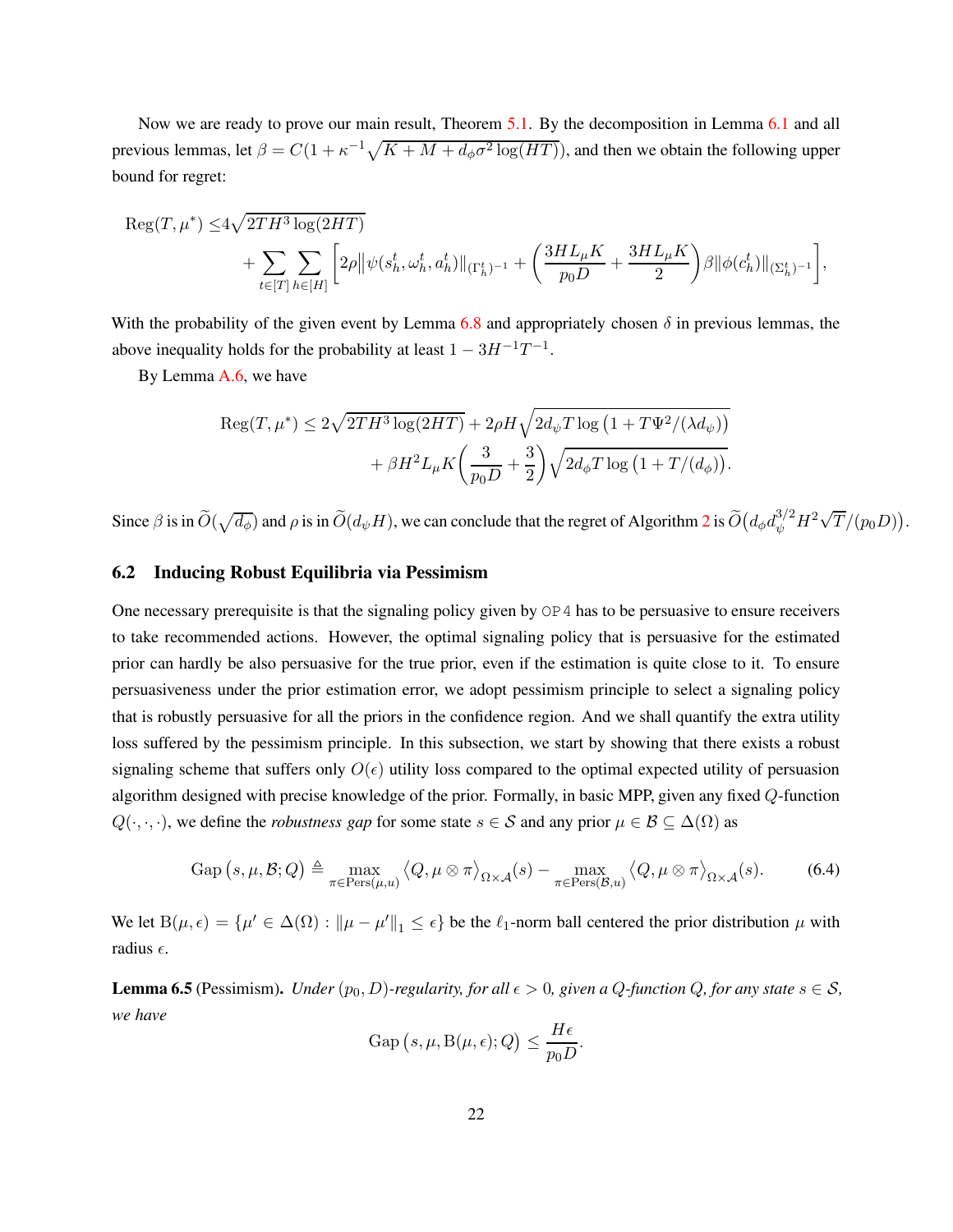The proof is given in Appendix [A.2.](#page-29-1) This result extends Proposition 1 in [61]. Notice that the upper bound of  $Gap(\cdot;\cdot)$  does not depend on the value of Q, which is important for our analysis. Once given a signaling algorithm, at each episode  $t \in [T]$  and each step  $h \in [H]$ , we are able to obtain an estimation of  $Q$ -function with an explicit form. It is equivalent to the "known"  $Q$ -function mentioned in equation [\(6.4\)](#page-21-0). Using  $Gap(\cdot;\cdot)$ , we can estimate the expected sender's utility loss for choosing a signaling mechanism that is persuasive for all priors in a subset. Moreover, if we consider the dependence on context for priors and add the linear assumption of priors to the proceeding lemma, we can bound  $Gap(\cdot; \cdot)$  by the difference of linearity parameter  $\theta$ .

<span id="page-22-0"></span>**Corollary 6.6.** *Under*  $(p_0, D)$ *-regularity and Assumption* [4.2](#page-16-1) *and* [4.3,](#page-16-2) *given a*  $Q$ *-function*  $Q$  *and context*  $c$ *, for any state*  $s \in S$ *, prior*  $\mu_{\theta}(\cdot | c)$  *and confidence region*  $\mathcal{B} = \{\mu_{\theta}(\cdot | c) : \theta' \in B_{\Sigma}(\theta, \epsilon)\}\$ *, we have*  $Gap(s, \mu_\theta(\cdot | c), \mathcal{B}; Q) \leq HL_\mu K \|\phi(c)\|_{\Sigma^{-1}} \epsilon / (p_0 D).$ 

In MPPs, we have to estimate the prior of the outcome since we cannot observe the ground-truth prior. However, the estimation may not satisfy the regularity conditions, which conflicts with the requirements for the prior when proving Lemma [6.5.](#page-21-1) To address this problem, we give another upper bound of the robustness gap for the prior estimation in Lemma [A.1.](#page-31-0) In addition, to handle the regret loss incurred by estimating the prior, we compute the difference in Q-functions when choosing respectively persuasive scheme for different priors in Lemma [A.2.](#page-32-0)

We now prove that the above pessimism design guarantees persuasiveness w.r.t. the true prior with high probability. And it suffices to show that the estimation  $\theta_h^t$  is close enough to the real parameter  $\theta_h^*$  such that the confidence region  $\mathcal{B}_h^t$  centered at  $\theta_h^t$  given in Algorithm [2](#page-29-0) contains  $\theta_h^*$ . If so, the signaling scheme chosen to be persuasive for the whole set  $\mu_{\mathcal{B}_h^t}$  is also persuasive for  $\mu_h^*$ , where  $\mu_B := \{\mu_{\theta'} : \theta' \in \mathcal{B}\}\$  denotes the set of priors that are determined by the parameters  $\theta' \in \mathcal{B}$ .

**Lemma 6.7.** *There exists a constant*  $C > 0$ *, such that for*  $\beta = C(1 + \kappa^{-1}\sqrt{K + M + d_{\phi}\sigma^2 \log(HT)})$ *,*  $OP$ <sup>4</sup> *Algorithm is persuasive with probability at least*  $1 - H^{-1}T^{-1}$ , *i.e.*,

$$
\mathbb{P}_{\theta^*}\bigg(\bigcup_{h\in[H]}\big\{\theta^*_h\notin\cap_{t\in[T]}\mathcal{B}_h^t\big\}\bigg)\leq H^{-1}T^{-1}.
$$

*Proof.* We first analyze the probability for being non-persuasive. For any  $\|\theta_h^*\| \le L_\theta$ , using the union bound, we have

$$
P_{\theta^*}\bigg(\bigcup_{t\in[T],h\in[H]}\{\theta^*_h\notin\cap_{t\in[T]}\mathcal{B}_h^t\}\bigg)\leq \sum_{t\in[T]}\sum_{h\in[H]}P_{\theta^*_h}\big(\theta^*_h\notin\cap_{t\in[T]}\mathcal{B}_h^t\big)
$$

$$
\leq \sum_{t\in[T]}\sum_{h\in[H]}P_{\theta^*_h}\big(\|\theta^t_h-\theta^*_h\|_{\Sigma_h^t} > \beta\big).
$$

The following lemma gives the belief of confidence region for the linear parameter  $\theta_h^*$ . The proof can be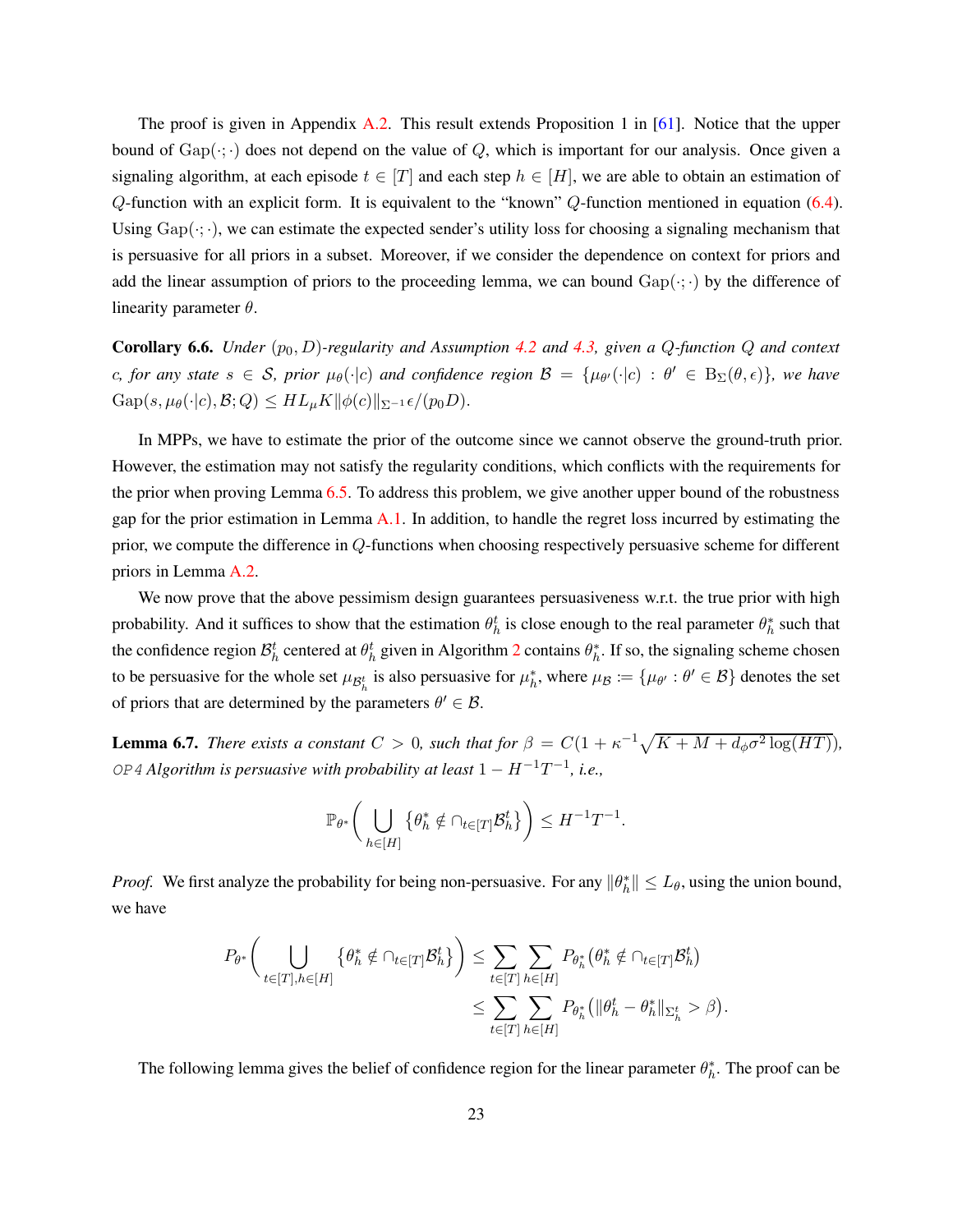directly derived from Lemma 6 in Wang et al. [\[52\]](#page-27-8).

<span id="page-23-2"></span>**Lemma 6.8** (Belief of Confidence Region). *For any*  $t \in [T]$  *and*  $h \in [H]$ *, there exists a constant*  $C > 0$ *, such that for*  $\beta = C(1 + \kappa^{-1}\sqrt{K + M + d_{\phi}\sigma^2 \log(1/\delta)})$ *, given*  $\delta \in (0, 1)$ *, with probability at least*  $1 - \delta$ *, we have*  $\|\theta_h^t - \theta_h^*\|_{\Sigma_h^t} \leq \beta$ .

By Lemma [6.8,](#page-23-2) taking  $\delta = H^{-2}T^{-2}$ , then we have  $\mathbb{P}_{\theta^*}(\|\theta_h^t - \theta_h^*\|_{\Sigma_h^t} > \beta) \le H^{-2}T^{-2}$ . Summing up the failure probabilities over  $t \in [T]$ , we have  $\mathbb{P}_{\theta^*}(\theta^* \notin \bigcap_{t \in [T]} \mathcal{B}^t) \leq H^{-1}T^{-1}$ .  $\Box$ 

# 7 Conclusion

We have presented a novel model, the MPP, which captures the misaligned incentives of uninformed decision makers and the long-term objective of an information possessor for the first time. We then provide a reinforcement learning algorithm,  $OP4$ , that is provably efficient in terms of both computational complexity and sample complexity, under mild assumptions. We remark that while we showcase this algorithm in particular problem instances with linear approximation or GLMs, the framework of OP4 does not rely on the function approximation form, as long as we can quantify the uncertainty of the prior estimation and Q-function (or transition model). In addition, we expect this optimism-pessimism design principle and its corresponding proof techniques to be generally useful for some other strategic learning problems with misaligned incentives involved.

Besides extending our techniques to other design problems, we point out that several other open problems arises from our work. First, while it is natural that the sender have knowledge of receiver's utility functions in many cases (see Footnote [6\)](#page-11-0), we hope to also study the problem even without initially knowing receiver's utility. Similar problem has been studied in Stackelberg games [\[40](#page-26-12), [10\]](#page-24-14) yet without measuring the performance in terms of the cumulative utility of sender (leader). Second, another interesting direction is to study the setting of Markov Bayesian persuasion with one sender and one receiver, both aiming at maximizing their own long-term cumulative utilities when the environment involves Markovian transitions.

# References

- <span id="page-23-3"></span>[1] Agarwal, A., Jiang, N., Kakade, S. M. and Sun, W. (2019). Reinforcement learning: Theory and algorithms. *CS Dept., UW Seattle, Seattle, WA, USA, Tech. Rep*.
- <span id="page-23-0"></span>[2] Auer, P., Jaksch, T. and Ortner, R. (2008). Near-optimal regret bounds for reinforcement learning. *Advances in neural information processing systems*, 21.
- <span id="page-23-1"></span>[3] Ayoub, A., Jia, Z., Szepesvari, C., Wang, M. and Yang, L. (2020). Model-based reinforcement learning with value-targeted regression. In *International Conference on Machine Learning*. PMLR.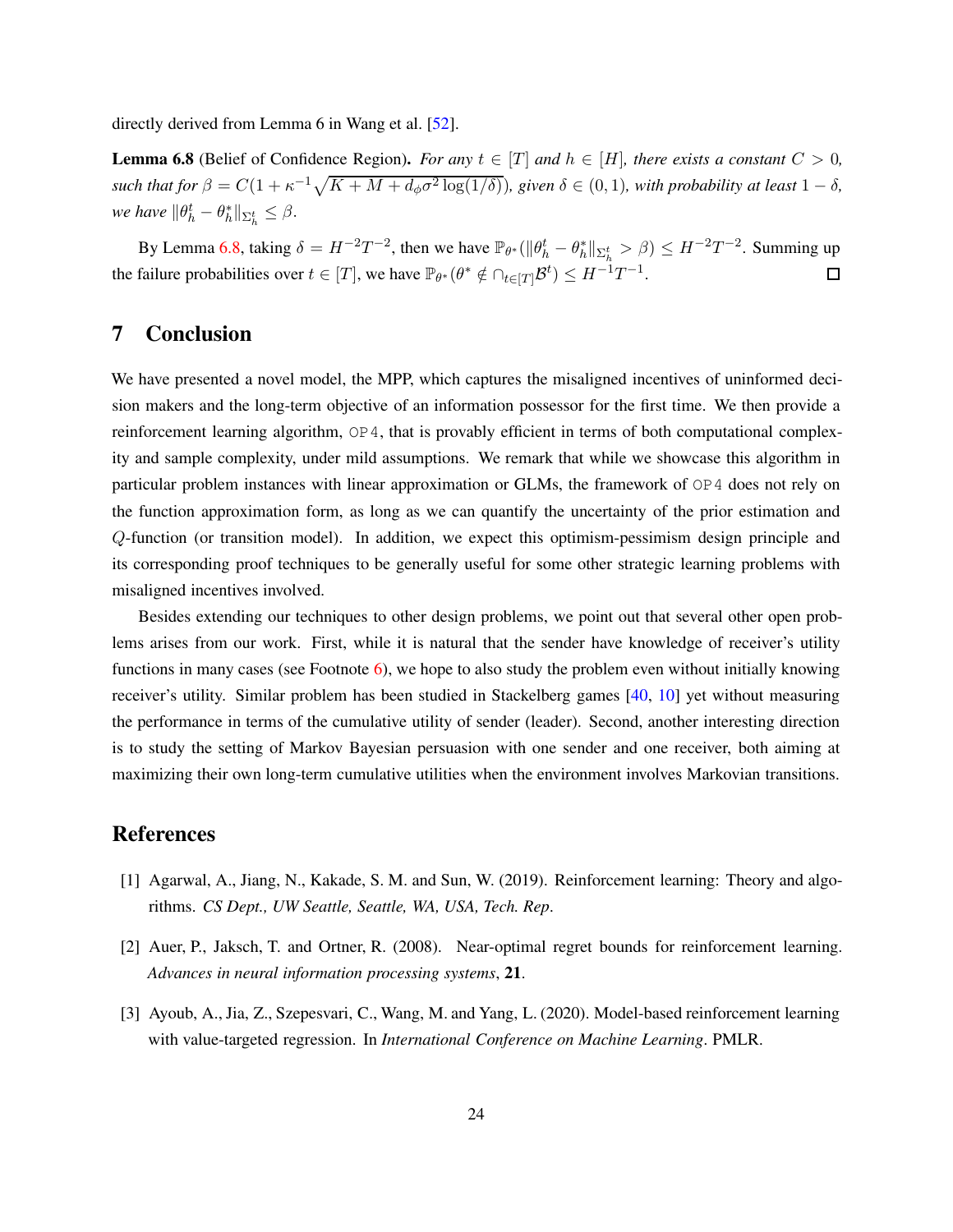- <span id="page-24-4"></span>[4] Azar, M. G., Osband, I. and Munos, R. (2017). Minimax regret bounds for reinforcement learning. In *International Conference on Machine Learning*. PMLR.
- <span id="page-24-13"></span>[5] Azuma, K. (1967). Weighted sums of certain dependent random variables. *Tohoku Mathematical Journal, Second Series*, 19 357–367.
- <span id="page-24-1"></span>[6] Badanidiyuru, A., Bhawalkar, K. and Xu, H. (2018). Targeting and signaling in ad auctions. In *Proceedings of the Twenty-Ninth Annual ACM-SIAM Symposium on Discrete Algorithms*. SIAM.
- <span id="page-24-10"></span>[7] Bellman, R. (1957). A markovian decision process. *Indiana Univ. Math. J.*, 6 679–684.
- <span id="page-24-0"></span>[8] Bergemann, D. and Morris, S. (2019). Information design: A unified perspective. *Journal of Economic Literature*, 57 44–95.
- <span id="page-24-7"></span>[9] Cai, Q., Yang, Z., Jin, C. and Wang, Z. (2020). Provably efficient exploration in policy optimization. In *International Conference on Machine Learning*. PMLR.
- <span id="page-24-14"></span>[10] Conitzer, V. and Sandholm, T. (2006). Computing the optimal strategy to commit to. In *Proceedings of the 7th ACM conference on Electronic commerce*.
- <span id="page-24-8"></span>[11] Dann, C., Jiang, N., Krishnamurthy, A., Agarwal, A., Langford, J. and Schapire, R. E. (2018). On oracle-efficient pac rl with rich observations. *Advances in neural information processing systems*, 31.
- <span id="page-24-5"></span>[12] Dann, C., Lattimore, T. and Brunskill, E. (2017). Unifying pac and regret: Uniform pac bounds for episodic reinforcement learning. *Advances in Neural Information Processing Systems*, 30.
- <span id="page-24-11"></span>[13] Du, S., Kakade, S., Lee, J., Lovett, S., Mahajan, G., Sun, W. and Wang, R. (2021). Bilinear classes: A structural framework for provable generalization in rl. In *International Conference on Machine Learning*. PMLR.
- <span id="page-24-6"></span>[14] Du, S. S., Kakade, S. M., Wang, R. and Yang, L. F. (2019). Is a good representation sufficient for sample efficient reinforcement learning? *arXiv preprint arXiv:1910.03016*.
- <span id="page-24-9"></span>[15] Dughmi, S. and Xu, H. (2019). Algorithmic bayesian persuasion. *SIAM Journal on Computing* STOC16–68.
- <span id="page-24-2"></span>[16] Ely, J. C. (2017). Beeps. *American Economic Review*, 107 31–53.
- <span id="page-24-3"></span>[17] Farhadi, F. and Teneketzis, D. (2021). Dynamic information design: a simple problem on optimal sequential information disclosure. *Dynamic Games and Applications* 1–42.
- <span id="page-24-12"></span>[18] Filippi, S., Cappe, O., Garivier, A. and Szepesvári, C. (2010). Parametric bandits: The generalized linear case. *Advances in Neural Information Processing Systems*, 23.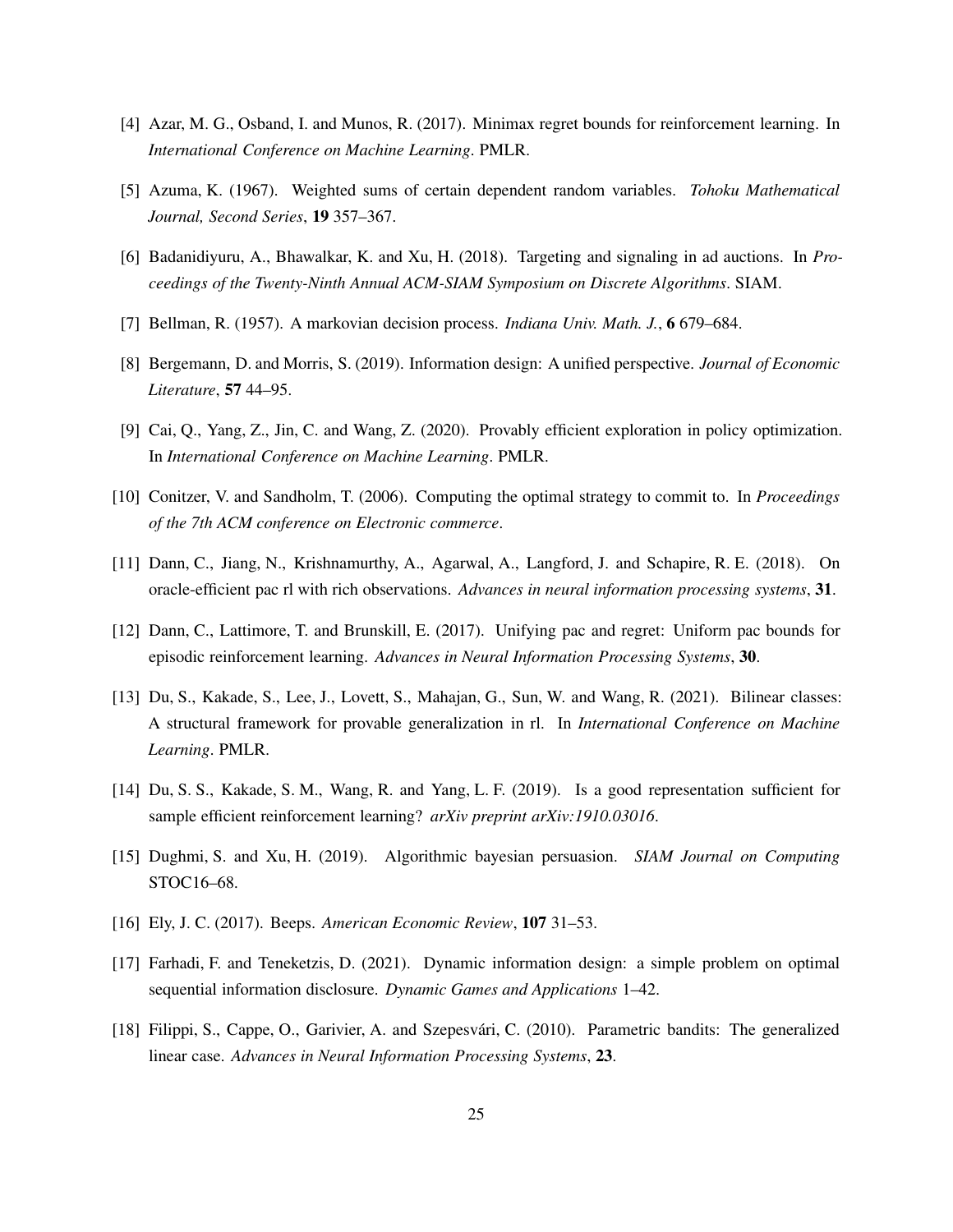- <span id="page-25-4"></span>[19] Gan, J., Majumdar, R., Radanovic, G. and Singla, A. (2021). Bayesian persuasion in sequential decision-making. *arXiv preprint arXiv:2106.05137*.
- <span id="page-25-1"></span>[20] Giannoccaro, I. and Pontrandolfo, P. (2002). Inventory management in supply chains: a reinforcement learning approach. *International Journal of Production Economics*, 78 153–161.
- <span id="page-25-2"></span>[21] Goldstein, I. and Leitner, Y. (2018). Stress tests and information disclosure. *Journal of Economic Theory*, 177 34–69.
- <span id="page-25-10"></span>[22] He, J., Zhou, D. and Gu, Q. (2021). Logarithmic regret for reinforcement learning with linear function approximation. In *International Conference on Machine Learning*. PMLR.
- <span id="page-25-11"></span>[23] Jiang, N., Krishnamurthy, A., Agarwal, A., Langford, J. and Schapire, R. E. (2017). Contextual decision processes with low bellman rank are pac-learnable. In *International Conference on Machine Learning*. PMLR.
- <span id="page-25-7"></span>[24] Jin, C., Allen-Zhu, Z., Bubeck, S. and Jordan, M. I. (2018). Is q-learning provably efficient? *Advances in neural information processing systems*, 31.
- <span id="page-25-9"></span>[25] Jin, C., Yang, Z., Wang, Z. and Jordan, M. I. (2020). Provably efficient reinforcement learning with linear function approximation. In *Conference on Learning Theory*. PMLR.
- <span id="page-25-0"></span>[26] Kamenica, E. and Gentzkow, M. (2011). Bayesian persuasion. *American Economic Review*, 101 2590– 2615.
- <span id="page-25-5"></span>[27] Kober, J., Bagnell, J. A. and Peters, J. (2013). Reinforcement learning in robotics: A survey. *The International Journal of Robotics Research*, 32 1238–1274.
- <span id="page-25-8"></span>[28] Lattimore, T. and Szepesvári, C. (2020). *Bandit algorithms*. Cambridge University Press.
- <span id="page-25-3"></span>[29] Lehrer, E. and Shaiderman, D. (2021). Markovian persuasion. *arXiv preprint arXiv:2111.14365*.
- <span id="page-25-6"></span>[30] Li, J., Monroe, W., Ritter, A., Galley, M., Gao, J. and Jurafsky, D. (2016). Deep reinforcement learning for dialogue generation. *arXiv preprint arXiv:1606.01541*.
- [31] Li, L., Lu, Y. and Zhou, D. (2017). Provable optimal algorithms for generalized linear contextual bandits. *CoRR*, abs/1703.00048. <http://arxiv.org/abs/1703.00048>
- <span id="page-25-12"></span>[32] Li, L., Lu, Y. and Zhou, D. (2017). Provably optimal algorithms for generalized linear contextual bandits. In *International Conference on Machine Learning*. PMLR.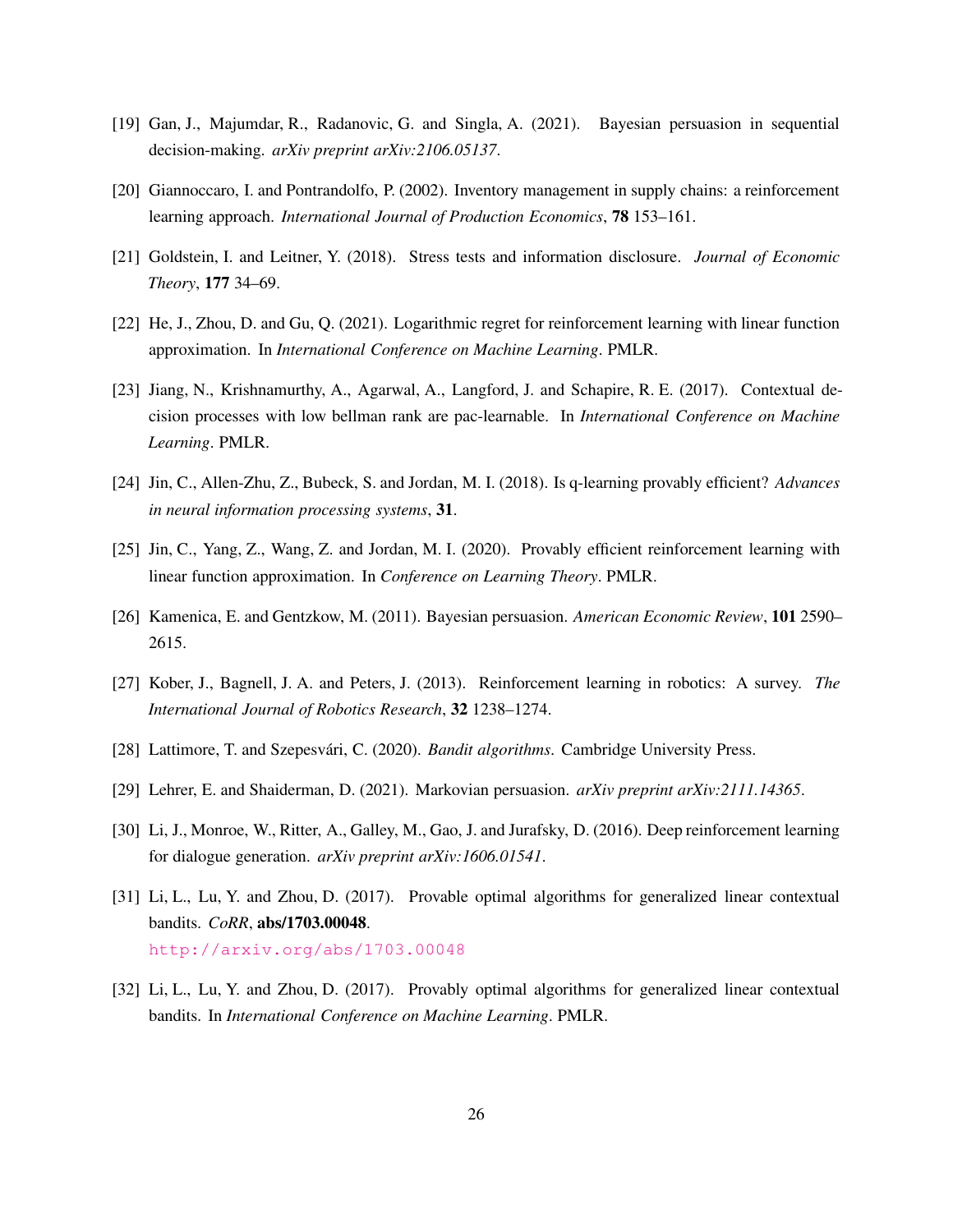- <span id="page-26-0"></span>[33] Li, M., Qin, Z., Jiao, Y., Yang, Y., Wang, J., Wang, C., Wu, G. and Ye, J. (2019). Efficient ridesharing order dispatching with mean field multi-agent reinforcement learning. In *The world wide web conference*.
- <span id="page-26-2"></span>[34] Liang, E., Wen, K., Lam, W. H., Sumalee, A. and Zhong, R. (2021). An integrated reinforcement learning and centralized programming approach for online taxi dispatching. *IEEE Transactions on Neural Networks and Learning Systems*.
- <span id="page-26-8"></span>[35] Mansour, Y., Slivkins, A., Syrgkanis, V. and Wu, Z. S. (2021). Bayesian exploration: Incentivizing exploration in bayesian games. *Operations Research*.
- <span id="page-26-4"></span>[36] Meisheri, H., Baniwal, V., Sultana, N. N., Khadilkar, H. and Ravindran, B. (2020). Using reinforcement learning for a large variable-dimensional inventory management problem. In *Adaptive Learning Agents Workshop at AAMAS*.
- <span id="page-26-5"></span>[37] Milano, S., Taddeo, M. and Floridi, L. (2020). Recommender systems and their ethical challenges. *Ai & Society*, 35 957–967.
- <span id="page-26-10"></span>[38] Neu, G. and Pike-Burke, C. (2020). A unifying view of optimism in episodic reinforcement learning. *Advances in Neural Information Processing Systems*, 33 1392–1403.
- <span id="page-26-9"></span>[39] Osband, I., Van Roy, B. and Wen, Z. (2016). Generalization and exploration via randomized value functions. In *International Conference on Machine Learning*. PMLR.
- <span id="page-26-12"></span>[40] Peng, B., Shen, W., Tang, P. and Zuo, S. (2019). Learning optimal strategies to commit to. In *Proceedings of the AAAI Conference on Artificial Intelligence*, vol. 33.
- <span id="page-26-11"></span>[41] Puterman, M. L. (2014). *Markov decision processes: discrete stochastic dynamic programming*. John Wiley & Sons.
- <span id="page-26-1"></span>[42] Qin, Z., Tang, X., Jiao, Y., Zhang, F., Xu, Z., Zhu, H. and Ye, J. (2020). Ride-hailing order dispatching at didi via reinforcement learning. *INFORMS Journal on Applied Analytics*, 50 272–286.
- <span id="page-26-3"></span>[43] Qin, Z. T., Zhu, H. and Ye, J. (2021). Reinforcement learning for ridesharing: A survey. In *2021 IEEE International Intelligent Transportation Systems Conference (ITSC)*. IEEE.
- <span id="page-26-6"></span>[44] Rabinovich, Z., Jiang, A. X., Jain, M. and Xu, H. (2015). Information disclosure as a means to security. In *Proceedings of the 2015 International Conference on Autonomous Agents and Multiagent Systems*. Citeseer.
- <span id="page-26-7"></span>[45] Renault, J., Solan, E. and Vieille, N. (2017). Optimal dynamic information provision. *Games and Economic Behavior*, 104 329–349.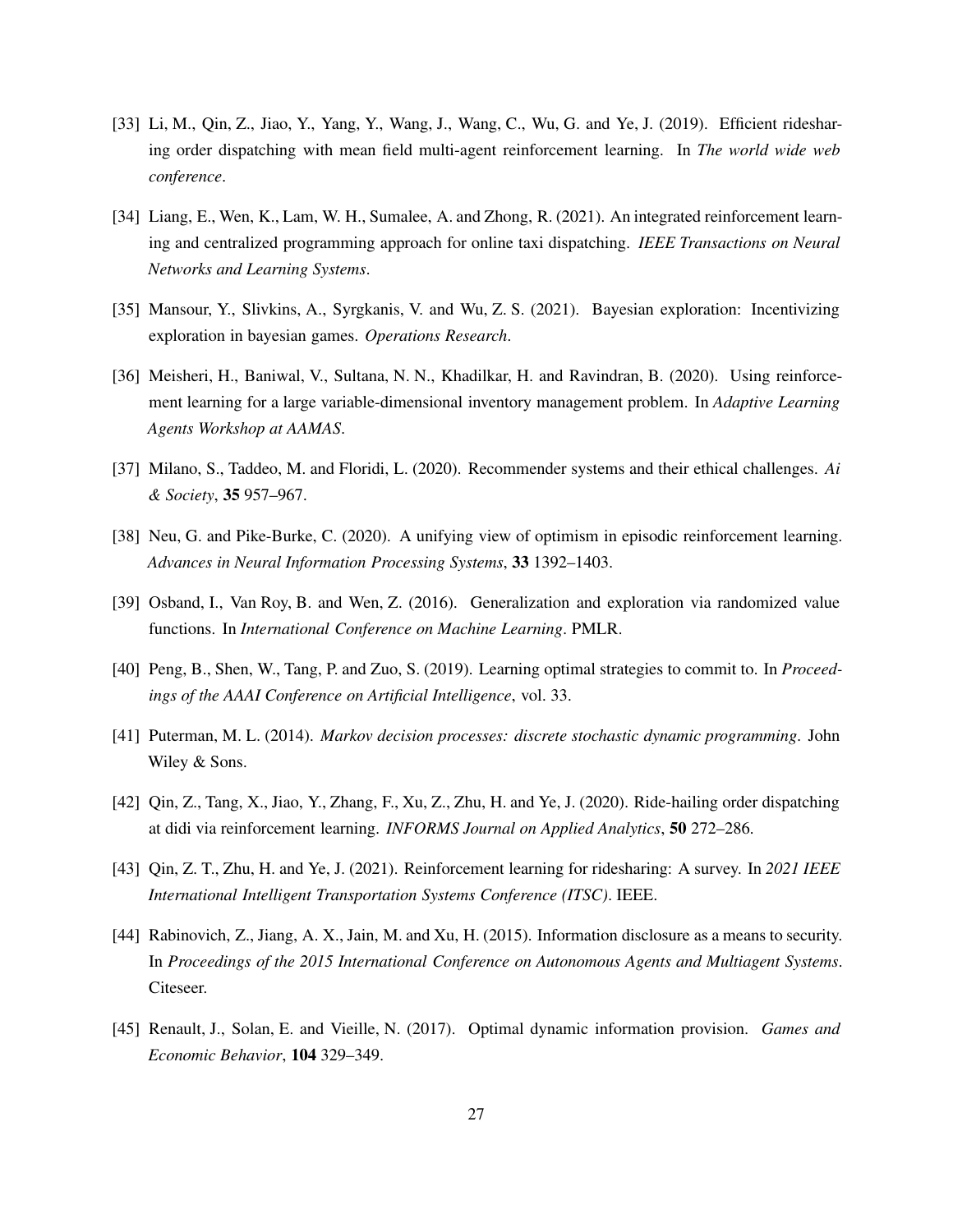- <span id="page-27-5"></span>[46] Russo, D. (2019). Worst-case regret bounds for exploration via randomized value functions. *Advances in Neural Information Processing Systems*, 32.
- <span id="page-27-4"></span>[47] Strehl, A. L., Li, L., Wiewiora, E., Langford, J. and Littman, M. L. (2006). Pac model-free reinforcement learning. In *Proceedings of the 23rd international conference on Machine learning*.
- <span id="page-27-10"></span>[48] Sutton, R. S. and Barto, A. G. (2018). *Reinforcement learning: An introduction*. MIT press.
- <span id="page-27-0"></span>[49] Tang, T. Y. and Winoto, P. (2016). I should not recommend it to you even if you will like it: the ethics of recommender systems. *New Review of Hypermedia and Multimedia*, 22 111–138.
- <span id="page-27-11"></span>[50] Wang, R., Salakhutdinov, R. and Yang, L. F. (2020). Provably efficient reinforcement learning with general value function approximation.
- <span id="page-27-12"></span>[51] Wang, T., Zhou, D. and Gu, Q. (2021). Provably efficient reinforcement learning with linear function approximation under adaptivity constraints. *Advances in Neural Information Processing Systems*, 34.
- <span id="page-27-8"></span>[52] Wang, Y., Wang, R., Du, S. S. and Krishnamurthy, A. (2019). Optimism in reinforcement learning with generalized linear function approximation. *arXiv preprint arXiv:1912.04136*.
- <span id="page-27-1"></span>[53] Xiao, W., Zhao, H., Pan, H., Song, Y., Zheng, V. W. and Yang, Q. (2019). Beyond personalization: Social content recommendation for creator equality and consumer satisfaction. In *Proceedings of the 25th ACM SIGKDD International Conference on Knowledge Discovery & Data Mining*.
- <span id="page-27-2"></span>[54] Xu, H., Rabinovich, Z., Dughmi, S. and Tambe, M. (2015). Exploring information asymmetry in twostage security games. In *Twenty-Ninth AAAI Conference on Artificial Intelligence*.
- <span id="page-27-6"></span>[55] Yang, L. and Wang, M. (2019). Sample-optimal parametric q-learning using linearly additive features. In *International Conference on Machine Learning*. PMLR.
- <span id="page-27-9"></span>[56] Yang, Z., Jin, C., Wang, Z., Wang, M. and Jordan, M. I. (2020). Bridging exploration and general function approximation in reinforcement learning: Provably efficient kernel and neural value iterations. *CoRR*, abs/2011.04622. <https://arxiv.org/abs/2011.04622>
- <span id="page-27-7"></span>[57] Zanette, A., Lazaric, A., Kochenderfer, M. and Brunskill, E. (2020). Learning near optimal policies with low inherent bellman error. In *International Conference on Machine Learning*. PMLR.
- <span id="page-27-3"></span>[58] Zheng, S., Trott, A., Srinivasa, S., Naik, N., Gruesbeck, M., Parkes, D. C. and Socher, R. (2020). The ai economist: Improving equality and productivity with ai-driven tax policies. *arXiv preprint arXiv:2004.13332*.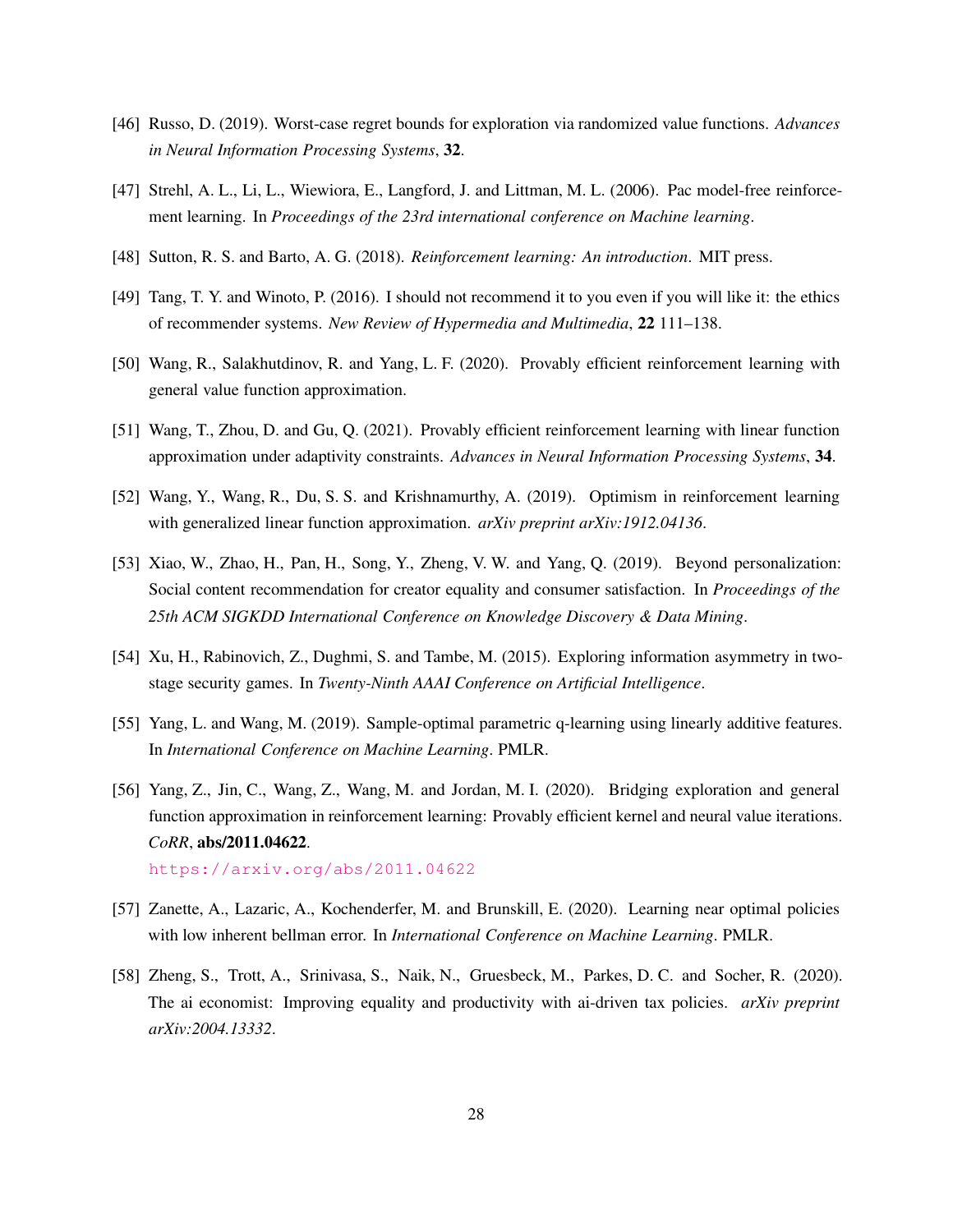- <span id="page-28-1"></span>[59] Zhou, D., Gu, Q. and Szepesvari, C. (2021). Nearly minimax optimal reinforcement learning for linear mixture markov decision processes. In *Conference on Learning Theory*. PMLR.
- <span id="page-28-0"></span>[60] Zhou, D., He, J. and Gu, Q. (2021). Provably efficient reinforcement learning for discounted mdps with feature mapping. In *International Conference on Machine Learning*. PMLR.
- [61] Zu, Y., Iyer, K. and Xu, H. (2021). Learning to persuade on the fly: Robustness against ignorance. EC '21, Association for Computing Machinery, New York, NY, USA. <https://doi.org/10.1145/3465456.3467593>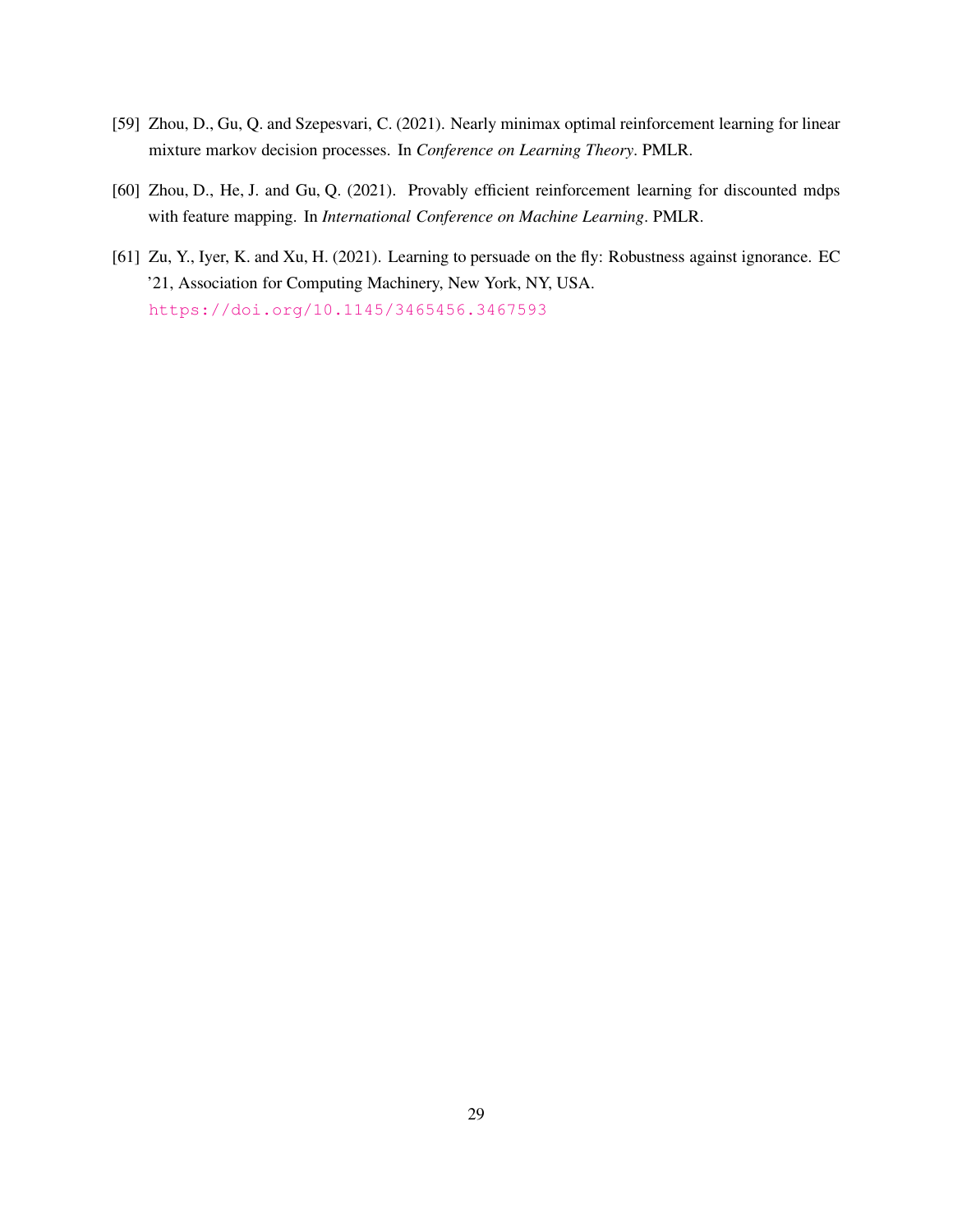# A Omitted Proofs and Descriptions

#### A.1 Formal Description of the **OP4**

The formal description of the  $OP4$  for MPPs is stated as follows:

#### <span id="page-29-0"></span>Algorithm 2 The OP4 for MPPs

- 1: **Input:** Number of Episodes  $T$ , Number of Step  $H$
- 2: **Parameters:**  $\beta > 0$ ,  $\rho > 0$ ,  $\lambda \in \mathbb{R}^+$ .
- 3: **Output:**  $a_h^t \in A$  for each  $h \in [H], t \in [T]$
- 4: for episode  $t = 1 \dots T$  do
- 5: Receive the initial state  $s_1^t$  and context  $C^t = (c_1^t, \dots, c_H^t)$ .
- 6: for step  $h = H, \ldots, 1$  do
- 7: Compute the constrained least square problem

$$
\theta_h^t \leftarrow \operatornamewithlimits{argmin}_{\|\theta_h\| \le L_\theta} \sum_{\tau \in [t-1]} \left[ \omega_h^\tau - f(\phi({c_h^\tau})^\top \theta_h) \right]^2
$$

.

- 8: Calculate  $\Sigma_h^t = \Phi^2 I_{d_\phi} + \sum_{\tau \in [t-1]} \phi(c_h^{\tau}) \phi(c_h^{\tau})^{\top}$ . Update  $\mathcal{B}_h^t \leftarrow B_{\Sigma_h^t}(\theta_h^t, \beta)$ .
- 9: Set  $\mu_h^t(\cdot|c)$  to the distribution of  $f(\phi(c)^\top \theta_h^t) + z_h$ .
- 10: Calculate

$$
\Gamma_h^t = \lambda I_{d_{\psi}} + \sum_{\tau \in [t-1]} \psi(s_h^{\tau}, \omega_h^{\tau}, a_h^{\tau}) \psi(s_h^{\tau}, \omega_h^{\tau}, a_h^{\tau})^{\top},
$$
  

$$
\iota_h^t = \sum_{\tau \in [t-1]} \psi(s_h^{\tau}, \omega_h^{\tau}, a_h^{\tau}) [v_h^{\tau} + V_{h+1}^t(s_{h+1}^{\tau}; C^t)]
$$

11: Update 
$$
q_h^t \leftarrow (\Gamma_h^t)^{-1} \iota_h^t
$$
.  
\n12: Set 
$$
\begin{cases} Q_h^t(\cdot, \cdot, \cdot; C^t) \leftarrow \min\{\psi(\cdot, \cdot, \cdot)^{\top} q_h^t + \rho \|\psi(\cdot, \cdot, \cdot)\|_{(\Gamma_h^t)^{-1}}, H\},\\ V_h^t(\cdot; C^t) \leftarrow \max_{\pi_h \in \text{Pers}(\mu_{\mathcal{B}_h^t}, u_h)} \left\langle Q_h^t, \mu_h^t \otimes \pi_h \right\rangle_{\Omega \times \mathcal{A}} (\cdot; C^t). \end{cases}
$$

- 13: end for
- 14: **for** step  $h = 1, \ldots, H$  **do** 15: Choose  $\pi_h^t \in \arg \max_{\pi_h \in \text{Pers}(\mu_{\mathcal{B}_h^t}, u_h)} \langle Q_h^t, \mu_h^t \otimes \pi_h \rangle_{\Omega \times \mathcal{A}} (s_h^t; C^t).$ 16: end for 17: Execute  $\pi^t$  to sample a trajectory  $\{(s_h^t, \omega_h^t, a_h^t, v_h^t)\}_{h \in [H]}.$ 18: end for

### <span id="page-29-1"></span>A.2 Proof of Lemma [6.5](#page-21-1)

*Proof.* We prove with an explicit construction of a signaling scheme that is robustly persuasive for any prior in B( $\mu, \epsilon$ ) and achieve the expected utility at least  $\max_{\pi \in \text{Pers}(\mu, u)} \langle Q, \mu \otimes \pi \rangle_{\Omega \times \mathcal{A}}(s) - H\epsilon/(p_0 D)$ . To simplify the notation, we omit the s in  $u$ ,  $Q$  and  $W$ .

Let  $\pi^* = \arg \max_{\pi \in \text{Pers}(\mu, u)} \langle Q, \mu \otimes \pi \rangle_{\Omega \times \mathcal{A}}$  be a direct scheme without loss of generality [\[26](#page-25-0)]. For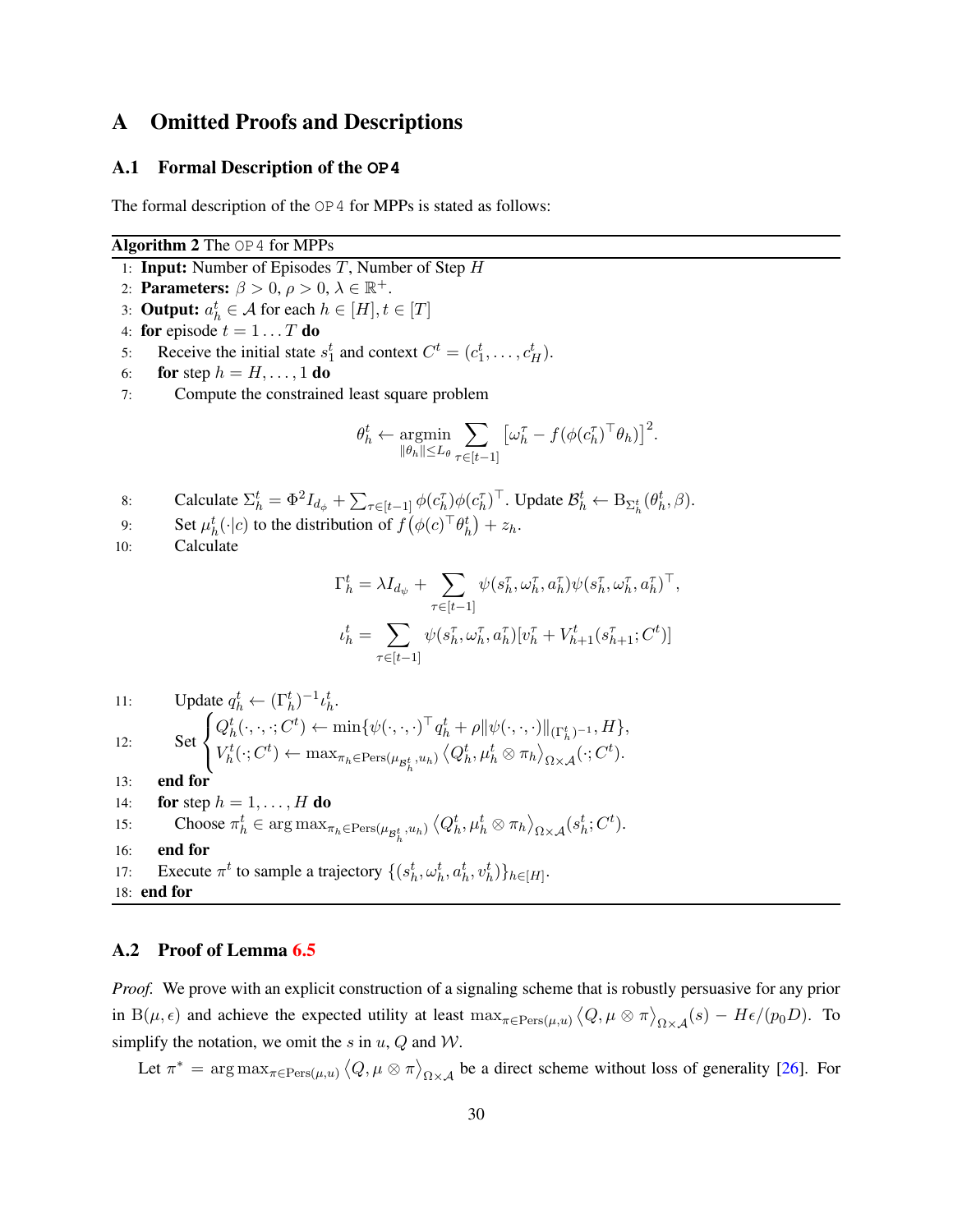each  $a \in \mathcal{A}$ , let  $\mu_a(\cdot) := \mu(\cdot) \odot \pi^*(a|\cdot)$  denote the posterior of outcome (i.e., kernel <sup>[7](#page-30-0)</sup>) that action a is recommended by  $\pi$ , so the prior can be composed as  $\mu(\cdot) = \sum_{a \in A} \mu_a(\cdot)$ . Since  $\pi$  is persuasive, we know  $\int_{\omega \in \Omega} \mu_a(\omega) \left[ u(\omega, a) - u(\omega, a') \right] \geq 0, \forall a' \in \mathcal{A}.$ 

Let  $\pi^0$  be the fully revealing signaling scheme that always recommends (signals) the action that maximizes the receivers' utility at the realized outcome. For each  $a \in A$ , let  $\eta_a(\cdot) := \mu(\cdot) \odot \pi^0(a|\cdot)$  denote the posterior of outcome that action a is recommended by  $\pi^0$ , so the prior can be composed as  $\mu(\cdot) = \sum_{a \in \mathcal{A}} \eta_a(\cdot)$ . By regularity condition, we have

$$
\int_{\omega \in \Omega} \eta_a(\omega) \left[ u(\omega, a) - u(\omega, a') \right] \ge \int_{\omega \in \mathcal{W}_a(D)} \eta_a(\omega) \left[ u(\omega, a) - u(\omega, a') \right] \ge p_0 D, \quad \forall a' \in \mathcal{A}.
$$

We now show that the signaling scheme  $\pi' = (1-\delta)\pi^* + \delta\pi^0$  is persuasive for any prior  $\tilde{\mu} \in B(\mu, \epsilon)$  with  $\delta = \frac{\epsilon}{n_0}$  $\frac{\epsilon}{p_0 D}$ . One simple way to interpret this "compound" signaling scheme is to follow  $\pi^*$  with probability  $(1 - \delta)$  and follow  $\pi^0$  with probability  $\delta$ . Hence, given a recommended action a, the receiver would compute the posterior as  $\mu'_a = (1-\delta)\mu_a(\omega) + \delta\eta_a(\omega)$ . Let  $\mu'_a$ ,  $\tilde{\mu}_a$  be the outcome posterior of  $\pi'$  recommending action a under the true prior  $\mu$  (resp. the perturbed prior  $\tilde{\mu}$ ). So  $\mu'_a(\cdot) = \mu(\cdot) \odot \pi'(a|\cdot)$  and  $\tilde{\mu}_a(\cdot) = \tilde{\mu}(\cdot) \odot \pi'(a|\cdot)$ . By definition of persuasiveness, we need to show that for any recommended action (signal from  $\pi'$ )  $a \in \mathcal{A}$ , the action a maximizes the receiver's utility under  $\mu'_a$ . This follows from the decomposition below,

$$
\int_{\omega \in \Omega} \widetilde{\mu}_a \cdot [u(\omega, a) - u(\omega, a')] \n\geq \int_{\omega \in \Omega} \mu'_a \cdot [u(\omega, a) - u(\omega, a')] - ||\widetilde{\mu}_a - \mu'_a||_1 \n\geq \int_{\omega \in \Omega} [(1 - \delta)\mu_a(\omega) + \delta \eta_a(\omega)] \cdot [u(\omega, a) - u(\omega, a')] - ||\widetilde{\mu}_a - \mu_a||_1 \n= \int_{\omega \in \Omega} (1 - \delta)\mu_a(\omega) [u(\omega, a) - u(\omega, a')] + \int_{\omega \in \Omega} \delta \eta_a(\omega) [u(\omega, a) - u(\omega, a')] - ||\widetilde{\mu}_a - \mu_a||_1 \n\geq \delta p_0 D - ||\widetilde{\mu}_a - \mu_a||_1 \n= \epsilon - ||\widetilde{\mu}_a - \mu_a||_1 \geq 0.
$$

The first inequality is by the fact that  $u(\omega, a) \in [0, 1]$  for any  $\omega$ , a and thus  $\sum_a (\widetilde{\mu}_a - \mu'_a) \cdot [u(\omega, a) - u(\omega, a')] \le$  $\|\widetilde{\mu}_a - \mu'_a\|_1$ . The second inequality is from  $\mu'_a = (1 - \delta)\mu_a(\omega) + \delta\eta_a(\omega)$ . The third inequality is by construction of  $\mu_a$  and  $\eta_a$  induced by signaling scheme  $\pi$  and  $\pi^0$ . The last inequality is by the fact that  $\|\widetilde{\mu}_a - \mu'_a\|_1 = \|(\widetilde{\mu} - \mu') \odot \pi'(a|\cdot)\|_1 \le \|\widetilde{\mu} - \mu'\|_1 = \epsilon$ , since  $\|\pi'(a|\cdot)\|_{\infty} \le 1$ 

It remains to show the expected utility under signaling scheme  $\pi'$  is at least  $\langle Q, \mu \otimes \pi^* \rangle_{\Omega \times A} - H \epsilon / (p_0 D)$ .

<span id="page-30-0"></span> $<sup>7</sup>$ In this proof, we will directly work with the posterior without normalization (kernel) to simplify our notations and derivations,</sup> because  $\int_{\omega \in \Omega} \mu_a(\omega) \left[ u(\omega, a) - u(\omega, a') \right] \geq 0 \iff \int_{\omega \in \Omega} \frac{\mu_a(\omega)}{\int_{\omega \in \Omega} \mu_a(\omega)} \left[ u(\omega, a) - u(\omega, a') \right] \geq 0$ . We use  $\odot$  to denote the Hadamard product.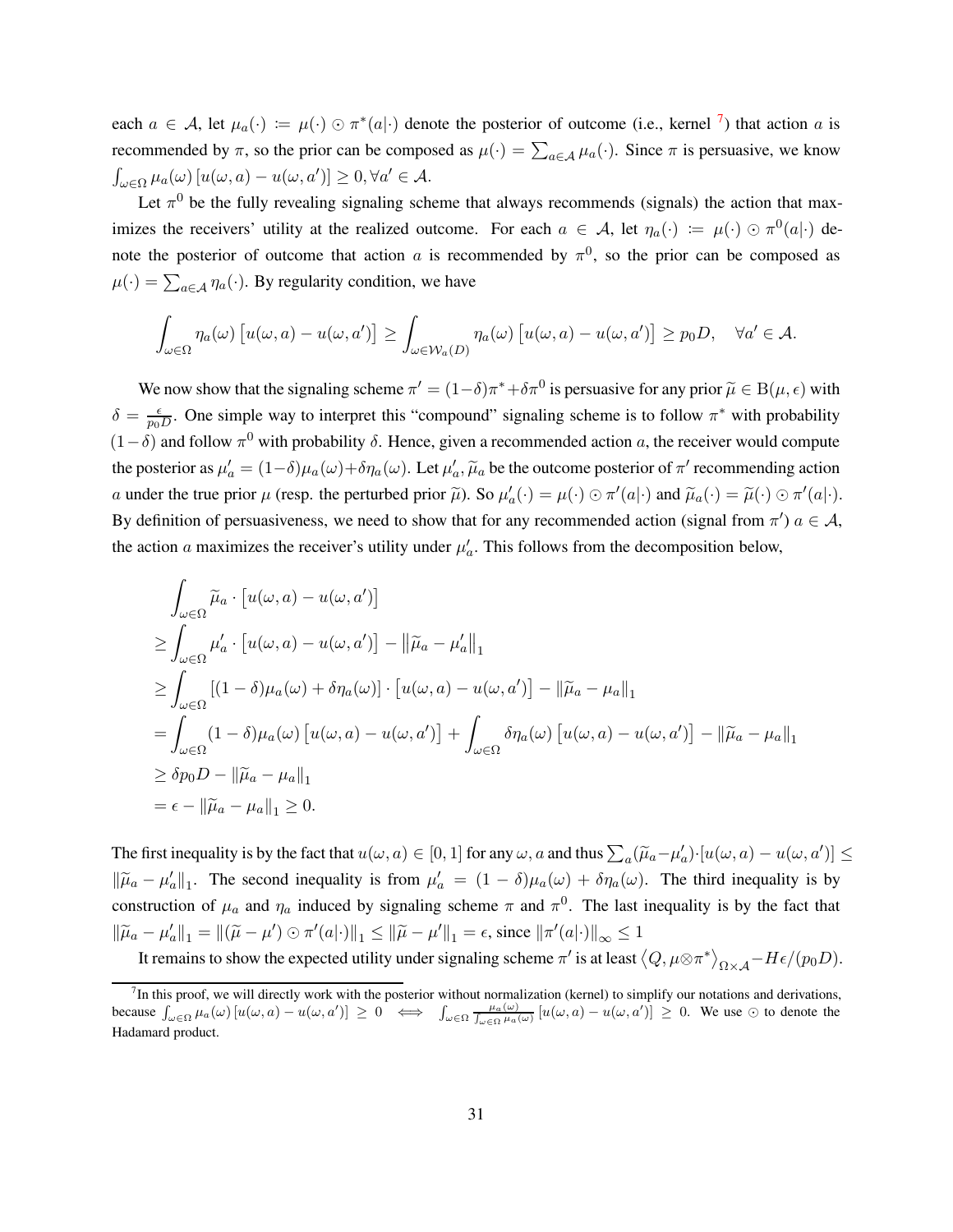This is due to the following inequalities,

$$
\langle Q, \mu \otimes \pi' \rangle_{\Omega \times \mathcal{A}} - \langle Q, \mu \otimes \pi^* \rangle_{\Omega \times \mathcal{A}} = \int_{\omega \in \Omega, a \in \mathcal{A}} \mu(\omega) \left[ \pi'(a|\omega) - \pi^*(a|\omega) \right] Q(\omega, a)
$$
  

$$
= \int_{\omega \in \Omega, a \in \mathcal{A}} \mu(\omega) \left[ \delta \pi^0(a|\omega) - \delta \pi^*(a|\omega) \right] Q(\omega, a)
$$
  

$$
\geq -\delta \int_{\omega \in \Omega, a \in \mathcal{A}} \mu(\omega) \pi(a|\omega) Q(\omega, a)
$$
  

$$
\geq -H\delta = -\frac{H\epsilon}{p_0 D}.
$$

The first and second equalities use the definition and linearity. The third and last inequalities use the fact that  $\mathbb{E}[Q(\omega, a)] \in [0, H]$  and remove the positive term.  $\Box$ 

### A.3 Properties for the Robustness Gap

We present the robustness gap Gap for the ground-truth prior in Lemma [6.5.](#page-21-1) For the estimation of prior  $\mu_h^t$ given in Algorithm [2](#page-29-0) which may not satisfy the regularity condition, we also have corresponding robustness gap.

<span id="page-31-0"></span>**Lemma A.1.** *For any*  $h \in [H], t \in [T]$  *and*  $s \in S$ *, on the event of*  $\{\theta_h^* \in \mathcal{B}_h^t\}$ *, we have* 

$$
Gap(s, \mu_h^t, B(\mu_h^t, \epsilon_h^t); Q_h^t) \le \frac{2H\epsilon}{p_0 D}.
$$

*Proof.* For any fixed action  $a \in A$ , on the given event, we have

$$
\mathbb{P}_{\omega \sim \mu_h^t(\cdot)}[\omega \in \mathcal{W}_{s,a}(D)] = \int_{\omega \in \Omega} \mu_h^t(\omega) \mathbb{I}(\omega \in \mathcal{W}_{s,a}(D)) d\omega \n= \int_{\omega \in \Omega} \mu_h^*(\omega) \mathbb{I}(\omega \in \mathcal{W}_{s,a}(D)) d\omega + \int_{\omega \in \Omega} [\mu_h^t(\omega) - \mu_h^*(\omega)] \mathbb{I}(\omega \in \mathcal{W}_{s,a}(D)) d\omega \n\geq \int_{\omega \in \Omega} \mu_h^*(\omega) \mathbb{I}(\omega \in \mathcal{W}_{s,a}(D)) d\omega + ||\mu_h^t - \mu_h^*||_1 \n\geq p_0 - \epsilon_h^t,
$$

where  $\mathbb I$  is the indicating function. The last inequality uses the regularity condition for the real prior  $\mu_h^*$ . For  $\epsilon_h^t \leq p_0/2$ , we have  $\mathbb{P}_{\omega \sim \mu_h^t(\cdot)}[\omega \in \mathcal{W}_{s,a}] \leq p_0/2$ . Then by Lemma [6.5,](#page-21-1) we can arrive at

$$
\operatorname{Gap}(s,\mu^t_h,\operatorname{B}(\mu^t_h,\epsilon^t_h);Q^t_h)\leq \frac{2H\epsilon^t_h}{p_0D}
$$

.

For  $\epsilon_h^t > p_0/2$ , the bound holds trivially since  $2H\epsilon_h^t/(p_0D) > H$ .

The robustness gap Gap defined in equation [\(6.4\)](#page-21-0) measures the loss in value functions for being robustly

 $\Box$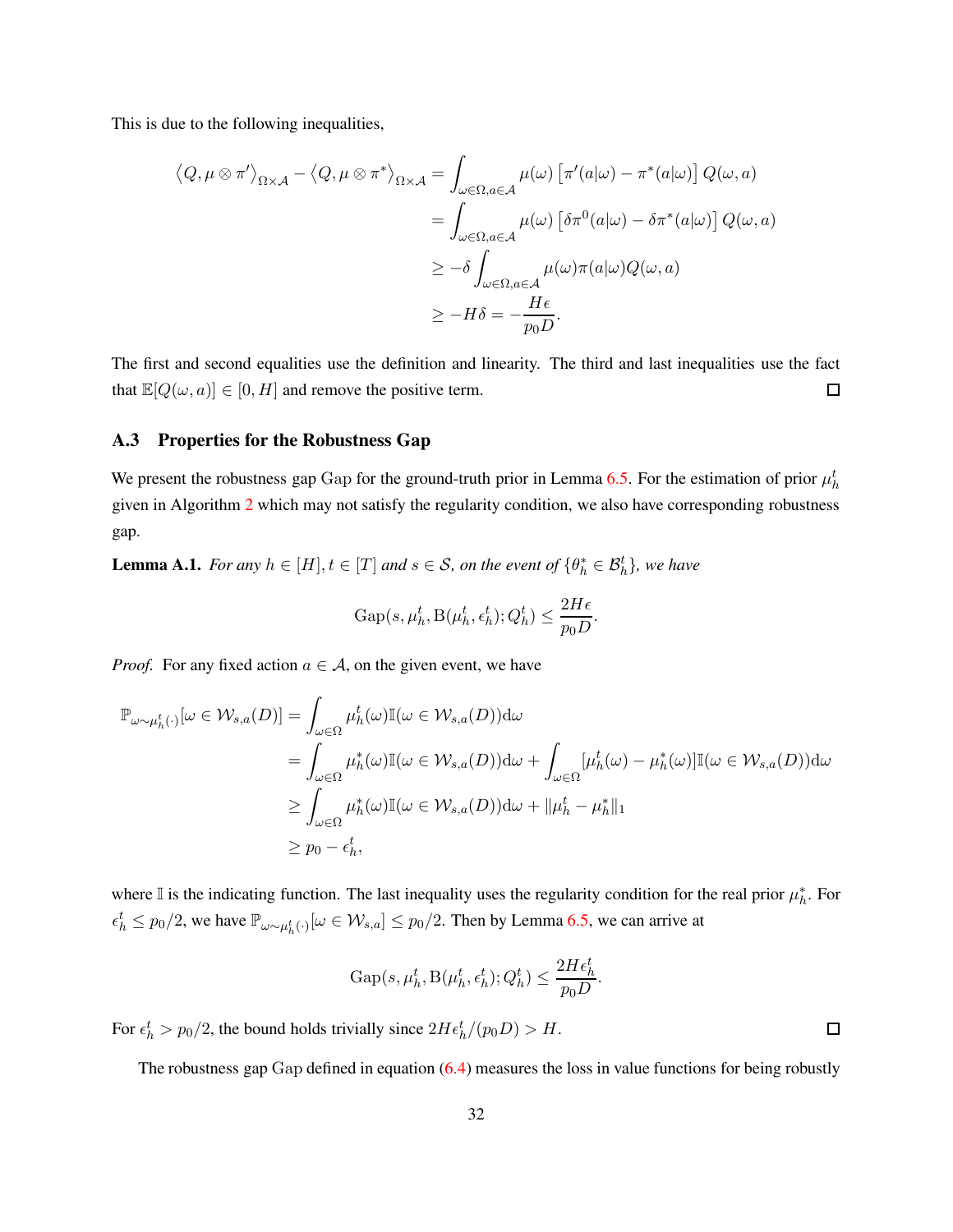persuasive for a subset of priors. In the following lemma, we show that we can also use Gap to bound the difference in expected optimal Q-functions between different priors.

<span id="page-32-0"></span>**Lemma A.2.** *Denote*  $\mathcal{B}_{1,2} \coloneqq B(\mu_1, \|\mu_1 - \mu_2\|_1)$  *for any fixed state*  $s \in \mathcal{S}$  *and*  $\mu_1, \mu_2 \in \Delta(\Omega)$ *. Then given a* known *Q*-function  $Q(\cdot, \cdot, \cdot)$ *, we have* 

$$
\max_{\pi_1 \in \text{Pers}(\mu_1, u)} \langle Q, \mu_1 \otimes \pi_1 \rangle_{\Omega \times \mathcal{A}}(s) - \max_{\pi_2 \in \text{Pers}(\mu_2, u)} \langle Q, \mu_2 \otimes \pi_2 \rangle_{\Omega \times \mathcal{A}}(s) \leq \text{Gap}(s, \mu_1, \mathcal{B}_{1,2}; Q) + \frac{H}{2} \|\mu_1 - \mu_2\|_1.
$$

*Proof.* Fix  $\mu_1, \mu_2 \in \Delta(\Omega)$ , we respectively choose the optimal signaling scheme

$$
\pi_i = \underset{\pi_i \in \text{Pers}(\mu_i, u)}{\text{argmax}} \langle Q, \mu_i \otimes \pi_i \rangle_{\Omega \times \mathcal{A}}(s), \ i = 1, 2.
$$

Then among all the signaling schemes persuasive for all  $B_{1,2}$ , let  $\pi_3$  maximize  $\langle Q, \mu_1 \otimes \pi \rangle_{\Omega \times \mathcal{A}}(s)$ . Since  $\pi_3$  is persuasive for  $\mu_2$ , we know  $\langle Q, \mu_2 \otimes \pi_2 \rangle_{\Omega \times \mathcal{A}}(s) \ge \langle Q, \mu_2 \otimes \pi_3 \rangle_{\Omega \times \mathcal{A}}(s)$  by definition. Therefore, we have

$$
\langle Q, \mu_1 \otimes \pi_1 - \mu_2 \otimes \pi_2 \rangle_{\Omega \times \mathcal{A}}(s) \le \langle Q, \mu_1 \otimes \pi_1 - \mu_2 \otimes \pi_3 \rangle_{\Omega \times \mathcal{A}}(s)
$$
  
\n
$$
\le \langle Q, \mu_1 \otimes \pi_1 - \mu_1 \otimes \pi_3 \rangle_{\Omega \times \mathcal{A}}(s) + \langle Q, \mu_1 \otimes \pi_3 - \mu_2 \otimes \pi_3 \rangle_{\Omega \times \mathcal{A}}(s)
$$
  
\n
$$
= \text{Gap}(s, \mu_1, \mathcal{B}_{1,2}; Q) + \frac{H}{2} ||\mu_1 - \mu_2||_1.
$$

The last equality uses the definition of Gap and Lemma [A.3.](#page-32-1)

<span id="page-32-1"></span>**Lemma A.3.** *Given a Q-function*  $Q(\cdot,\cdot,\cdot) \in [0,H]$ *, for any fixed state*  $s \in S$ *,*  $\mu_1, \mu_2 \in \Delta(\Omega)$  *and any signaling scheme* π*, we have*

$$
\left| \left\langle Q, \mu_1 \otimes \pi \right\rangle_{\Omega \times \mathcal{A}} (s) - \left\langle Q, \mu_2 \otimes \pi \right\rangle_{\Omega \times \mathcal{A}} (s) \right| \leq \frac{H}{2} \|\mu_1 - \mu_2\|_1.
$$

*Proof.* Fix  $\mu_1(\cdot), \mu_2(\cdot) \in \Delta(\Omega)$ . For any  $x \in \mathbb{R}$ , we have

$$
\left| \langle Q, \mu_1 \otimes \pi - \mu_2 \otimes \pi \rangle_{\Omega \times \mathcal{A}} (s) \right| = \left| \int_{\omega \in \Omega} [\mu_1(\omega) - \mu_2(\omega)] \right| \int_{a \in \mathcal{A}} \pi(a|s, \omega) Q(s, \omega, a) da - x \right| d\omega \right|
$$
  

$$
\leq ||\mu_1 - \mu_2||_1 \cdot \sup_{\omega \in \Omega} \left| \int_{a \in \mathcal{A}} \pi(a|s, \omega) Q(s, \omega, a) da - x \right|,
$$

where the last inequality is derived from Holder's inequality. With  $Q$ -function taking values in  $[0, H]$ , we can set  $x = H/2$  and achieve the optimality.

 $\Box$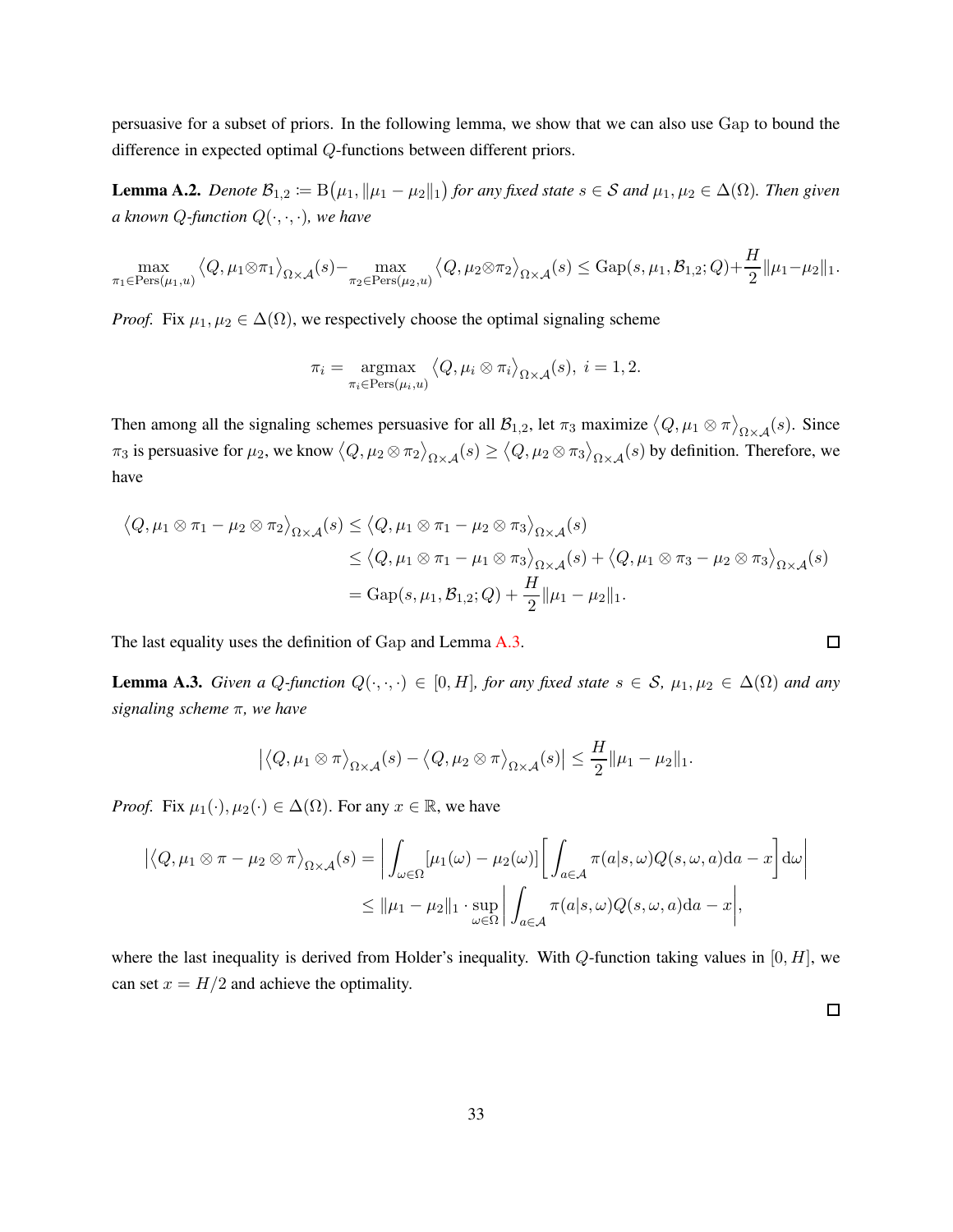### A.4 Proof of Lemma [6.1](#page-19-0)

*Proof.* Before presenting the proof, we first define two operators  $\mathbb{J}_h^*$  and  $\mathbb{J}_h^t$ :

<span id="page-33-0"></span>
$$
(\mathbb{J}_{h}^{*}f)(s;C) = \langle f, \mu_{h}^{*} \otimes \pi_{h}^{*} \rangle_{\Omega \times \mathcal{A}}(s;C), \quad (\mathbb{J}_{h}^{t}f)(s;C) = \langle f, \mu_{h}^{t} \otimes \pi_{h}^{t} \rangle_{\Omega \times \mathcal{A}}(s;C), \tag{A.1}
$$

for any  $h \in [H], t \in [T]$  and any function  $f(\cdot, \cdot, \cdot; C) : \mathcal{S} \times \Omega \times \mathcal{A} \to \mathbb{R}$  under the context C. Moreover, for any  $h \in [H], t \in [T]$  and any state  $s \in \mathcal{S}$ , we define

<span id="page-33-2"></span>
$$
\xi_h^t(s;C) = (\mathbb{J}_h^* Q_h^t)(s;C) - (\mathbb{J}_h^t Q_h^t)(s;C) = \langle Q_h^t, \mu_h^* \otimes \pi_h^* - \mu_h^t \otimes \pi_h^t \rangle_{\Omega \times \mathcal{A}}(s;C). \tag{A.2}
$$

After introducing these notations, we decompose the instantaneous regret at the  $t$ -th episode into two terms,

<span id="page-33-1"></span>
$$
V_1^*(s_1^t; C^t) - V_1^{\pi^t}(s_1^t; C^t) = \underbrace{V_1^*(s_1^t; C^t) - V_1^t(s_1^t; C^t)}_{\mathbf{p}_1} + \underbrace{V_1^t(s_1^t; C^t) - V_1^{\pi^t}(s_1^t; C^t)}_{\mathbf{p}_2}.
$$
 (A.3)

Then we consider these two terms separately. By the definition of value functions in  $(3.1)$  and the operator  $\mathbb{J}_h^*$  in [\(A.1\)](#page-33-0), we have  $V_h^* = \mathbb{J}_h^* Q_h^*$ . By the construction of Algorithm [2,](#page-29-0) we have  $V_h^t = \mathbb{J}_h^t Q_h^t$  similarly. Thus, for the first term  $p_1$  defined in equation [\(A.3\)](#page-33-1), using  $\xi_h^t$  defined in [\(A.2\)](#page-33-2), for any  $h \in [H], t \in [T]$ , we have

$$
V_h^* - V_h^t = \mathbb{J}_h^* Q_h^* - \mathbb{J}_h^t Q_h^t = (\mathbb{J}_h^* Q_h^* - \mathbb{J}_h^* Q_h^t) + (\mathbb{J}_h^* Q_h^t - \mathbb{J}_h^t Q_h^t)
$$
  
=  $\mathbb{J}_h^* (Q_h^* - Q_h^t) + \xi_h^t$ .

Next, by the definition of the temporal-difference error  $\delta_h^t$  in [\(6.1\)](#page-19-1) and the Bellman optimality equation in equation  $(3.2)$ , we have

$$
Q_h^* - Q_h^t = (v_h + P_h V_{h+1}^*) - (v_h + P_h V_{h+1}^t - \delta_h^t) = P_h (V_{h+1}^* - V_{h+1}^t) + \delta_h^t.
$$

Hence we get

$$
V_h^* - V_h^t = \mathbb{J}_h^* P_h (V_{h+1}^* - V_{h+1}^t) + + \mathbb{J}_h^* \delta_h^t + \xi_h^t.
$$

Then, by recursively applying the above formula, we have

$$
V_1^*-V_1^t=\bigg(\prod_{h\in[H]}{\mathbb J}_h^*P_h\bigg)(V_{H+1}^*-V_{H+1}^t)+\sum_{h\in[H]}\bigg(\prod_{i\in[h]}{\mathbb J}_i^*P_i\bigg){\mathbb J}_h^*\delta_h^t+\sum_{h\in[H]}\bigg(\prod_{i\in[h]}{\mathbb J}_i^*P_i\bigg)\xi_h^t.
$$

By the definition of  $\xi_h^t$  in equation [\(A.2\)](#page-33-2) and  $\zeta_{t,h}^3$  in equation [\(6.2\)](#page-19-2), we get

$$
\sum_{h\in[H]}\bigg(\prod_{i\in[h]}\mathbb{J}_i^*P_i\bigg)\xi_h^t(s_h;C^t)=\sum_{h\in[H]}\mathbb{E}_{\mu^*,\pi^*}\big\{\big[\langle Q_h^t,\mu_h^*\otimes\pi_h^*-\mu_h^t\otimes\pi_h^t\rangle_{\Omega\times\mathcal{A}}(s_h;C^t)|s_1=s_1^t\big]\big\}.
$$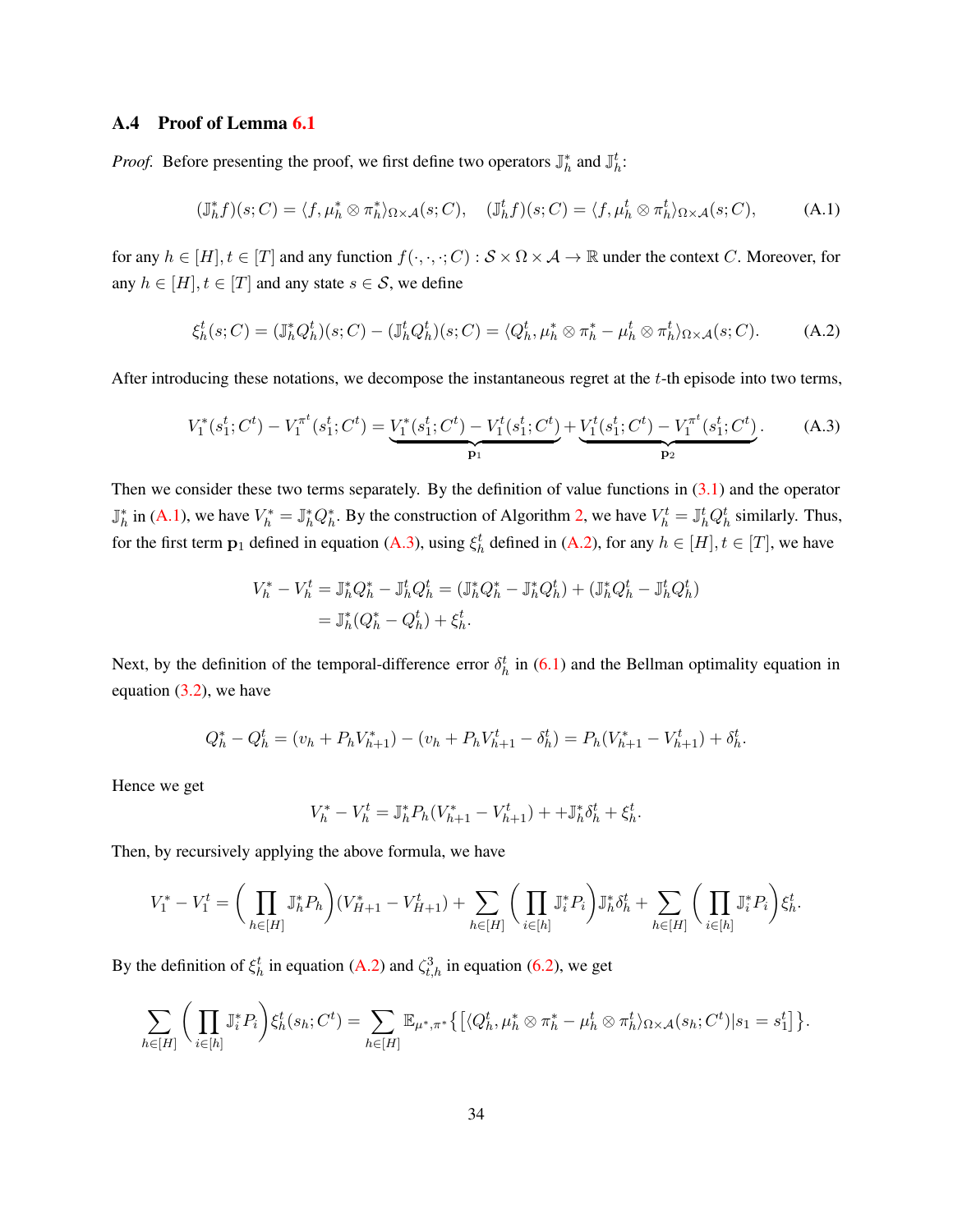Notice that  $V_{H+1}^* = V_{H+1}^t = 0$ . Therefore, for any episode  $t \in [T]$ , we have

$$
V_1^*(s_1^t; C^t) - V_1^t(s_1^t; C^t) = \sum_{h \in [H]} \mathbb{E}_{\mu^*, \pi^*} \{ \left[ \langle Q_h^t, \mu_h^* \otimes \pi_h^* - \mu_h^t \otimes \pi_h^t \rangle_{\Omega \times \mathcal{A}}(s_h; C^t) | s_1 = s_1^t \right] \} + \sum_{h \in [H]} \mathbb{E}_{\mu^*, \pi^*} \left[ \delta_h^t(s_h, \omega_h, a_h) | s_1 = s_1^t \right].
$$

Now we come to bound the second term  $p_2$  in equation [\(A.3\)](#page-33-1). By the definition of the temporal-difference error  $\delta_h^t$  in [\(6.1\)](#page-19-1), for any  $h \in [H], t \in [T]$ , we note that

$$
\delta_h^t(s_h^t, \omega_h^t, a_h^t) = (v_h^t + P_h V_{h+1}^t - Q_h^t)(s_h^t, \omega_h^t, a_h^t; C^t) \n= (v_h^t + P_h V_{h+1}^t - Q_h^{\pi^t})(s_h^t, \omega_h^t, a_h^t; C^t) + (Q_h^{\pi^t} - Q_h^t)(s_h^t, \omega_h^t, a_h^t; C^t) \n= (P_h V_{h+1}^t - P_h V_{h+1}^{\pi^t})(s_h^t, \omega_h^t, a_h^t) + (Q_h^{\pi^t} - Q_h^t)(s_h^t, \omega_h^t, a_h^t).
$$

where the last equality follows the Bellman equation [\(3.1\)](#page-10-2). Furthermore, using  $\zeta_{t,h}^1$  and  $\zeta_{t,h}^2$  defined in [\(6.2\)](#page-19-2), we have

$$
V_{h}^{t}(s_{h}^{t};C^{t}) - V_{h}^{\pi^{t}}(s_{h}^{t};C^{t})
$$
  
\n
$$
= (V_{h}^{t} - V_{h}^{\pi^{t}})(s_{h}^{t};C^{t}) - \delta_{h}^{t}(s_{h}^{t},\omega_{h}^{t},a_{h}^{t}) + (Q_{h}^{\pi^{t}} - Q_{h}^{t})(s_{h}^{t},\omega_{h}^{t},a_{h}^{t};C^{t})
$$
  
\n
$$
+ (P_{h}V_{h+1}^{t} - P_{h}V_{h+1}^{\pi^{t}})(s_{h}^{t},\omega_{h}^{t},a_{h}^{t};C^{t})
$$
  
\n
$$
= (V_{h}^{t} - \widetilde{V}_{h}^{t})(s_{h}^{t};C^{t}) - \delta_{h}^{t}(s_{h}^{t},\omega_{h}^{t},a_{h}^{t}) + (\widetilde{V}_{h}^{t} - V_{h}^{\pi^{t}})(s_{h}^{t};C^{t}) + (Q_{h}^{\pi^{t}} - Q_{h}^{t})(s_{h}^{t},\omega_{h}^{t},a_{h}^{t};C^{t})
$$
  
\n
$$
+ (P_{h}(V_{h+1}^{t} - V_{h+1}^{\pi^{t}}))(s_{h}^{t},\omega_{h}^{t},a_{h}^{t};C^{t}) - (V_{h+1}^{t} - V_{h+1}^{\pi^{t}})(s_{h+1}^{t};C^{t}) + (V_{h+1}^{t} - V_{h+1}^{\pi^{t}})(s_{h+1}^{t};C^{t})
$$
  
\n
$$
= [V_{h+1}^{t}(s_{h+1}^{t};C^{t}) - V_{h+1}^{\pi^{t}}(s_{h+1}^{t};C^{t})] + [V_{h}^{t}(s_{h}^{t};C^{t}) - \widetilde{V}_{h}^{t}(s_{h}^{t};C^{t})] - \delta_{h}^{t}(s_{h}^{t},\omega_{h}^{t},a_{h}^{t}) + \zeta_{t,h}^{1} + \zeta_{t,h}^{2}.
$$

Applying the above equation recursively, we get that

$$
V_1^t(s_1^t; C^t) - V_1^{\pi^t}(s_1^t; C^t) = V_{H+1}^t(s_H^t; C^t) - V_{H+1}^{\pi^t}(s_H^t; C^t) + \sum_{h \in [H]} \left[ V_h^t(s_h^t; C^t) - \widetilde{V}_h^t(s_h^t; C^t) \right] - \sum_{h \in [H]} \delta_h^t(s_h^t, \omega_h^t, a_h^t) + \sum_{h \in [H]} (\zeta_{t,h}^1 + \zeta_{t,h}^2).
$$

Again by Bellman equation [\(3.1\)](#page-10-2), we have,

$$
V_h^t(s_h^t; C^t) - \widetilde{V}_h^t(s_h^t; C^t) = \left\langle Q_h^t, (\mu_h^t - \mu_h^*) \otimes \pi_h^t \right\rangle_{\Omega \times \mathcal{A}} (s_h^t; C^t).
$$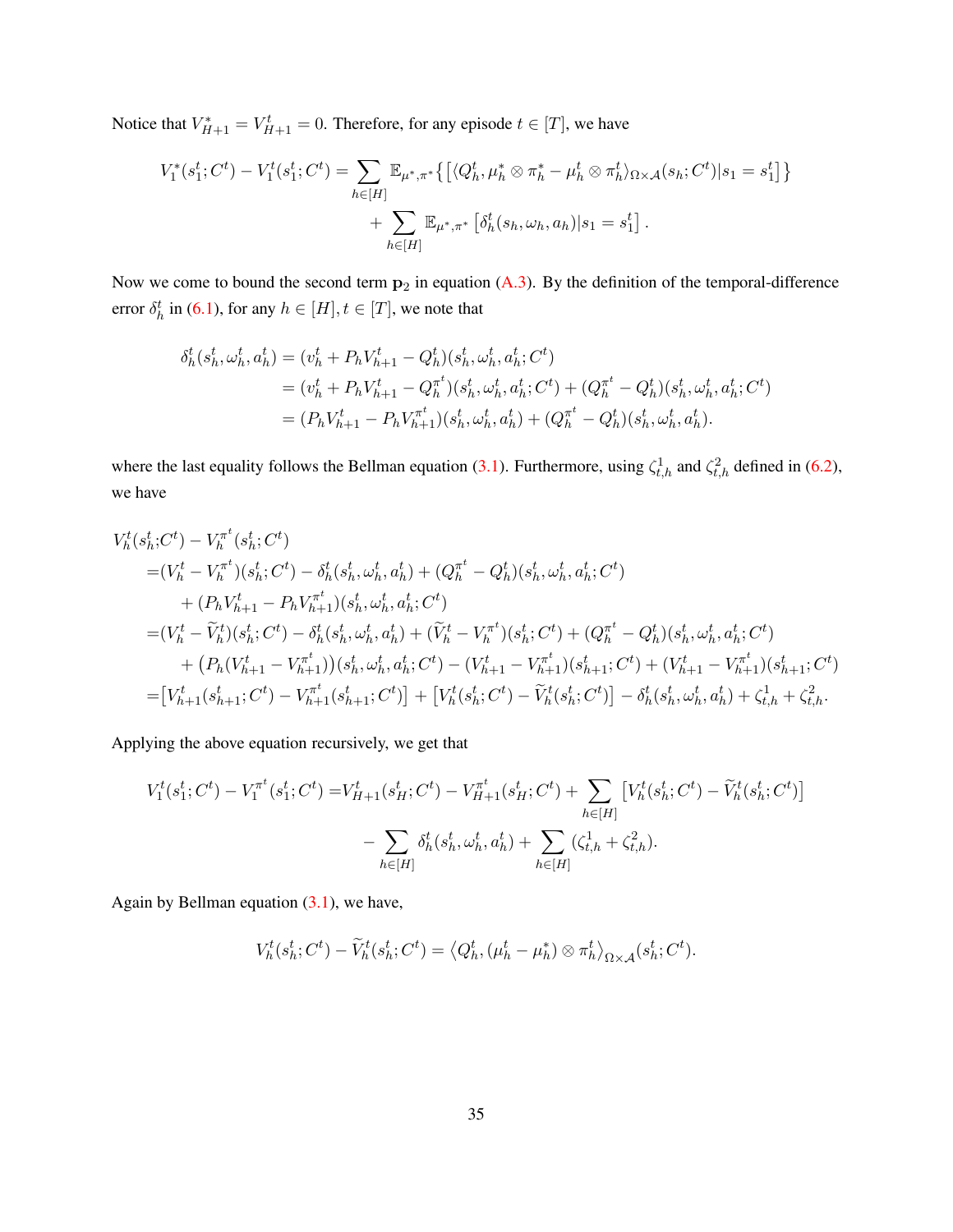Then we use  $V_{H+1}^t = V_{H+1}^{\pi^t} = 0$  to simplify the decomposition to the following form:

$$
V_1^t(s_1^t; C^t) - V_1^{\pi^t}(s_1^t; C^t) = \sum_{h \in [H]} \left\langle Q_h^t, (\mu_h^t - \mu_h^*) \otimes \pi_h^t \right\rangle_{\Omega \times \mathcal{A}} (s_h^t; C^t) - \sum_{h \in [H]} \delta_h^t(s_h^t, \omega_h^t, a_h^t) + \sum_{h \in [H]} (\zeta_{t,h}^1 + \zeta_{t,h}^2).
$$

Therefore, combining  $p_1$  and  $p_2$ , we can conclude the proof of this lemma.

$$
\begin{split} \text{Reg}(T, \mu^{*}) &= \sum_{t \in [T]} \Big[ V_{1}^{*}(s_{1}^{t}; C^{t}) - V_{1}^{\pi^{t}}(s_{1}^{t}; C^{t}) \Big] \\ &= \sum_{t \in [T]} \sum_{h \in [H]} \big\{ \mathbb{E}_{\mu_{h}^{*}, \pi_{h}^{*}}[\delta_{h}^{t}(s_{h}, \omega_{h}, a_{h}) | s_{1} = s_{1}^{t}] - \delta_{h}^{t}(s_{h}^{t}, \omega_{h}^{t}, a_{h}^{t}) \big\} + \sum_{t \in [T]} \sum_{h \in [H]} (\zeta_{t,h}^{1}, \zeta_{t,h}^{2}) \\ &+ \sum_{t \in [T]} \sum_{h \in [H]} \mathbb{E}_{\mu_{h}^{*}, \pi_{h}^{*}}[\langle Q_{h}^{t}, \mu_{h}^{*} \otimes \pi_{h}^{*} - \mu_{h}^{t} \otimes \pi_{h}^{t} \rangle_{\Omega \times \mathcal{A}}(s_{h}; C^{t}) | s_{1} = s_{1}^{t}] \\ &+ \sum_{t \in [T]} \sum_{h \in [H]} \langle Q_{h}^{t}, (\mu_{h}^{t} - \mu_{h}^{*}) \otimes \pi_{h}^{t} \rangle_{\Omega \times \mathcal{A}}(s_{h}^{t}; C^{t}). \end{split}
$$

Therefore, we conclude the proof of the lemma.

### A.5 Proof of Lemma [6.2](#page-20-0)

*Proof.* In the following lemma, we firstly bound the difference between the Q-function maintained in Algo-rithm [2](#page-29-0) (without bonus) and the real Q-function of any policy  $\pi$  by their expected difference at next step, plus an error term. This error term can be upper bounded by our bonus with high probability. This lemma can be derived from Lemma B.4 in [\[25\]](#page-25-9) with slight revisions.

**Lemma A.4.** *Set*  $\lambda = \max\{1, \Psi^2\}$ . *There exists an absolute constant*  $c_\rho$  *such that for*  $\rho = c_\rho d_\psi H \sqrt{\iota}$  where  $\iota = \log(2d_{\psi}\Psi^2T/\delta)$ *, and for any fixed policy*  $\pi$ *, with probability at least*  $1 - \delta/2$ *, we have for all*  $s \in S$ *,*  $\omega \in \Omega$ ,  $a \in \mathcal{A}$ ,  $h \in [H]$ ,  $t \in [T]$ ,

$$
\psi(s,\omega,a)^{\top} q_h^t - Q_h^{\pi}(s,\omega,a) = P_h(V_{h+1}^t - V_{h+1}^{\pi})(s,\omega,a) + \Delta_h^t(s,\omega,a),
$$

for some  $\triangle_{h}^{t}(s, \omega, a)$  that satisfies  $|\triangle_{h}^{t}(s, \omega, a)| \leq \rho ||\psi(s, \omega, a)||_{(\Gamma_{h}^{t})^{-1}}$ .

Now we are ready to prove Lemma [6.2.](#page-20-0) By the definition of  $\delta_h^t$  in [\(6.1\)](#page-19-1), we have  $\delta_h^t = (v_h + P_h V_{h+1}^t Q_h^t$  =  $(P_h V_{h+1}^t - P_h V_{h+1}^{\pi^t}) + (Q_h^{\pi^t} - Q_h^t)$ . Therefore, by the construction of  $Q_h^t$  in Algorithm [2,](#page-29-0) we obtain

 $\Box$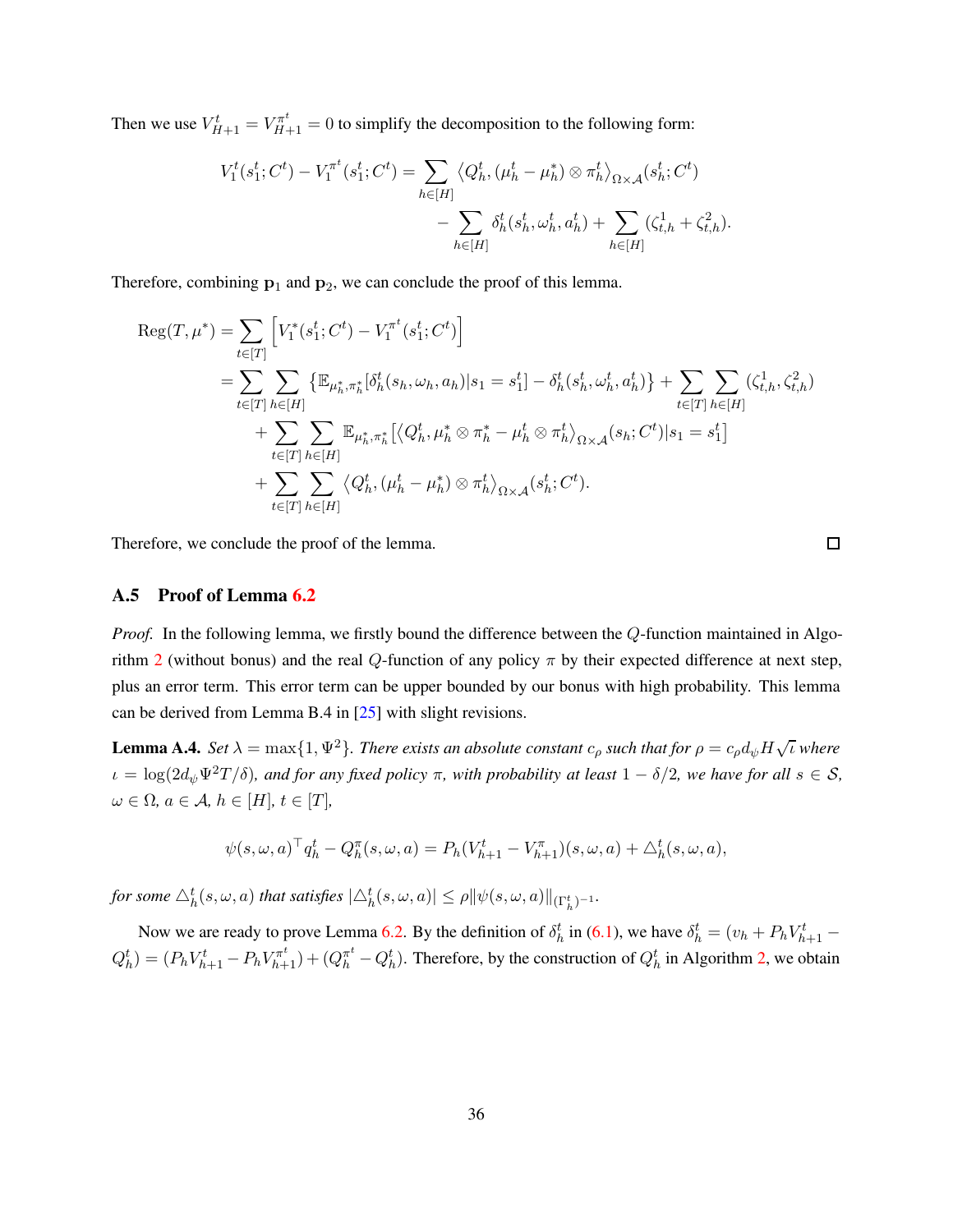that

$$
\delta^t_h(s,\omega,a) \ge (P_h V^t_{h+1} - P_h V^{\pi^t}_{h+1})(s,\omega,a) + Q^{\pi^t}_h(s,\omega,a) - \left(\psi(s,\omega,a)^{\top} q^t_h + \rho \|\psi(s,\omega,a)\|_{(\Gamma^t_h)^{-1}}\right)
$$
  
= 
$$
-\triangle^t_h(s,\omega,a) - \rho \|\psi(s,\omega,a)\|_{(\Gamma^t_h)^{-1}} \ge -2\rho \|\psi(s,\omega,a)\|_{(\Gamma^t_h)^{-1}},
$$

which concludes the proof.

### A.6 Proof of Lemma [6.3](#page-20-1)

*Proof.* Denote the optimal signaling schemes corresponding to the real prior  $\mu_h^*$  and the estimated prior  $\mu_h^t$ respectively as

$$
\pi'_h = \underset{\pi_h \in \text{Pers}(\mu_h^*)}{\text{argmax}} \left\langle Q_h^t, \mu_h^* \otimes \pi_h \right\rangle_{\Omega \times \mathcal{A}} (\cdot; C^t) \quad \text{and} \quad \pi''_h = \underset{\pi_h \in \text{Pers}(\mu_h^t)}{\text{argmax}} \left\langle Q_h^t, \mu_h^t \otimes \pi_h \right\rangle_{\Omega \times \mathcal{A}} (\cdot; C^t),
$$

where the Q-function  $Q_h^t$  is given by Algorithm [2.](#page-29-0) Notably,  $\pi'_h$  is different from the truly optimal policy  $\mu_h^*$ , since  $\pi_h'$  is computed based on the approximate Q-function  $Q_h^t$ . By definition, we can decompose the difference as follows:

$$
\left\langle Q_h^t, \mu_h^* \otimes \pi_h^* - \mu_h^t \otimes \pi_h^t \right\rangle_{\Omega \times \mathcal{A}} (s_h; C^t) = \left\langle Q_h^t, \mu_h^* \otimes \pi_h^* - \mu_h^* \otimes \pi_h' \right\rangle_{\Omega \times \mathcal{A}} (s_h; C^t)
$$
\n(A.4)

<span id="page-36-1"></span>
$$
+ \langle Q_h^t, \mu_h^* \otimes \pi_h' - \mu_h^t \otimes \pi_h'' \rangle_{\Omega \times \mathcal{A}}(s_h; C^t)
$$
 (A.5)

<span id="page-36-2"></span>
$$
+ \langle Q_h^t, \mu_h^t \otimes \pi_h^{\prime\prime} - \mu_h^t \otimes \pi_h^t \rangle_{\Omega \times \mathcal{A}}(s_h; C^t). \tag{A.6}
$$

By definition, equation  $(A.4)$  is always non-positive. Apply Lemma  $A.2$  to equation  $(A.5)$  and we can get

$$
\langle Q_h^t, \mu_h^* \otimes \pi_h' - \mu_h^t \otimes \pi_h'' \rangle_{\Omega \times \mathcal{A}}(s_h; C^t) \le \text{Gap}\left(s_h, \mu_h^*(\cdot | c_h^t), \text{B}_1\left(\mu_h^*(\cdot | c_h^t), \left\|\mu_h^*(\cdot | c_h^t) - \mu_h^t(\cdot | c_h^t)\right\|\right)_1; Q_h^t\right) + \frac{H}{2} \|\mu_h^*(\cdot | c_h^t) - \mu_h^t(\cdot | c_h^t)\|_1.
$$

According to Corollary [6.6,](#page-22-0) we can bound the above equation with the norm of feature vector and the radius of confidence region for  $\theta_h$ .

$$
\left\langle Q_h^t, \mu_h^* \otimes \pi_h' - \mu_h^t \otimes \pi_h'' \right\rangle_{\Omega \times \mathcal{A}} (s_h; C^t) \leq \left( \frac{HL_\mu K}{p_0 D} + \frac{HL_\mu K}{2} \right) \beta \|\phi(c_h^t)\|_{(\Sigma_h^t)^{-1}}.
$$

We also note that equation [\(A.6\)](#page-36-2) is equal to  $\text{Gap}(s_h, \mu^t_h(\cdot|c^t_h), \mu_{\mathcal{B}^t_h}(\cdot|c^t_h); Q^t_h)$ . By Lemma [A.1,](#page-31-0) on the event  $\{\theta_h^* \in \mathcal{B}_h^t\}$ , we have

$$
\operatorname{Gap}(s_h, \mu^t_h(\cdot|c^t_h), \mu_{\mathcal{B}^t_h}(\cdot|c^t_h); Q^t_h) \leq \frac{2HL_\mu K}{p_0 D} \beta \|\phi(c^t_h)\|_{(\Sigma^t_h)^{-1}}.
$$

<span id="page-36-0"></span> $\Box$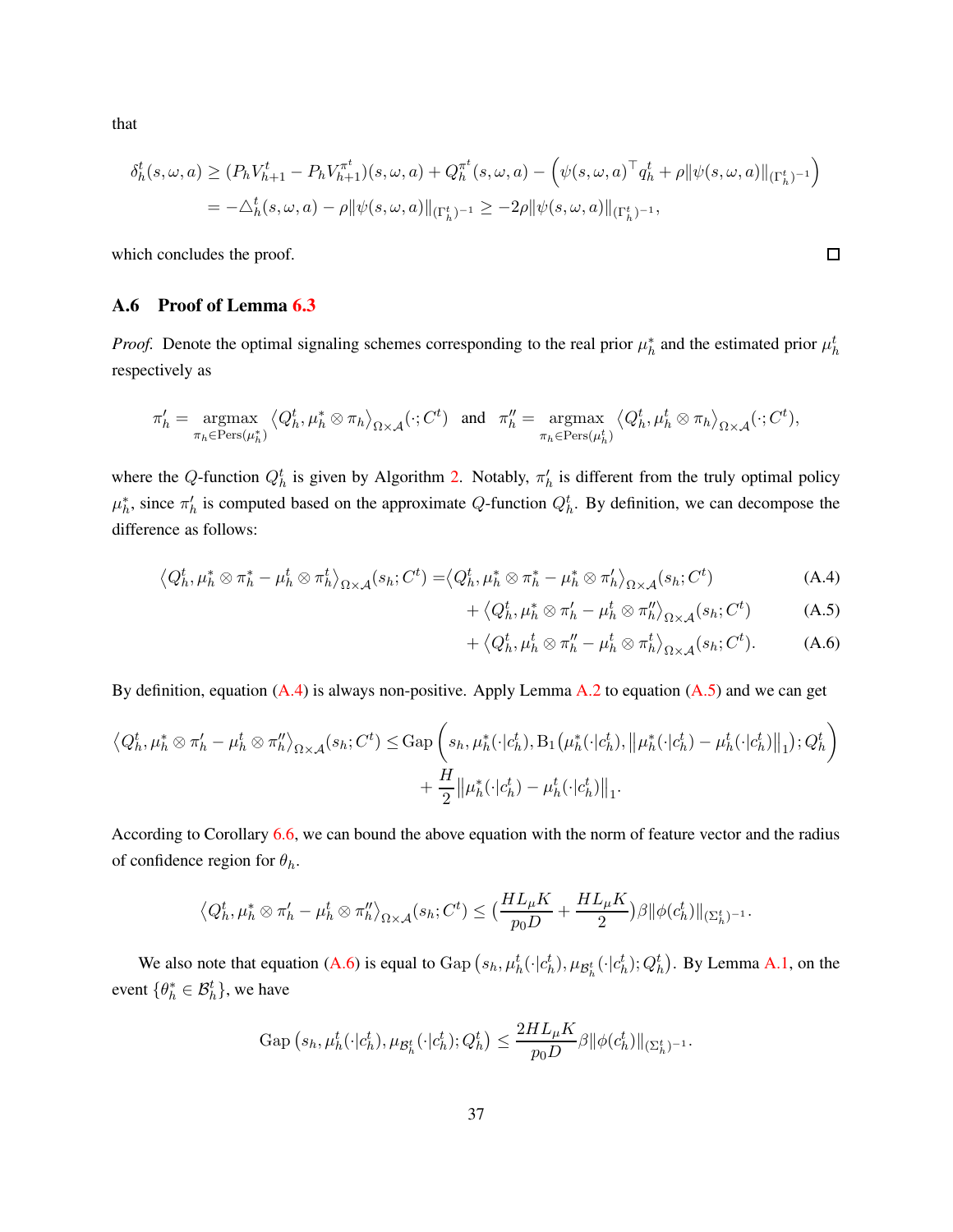Therefore, on the given event, we have

$$
\mathbb{E}_{\mu_h^*,\pi_h^*}\big[ \big\langle Q_h^t,\mu_h^*\otimes \pi_h^*-\mu_h^t\otimes \pi_h^t\big\rangle_{\Omega\times\mathcal{A}}(s_h;C^t)|s_1=s_1^t\big]\leq \bigg(\frac{3HL_\mu K}{p_0D}+\frac{HL_\mu K}{2}\bigg)\beta\|\phi(c_h^t)\|_{(\Sigma_h^t)^{-1}}.
$$

Summing up together, we get

$$
\begin{aligned} \sum_{t\in[T]}\sum_{h\in[H]}\mathbb{E}_{\mu_h^*,\pi_h^*}\big[ \big\langle Q_h^t,\mu_h^*\otimes \pi_h^*-\mu_h^t\otimes \pi_h^t\big\rangle_{\Omega\times\mathcal{A}}(s_h;C^t)|s_1=s_1^t\big] \\ &\leq \bigg(\frac{3HL_\mu K}{p_0D}+\frac{HL_\mu K}{2}\bigg)\beta\sum_{t\in[T]}\sum_{h\in[H]}\|\phi(c_h^t)\|_{(\Sigma_h^t)^{-1}}. \end{aligned}
$$

Therefore, we conclude the proof of Lemma [6.3.](#page-20-1)

$$
\Box
$$

 $\Box$ 

# A.7 Proof of Lemma [6.4](#page-20-2)

*Proof.* By definition, we can rewrite the difference in Lemma [6.4](#page-20-2) as

$$
\langle Q_h^t, (\mu_h^t - \mu_h^*) \otimes \pi_h^t \rangle_{\Omega \times \mathcal{A}} (s_h^t; C^t) = \int_{\Omega \times \mathcal{A}} \left[ \mu_h^t(\omega | c_h^t) - \mu_h^*(\omega | c_h^t) \right] \pi_h^t(s, \omega, a) Q_h^t(s, \omega, a) da d\omega = \int_{\Omega} \left[ \mu_h^t(\omega | c_h^t) - \mu_h^*(\omega | c_h^t) \right] \int_{\mathcal{A}} \pi_h^t(s, \omega, a) Q_h^t(s, \omega, a) da d\omega.
$$

By Holder's inequality, we have

$$
\left| \left\langle Q_h^t, (\mu_h^t - \mu_h^*) \otimes \pi_h^t \right\rangle_{\Omega \times \mathcal{A}} (s_h^t; C^t) \right| \leq \left\| \mu_h^t(\cdot|c_h^t) - \mu_h^*(\cdot|c_h^t) \right\|_1 \sup_{\omega \in \Omega} \left| \int_{\mathcal{A}} \pi_h^t(s, \omega, a) Q_h^t(s, \omega, a) da \right|.
$$

Since  $Q_h^t \leq H$  for any  $h \in [H]$  and  $t \in [T]$ , the inequality can be simplified to

$$
\left| \left\langle Q_h^t, (\mu_h^t - \mu_h^*) \otimes \pi_h^t \right\rangle_{\Omega \times \mathcal{A}} (s_h^t; C^t) \right| \leq H \big\| \mu_h^t(\cdot|c_h^t) - \mu_h^*(\cdot|c_h^t) \big\|_1.
$$

With the assumption of the prior and link function, on the given event, we obtain that

$$
\sum_{t\in[T]}\sum_{h\in[H]}\big\langle Q_h^t,(\mu_h^t-\mu_h^*)\otimes \pi_h^t\big\rangle_{\Omega\times\mathcal{A}}(s_h^t;C^t)\leq HL_\mu K\beta\sum_{h\in[H]}\sum_{t\in[T]}\|\phi(c_h^t)\|_{(\Sigma_h^t)^{-1}}.
$$

Therefore, we conclude the proof of Lemma [6.4.](#page-20-2)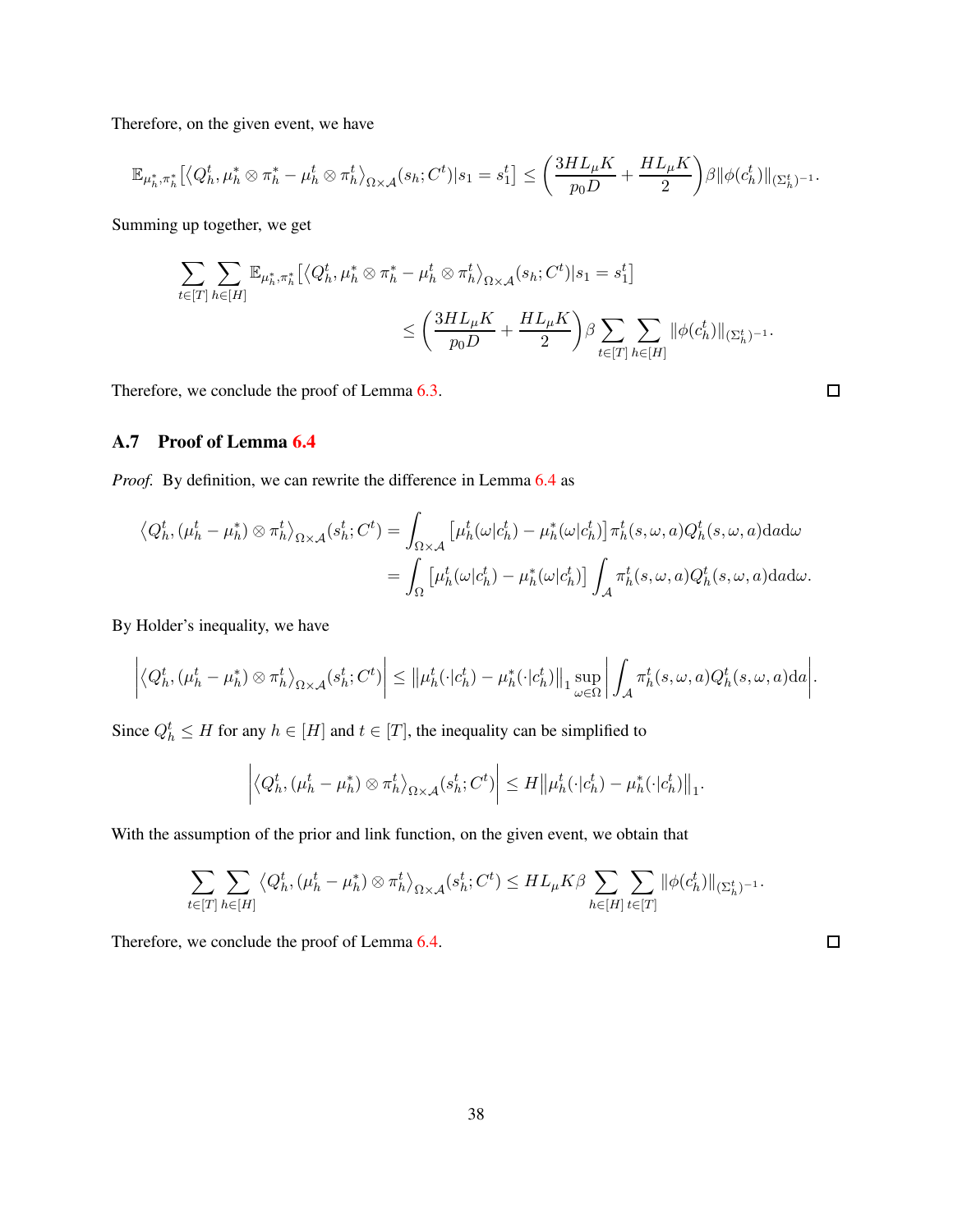#### A.8 Proof of Corollary [6.6](#page-22-0)

*Proof.* According to Assumption [4.2](#page-16-1) for the prior, we can show that for any  $\mu_{\theta'}(\cdot | c) \in \mathcal{B}$ ,

$$
\|\mu_{\theta}(\cdot|c) - \mu_{\theta'}(\cdot|c)\|_{1} \le L_{\mu} \|f(\phi(c)^{\top}\theta) - f(\phi(c)^{\top}\theta')\|.
$$

Moreover, by Assumption [4.3](#page-16-2) for the link function  $f(\cdot)$ , we have

$$
\|\mu_{\theta}(\cdot|c) - \mu_{\theta'}(\cdot|c)\|_{1} \le L_{\mu}K \big\|\phi(c)^{\top}(\theta - \theta')\big\| \le L_{\mu}K \|\phi(c)\|_{\Sigma^{-1}}\epsilon.
$$

Therefore,  $\mathcal{B} \subseteq B(\mu_{\theta}(\cdot|c), L_{\mu}K\|\phi(c)\|_{\Sigma^{-1}}\epsilon)$ , and by Lemma [6.5,](#page-21-1) we can conclude the result.

### A.9 Auxiliary Lemmas

This section presents several auxiliary lemmas and their proofs.

<span id="page-38-0"></span>**Lemma A.5** (Martingale Bound; [\[9\]](#page-24-7)). *For*  $\zeta_{t,h}^1$  *and*  $\zeta_{t,h}^2$  *defined in* [\(6.2\)](#page-19-2) *and for any fixed*  $\delta \in (0,1)$ *, with probability at least*  $1 - \delta/2$ *, we have* 

$$
\sum_{t \in [T]} \sum_{h \in [H]} (\zeta_{t,h}^1 + \zeta_{t,h}^2) \le \sqrt{16TH^3 \log(4/\delta)}.
$$

*Proof.* See [\[9](#page-24-7)] for a detailed proof.

<span id="page-38-1"></span>**Lemma A.6.** *Suppose that*  $\phi_1, \phi_2, \ldots, \phi_T \in R^{d_{\phi} \times d}$  *and for any*  $1 \leq i \leq T$ *, there exists a constant*  $\Phi > 0$  $\textit{such that } ||\phi_i|| \leq \Phi.$  Let  $\Sigma_t = \lambda I_{d_\phi} + \sum_{i \in [t-1]} \phi_i \phi'_i$  for some  $\lambda \geq \Phi^2$ . Then,

$$
\sum_{t \in [T]} \|\phi_t\|_{(\Sigma_t)^{-1}} \leq \sqrt{2d_{\phi}T \log(1 + T\Phi^2/(\lambda d_{\phi}))}.
$$

*Proof.* Firstly, we apply Cauchy-Schwartz inequality,

$$
\sum_{t \in [T]} \|\phi_t\|_{(\Sigma_t)^{-1}} \leq \sqrt{T \sum_{t \in [T]} \|\phi_t\|_{(\Sigma_t)^{-1}}^2}.
$$

Since  $\|\phi_t\|_{(\Sigma_t)^{-1}} = \sqrt{\phi_t^{\top}(\Sigma_t)^{-1}\phi_t} \leq \sqrt{\lambda^{-1}\phi_t^{\top}\phi_t} \leq \Phi/\sqrt{\lambda} \leq 1$ , we can use Lemma [A.7](#page-39-0) to bound the sum of squares:

$$
\sum_{t \in [T]} \|\phi_t\|_{(\Sigma_t)^{-1}} \le \sqrt{2T \log(\det(\Sigma_T) \det(\Sigma_1)^{-1})}
$$
  

$$
\le \sqrt{2d_{\phi}T \log(1 + T\Phi^2/(\lambda d_{\phi}))}.
$$

 $\Box$ 

 $\Box$